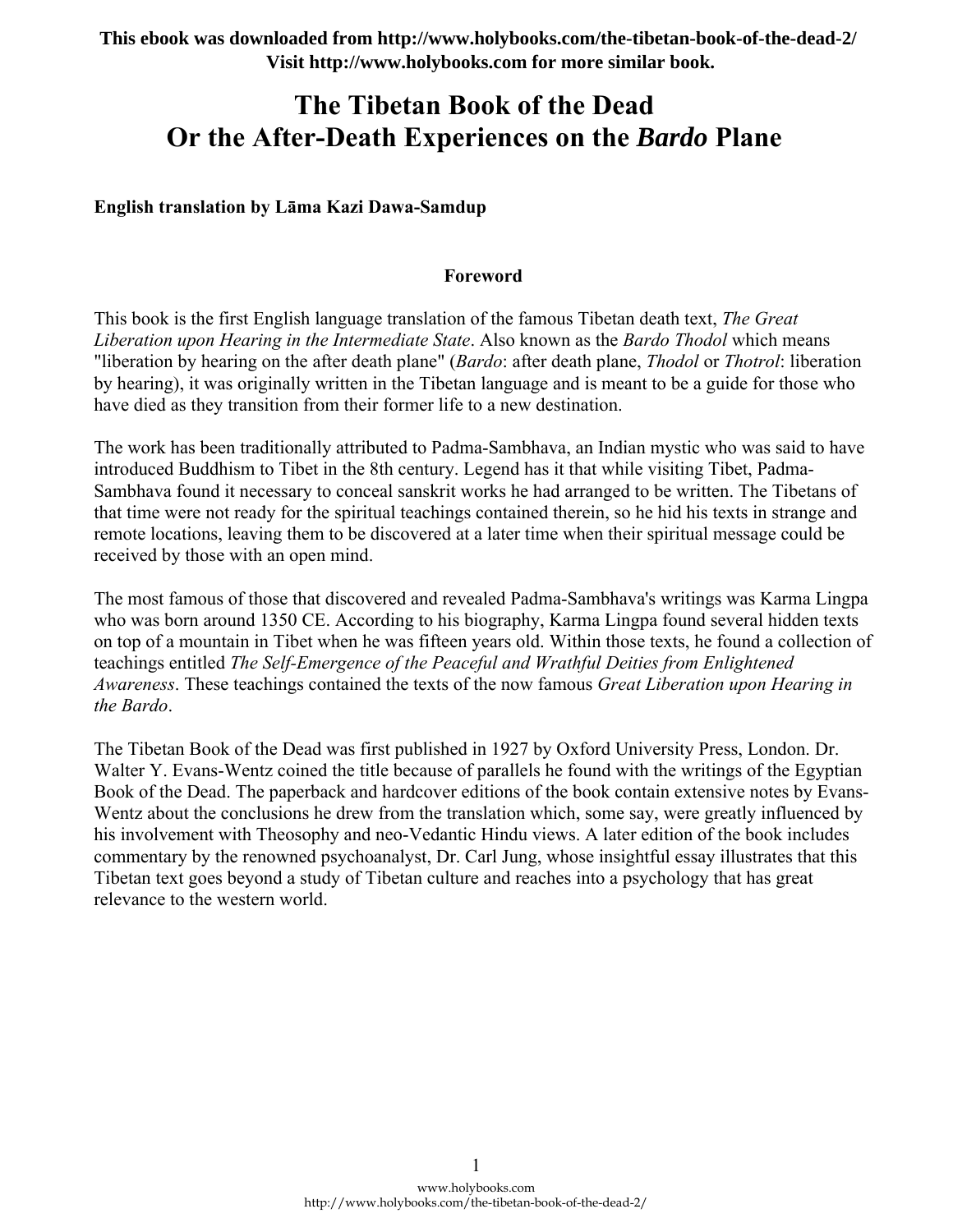# **Book I**

### **The** *Chikhai Bardo* **and the** *Chönyid Bardo*]

Herein lieth the setting-face-to-face to the reality in the intermediate state: the great deliverance by hearing while on the after-death plane, from 'The Profound Doctrine of the Emancipating of the Consciousness by Meditation Upon the Peaceful and Wrathful Deities'

# [**The Obeisances**]

To the Divine Body of Truth, the Incomprehensible, Bound-less Light; To the Divine Body of Perfect Endowment, Who are the Lotus and the Peaceful and the Wrathful Deities:

To the Lotus-born Incarnation, Padma Sambhava, Who is the Protector of all sentient beings; To the *Gurus*, the Three Bodies, obeisance.

# [**The Introduction**]

This Great Doctrine of Liberation by Hearing, which conferreth spiritual freedom on devotees of ordinary wit while in the Intermediate State, hath three divisions: the preliminaries, the subject-matter, and the conclusion.

At first, the preliminaries, *The Guide Series*, for emancipating beings, should be mastered by practice.

# [**The Transference of the Consciousness-Principle**]

By *The Guide*, the highest intellects ought most certainly to be liberated; but should they not be liberated, then while in the Intermediate State of the Moments of Death they should practice the Transference, which giveth automatic liberation by one's merely remembering it.

Devotees of ordinary wit ought most certainly to be freed thereby; but should they not be freed, then, while in the Intermediate State [during the experiencing] of Reality, they should persevere in the listening to this Great Doctrine of Liberation by Hearing.

Accordingly, the devotee should at first examine the symptoms of death as they gradually appear [in his dying body], following *Self-Liberation* [*by Observing the*] *Characteristics* [*of the*] *Symptoms of Death*. Then, when all the symptoms of death are complete [he should] apply the Transference, which conferreth liberation by merely remembering [the process].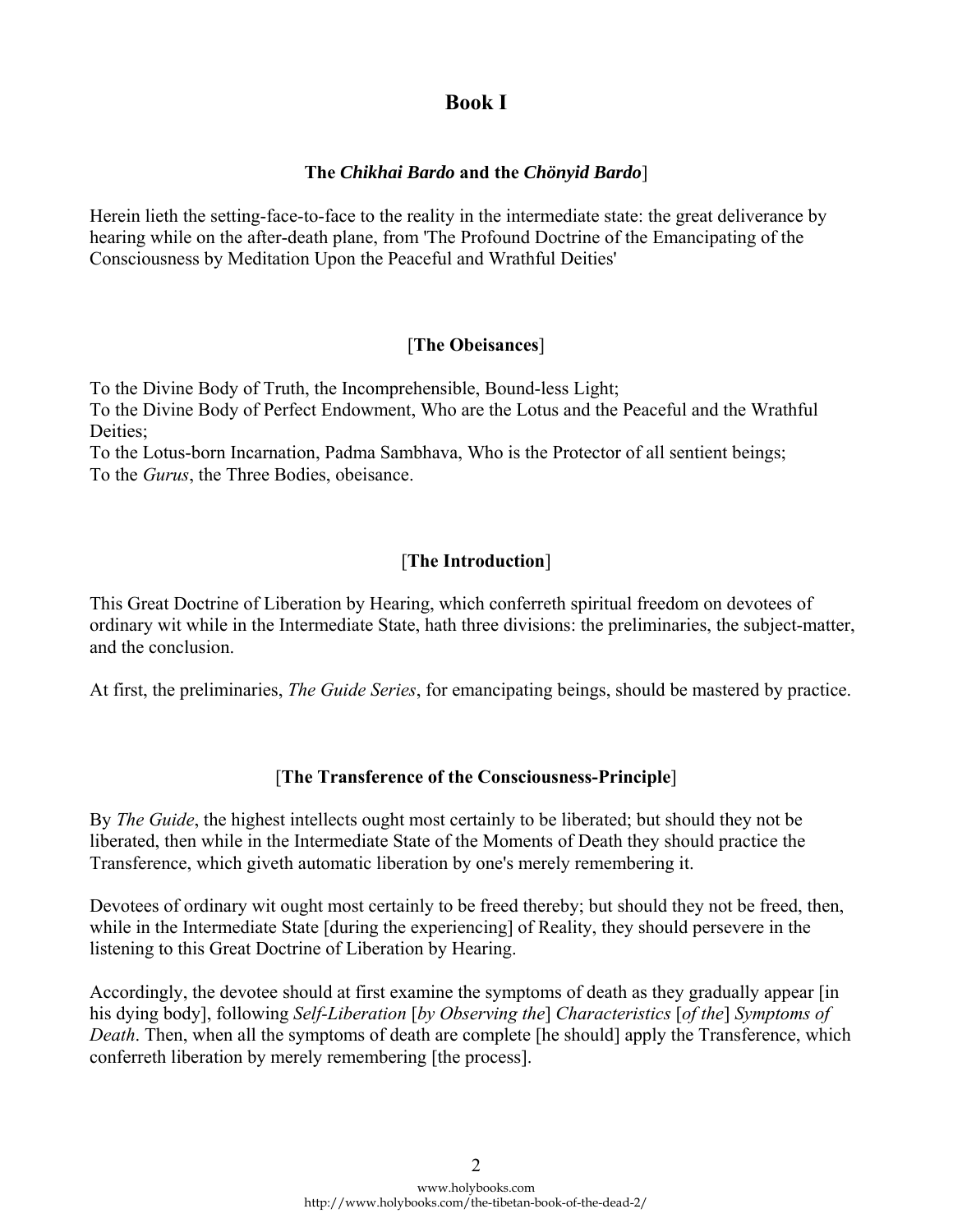# [**The Reading of this** *Thödol*]

If the Transference hath been effectually employed, there is no need to read this *Thödol*; but if the Transference hath not been effectually employed, then this *Thödol* is to be read, correctly and distinctly, near the dead body.

If there be no corpse, then the bed or the seat to which the deceased had been accustomed should be occupied [by the reader], who ought to expound the power of the Truth. Then, summoning the spirit [of the deceased], imagine it to be present there listening, and read. During this time no relative or fond mate should be allowed to weep or to wail, as such is not good [for the deceased]; so restrain them.

If the body be present, just when the expiration hath ceased, either a *lāma* [who hath been as a *guru* to the deceased], or a brother in the Faith whom the deceased trusted, or a friend for whom the deceased had great affection, putting the lips close to the ear [of the body] without actually touching it, should read this Great *Thödol*.

# [**The Practical Application of this** *Thödol* **by the Officiant**]

Now for the explaining of the *Thödol* itself:

If thou canst gather together a grand offering, offer it in worship of the Trinity. If such cannot be done, then arrange whatever can be gathered together as objects on which thou canst concentrate thy thoughts and mentally create as illimitable an offering as possible and worship.

Then the 'Path of Good Wishes Invoking the Aid of the Buddhas and Bodhisattvas' should be recited seven times or thrice.

After that, the 'Path of Good Wishes Giving Protection from Fear in the *Bardo*', and the 'Path of Good Wishes for Safe Delivery from the Dangerous Pitfalls of the *Bardo*', it together with the 'Root Words of the *Bardo*', are to be read distinctly and with the proper intonation.

Then this Great *Thödol* is to be read either seven times or thrice, according to the occasion. [First cometh] the setting-face-to-face [to the symptoms of death] as they occur during the moments of death; [second] the application of the great vivid reminder, the setting-face-to-face to Reality while in the Intermediate State; and third, the methods of closing the doors of the womb while in the Intermediate State when seeking rebirth.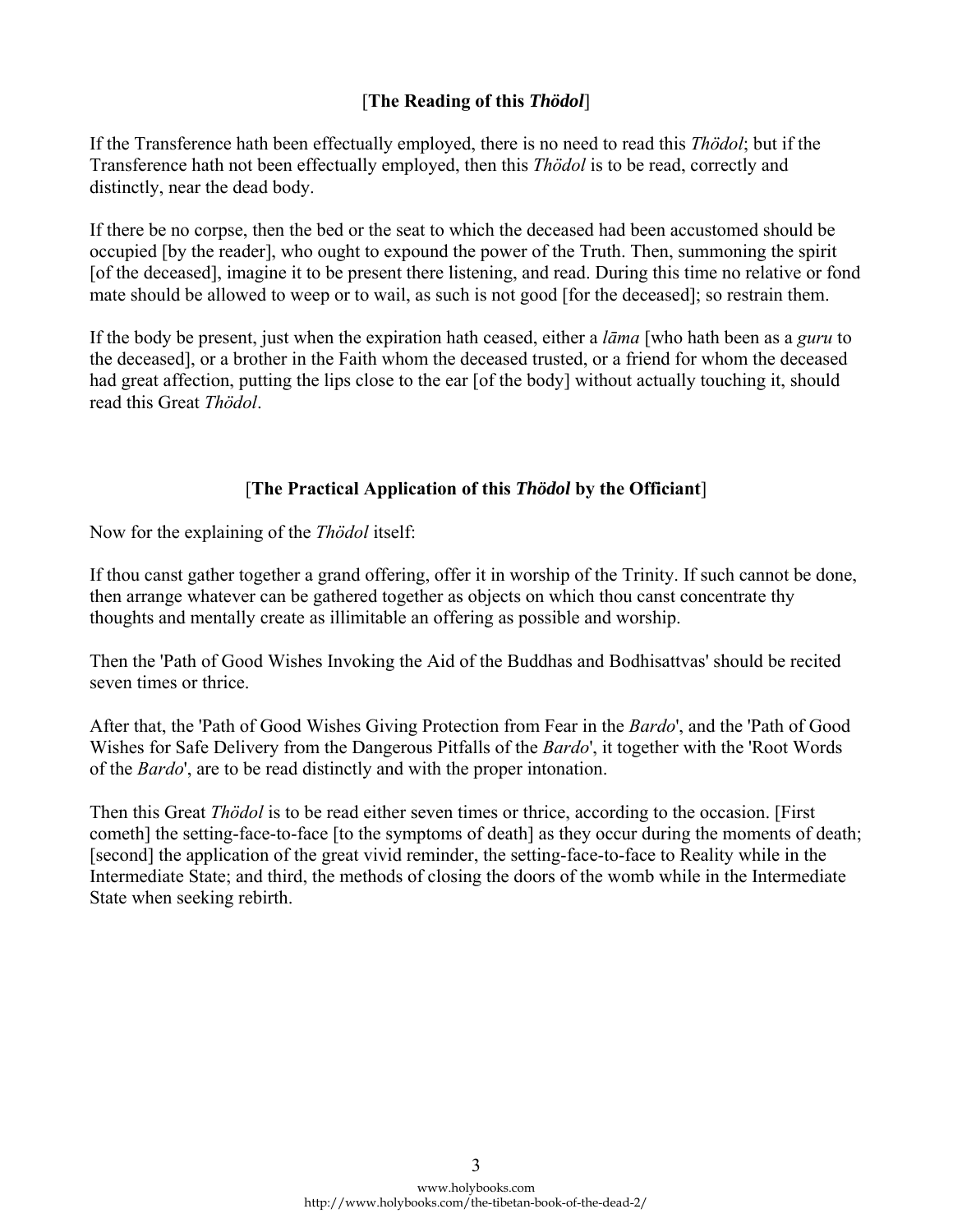#### **The** *Chikhai Bardo* **and the** *Chönyid Bardo*

- **The Obeisances**
- **The Introduction**
	- The Transference of the Consciousness-Principle
	- The Reading Of This *Thödol*
	- The Practical Application of this *Thödol* by the Officiant

### **· Part I ·**

#### **The** *Bardo* **of the Moments of Death**

- Instructions on the Symptoms of Death, or the First Stage of the *Chikhai Bardo*: The **Primary Clear Light Seen at the Moment of Death**
- **Instructions Concerning the Second Stage of the** *Chikhai Bardo***: The Secondary Clear Light Seen Immediately After Death**

#### **· Part II ·**

#### **The** *Bardo* **of the Experiencing of Reality**

- **Introductory Instructions Concerning the Experiencing of Reality During the Third Stage of the** *Bardo***, Called the** *Chönyid Bardo***, when the** *Karmic* **Apparitions Appear**
- **The Dawning of the Peaceful Deities, from the First to the Seventh Day**
	- The First Day
	- The Second Day
	- The Third Day
	- The Fourth Day
	- The Fifth Day
	- The Sixth Day
	- The Seventh Day

# • **The Dawning of the Wrathful Deities, from the Eight to the Fourteenth Day**

- Introduction
- The Eighth Day
- The Ninth Day
- The Tenth Day
- The Eleventh Day
- The Twelfth Day
- The Thirteenth Day
- The Fourteenth Day

• **The Conclusion, Showing the Fundamental Importance of the** *Bardo* **Teachings**

### **· Book II ·**

### **The** *Sidpa Bardo*

- **The Obeisances**
- **Introductory Verses**

# **· Part I ·**

#### **The After-Death World**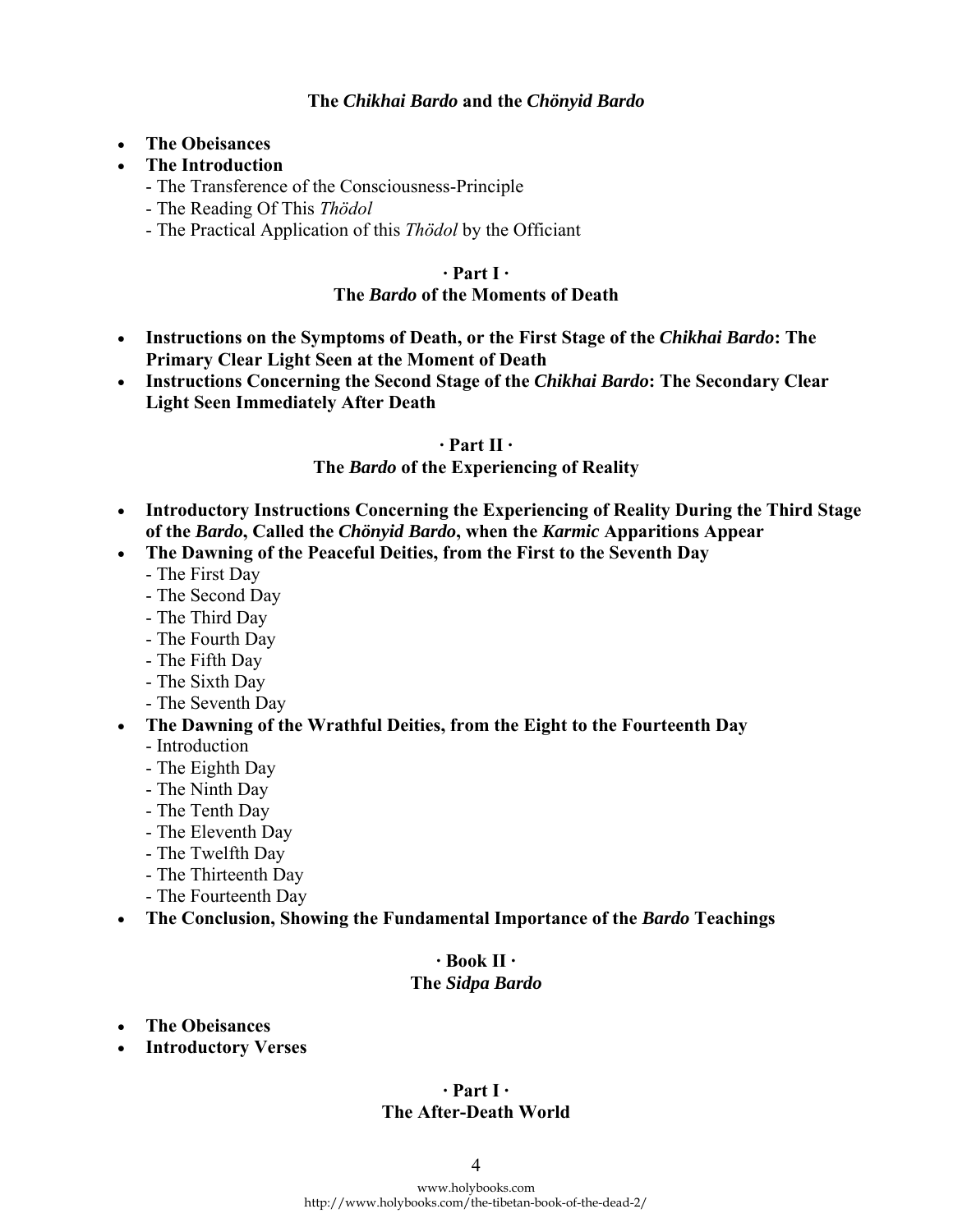- **The** *Bardo* **Body: Its Birth and Its Supernormal Faculties**
- **Characteristics of Existence in the Intermediate State**
- **The Judgement**
- **The All-Determining Influence of Thought**
- **The Dawning of the Lights of the Six** *Lokas*

### **· Part II · The Process of Rebirth**

### • **The Closing of the Door of the Womb**

- Method of Preventing Entry into a Womb
- The First Method of Closing the Womb-Door
- The Second Method of Closing the Womb-Door
- The Third Method of Closing the Womb-Door
- The Fourth Method of Closing the Womb-Door
- The Fifth Method of Closing the Womb-Door
- **The Choosing of the Womb-Door**
	- The Premonitory Visions of the Place of Rebirth
	- The Protection Against the Tormenting Furies
- **The Alternative Choosing: Supernormal Birth; or Womb-Birth** - Supernormal Birth by Transference to a Paradise Realm
	- Womb-Birth: The Return to the Human World
- **The General Conclusion**

### **· The Appendix ·**

- I. **The Invocation of the Buddhas and Bodhisattvas**
- II. **'The Path of Good Wishes for Saving from the Dangerous Narrow Passageway of the**  *Bardo***'**
- III. **'The Root Verses of the Six** *Bardos***'**
- IV. **'The Path of Good Wishes which Protecteth from Fear in the** *Bardo***'**
- V. **The Colophon**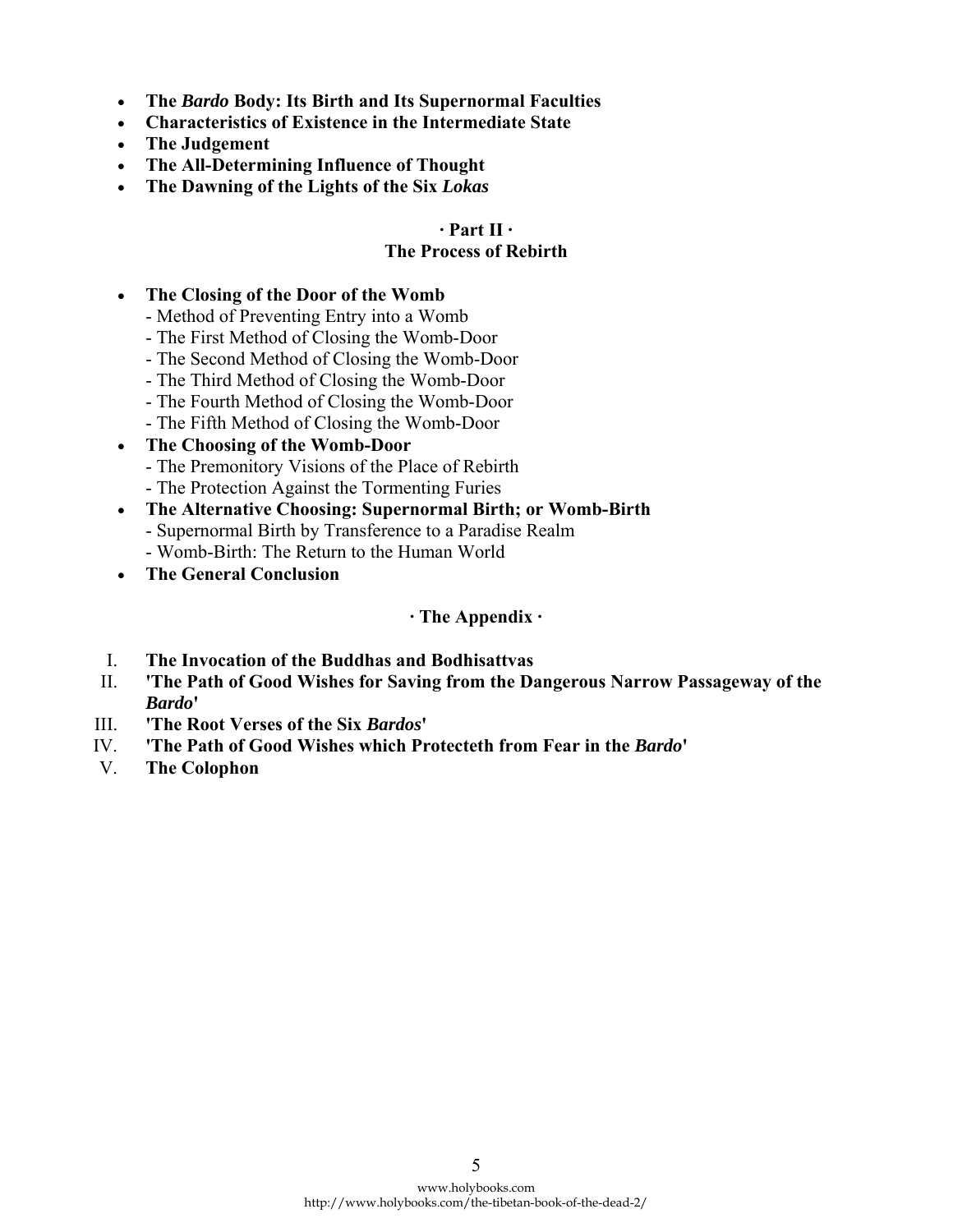# **Part I**

# [**The** *Bardo* **of the Moments of Death**]

### [**Instructions on the Symptoms of Death, or the First Stage of the** *Chikhai Bardo***: The Primary Clear Light Seen at the Moment of Death**]

The first, the setting-face-to-face with the Clear Light, during the Intermediate State of the Moments of Death, is:

Here [some there may be] who have listened much [to religious instructions] yet not recognized; and [some] who, though recognizing, are, nevertheless, weak in familiarity. But all classes of individuals who have received the practical teachings [called] *Guides* will, if this be applied to them, be set face to face with the fundamental Clear Light; and, without any Intermediate State, they will obtain the Unborn *Dharma-Kāya*, by the Great Perpendicular Path.

The manner of application is:

It is best if the *guru* from whom the deceased received guiding instructions can be had; but if the *guru* cannot be obtained, then a brother of the Faith; or if the latter is also unobtainable, then a learned man of the same Faith; or, should all these be unobtainable, then a person who can read correctly and distinctly ought to read this many times over. Thereby [the deceased] will be put in mind of what he had [previously] heard of the setting-face-to-face and will at once come to recognize that Fundamental Light and undoubtedly obtain Liberation.

As regards the time for the application [of these instructions]:

When the expiration bath ceased, the vital-force will have sunk into the nerve-centre of Wisdom and the Knower will be experiencing the Clear Light of the natural condition. Then, the vital-force, being thrown backwards and flying downwards through the right and left nerves, the Intermediate State momentarily dawns.

The above [directions] should be applied before [the vital-force hath] rushed into the left nerve [after first having traversed the navel nerve-centre].

The time [ordinarily necessary for this motion of the vital-force] is as long as the inspiration is still present, or about the time required for eating a meal.

Then the manner of the application [of the instructions] is:

When the breathing is about to cease, it is best if the Transference hath been applied efficiently; if [the application] hath been inefficient, then [address the deceased] thus:

O nobly-born (so and so by name), the time hath now come for thee to seek the Path [in reality]. Thy breathing is about to cease. Thy *guru* hath set thee face to face before with the Clear Light; and now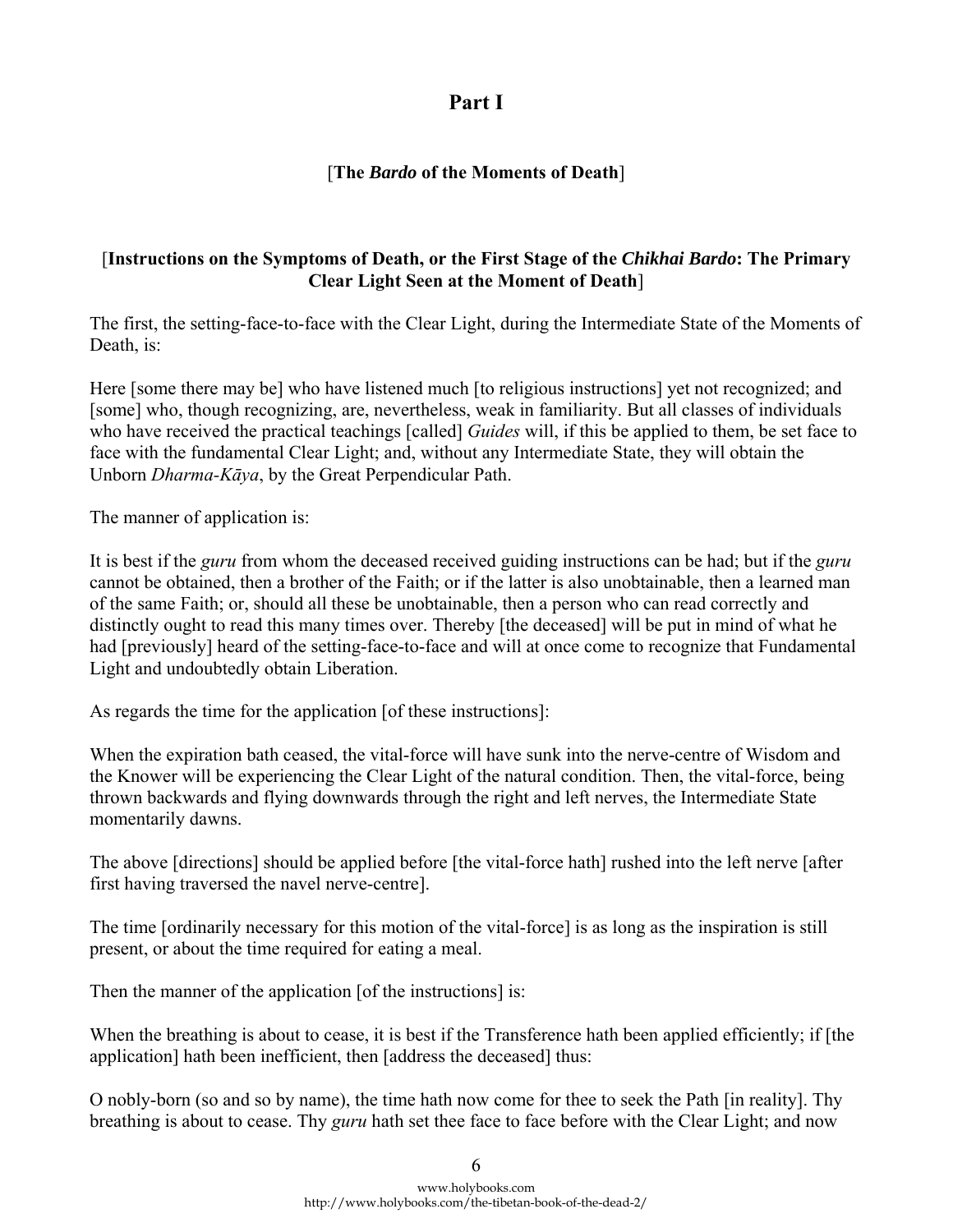thou art about to experience it in its Reality in the *Bardo* state, wherein all things are like the void and cloudless sky, and the naked, spotless intellect is like unto a transparent vacuum without circumference or centre. At this moment, know thou thyself; and abide in that state. I, too, at this time, am setting thee face to face.

Having read this, repeat it many times in the ear of the person dying, even before the expiration hath ceased, so as to impress it on the mind [of the dying one].

If the expiration is about to cease, turn the dying one over on the right side, which posture is called the 'Lying Posture of a Lion'. The throbbing of the arteries [on the right and left side of the throat] is to be pressed.

If the person dying be disposed to sleep, or if the sleeping state advances, that should be arrested, and the arteries pressed gently but firmly. Thereby the vital-force will not be able to return from the median-nerve and will be sure to pass out through the Brahmanic aperture. Now the real setting-faceto-face is to be applied.

At this moment, the first [glimpsing] of the *Bardo* of the Clear Light of Reality, which is the Infallible Mind of the *Dharma-Kāya*, is experienced by all sentient beings.

The interval between the cessation of the expiration and the cessation of the inspiration is the time during which the vital-force remaineth in the median-nerve.

The common people call this the state wherein the consciousness-principle hath fainted away. The duration of this state is uncertain. [It dependeth] upon the constitution, good or bad, and [the state of] the nerves and vital-force. In those who have had even a little practical experience of the firm, tranquil state of *dhyāna*, and in those who have sound nerves, this state continueth for a long time.

In the setting-face-to-face, the repetition [of the above address to the deceased] is to be persisted in until a yellowish liquid beginneth to appear from the various apertures of the bodily organs [of the deceased].

In those who have led an evil life, and in those of unsound nerves, the above state endureth only so long as would take to snap a finger. Again, in some, it endureth as long as the time taken for the eating of a meal.

In various *Tantras* it is said that this state of swoon endureth for about three and one-half days. Most other [religious treatises] say for four days; and that this setting-face-to-face with the Clear Light ought to be persevered in [during the whole time].

The manner of applying [these directions] is:

If [when dying] one be by one's own self capable [of diagnosing the symptoms of death], use [of the knowledge] should have been made ere this. If [the dying person be] unable to do so, then either the *guru*, or a *shishya*, or a brother in the Faith with whom the one [dying] was very intimate, should be kept at hand, who will vividly impress upon the one [dying] the symptoms [of death] as they appear in due order [repeatedly saying, at first] thus: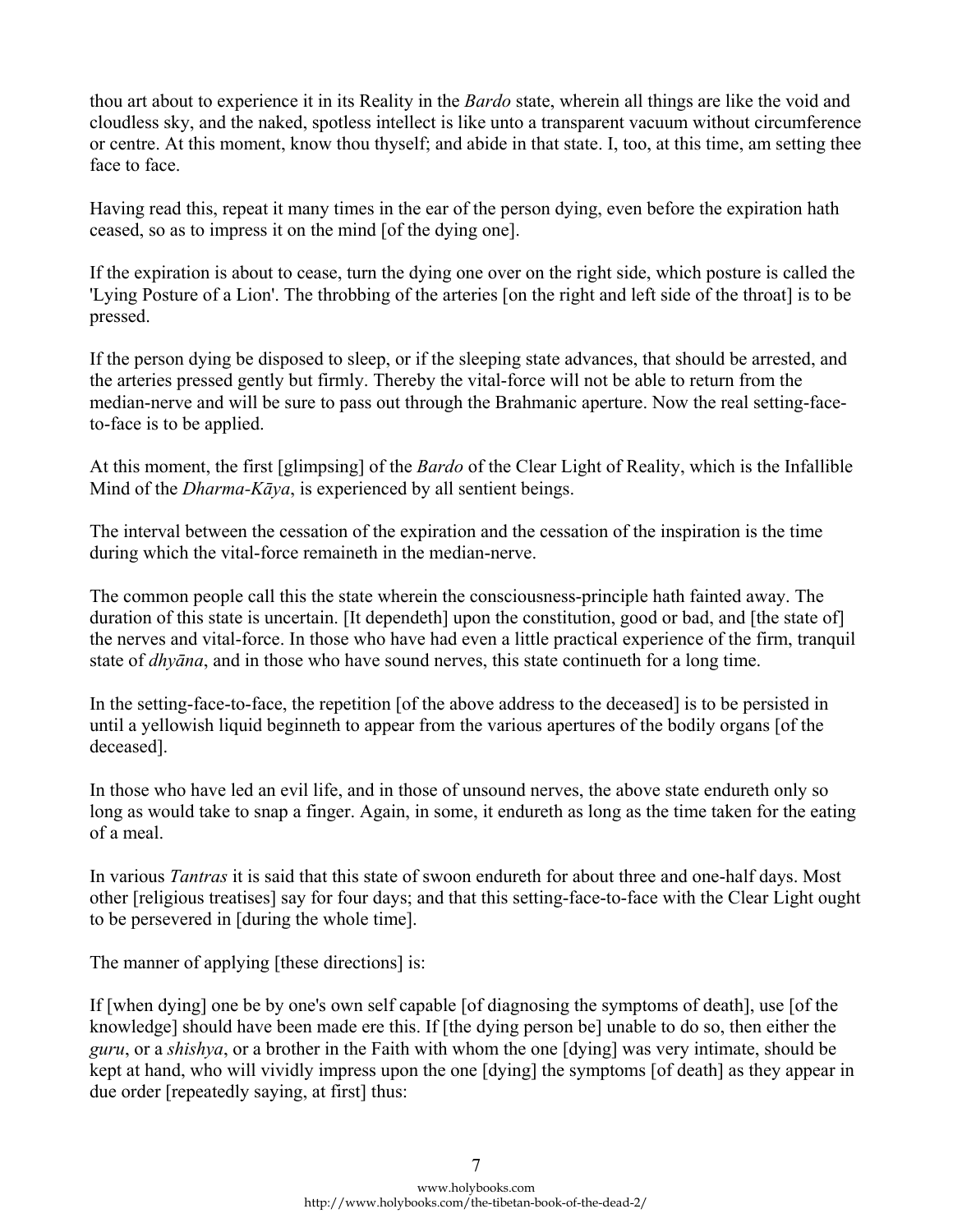Now the symptoms of earth sinking into water are come.

When all the symptoms [of death] are about to be completed, then enjoin upon [the one dying] this resolution, speaking in a low tone of voice in the ear:

O nobly-born (or, if it be a priest, O Venerable Sir), let not thy mind be distracted.

If it be a brother [in the Faith], or some other person, then call him by name, and [say] thus:

O nobly-born, that which is called death being come to thee now, resolve thus: 'O this now is the hour of death. By taking advantage of this death, I will so act, for the good of all sentient beings, peopling the illimitable expanse of the heavens, as to obtain the Perfect Buddhahood, by resolving on love and compassion towards [them, and by directing my entire effort to] the Sole Perfection.'

Shaping the thoughts thus, especially at this time when the *Dharma-Kāya* of Clear Light [in the state] after death can be realized for the benefit of all sentient beings, know that thou art in that state; [and resolve] that thou wilt obtain the best boon of the State of the Great Symbol, in which thou art, [as follows]:

'Even if I cannot realize it, yet will I know this Bardo, and, mastering the Great Body of Union in *Bardo*, will appear in whatever [shape] will benefit [all beings] whomsoever: I will serve all sentient beings, infinite in number as are the limits of the sky.'

Keeping thyself unseparated from this resolution, thou shouldst try to remember whatever devotional practices thou went accustomed to perform during thy lifetime.

In saying this, the reader shall put his lips close to the ear, and shall repeat it distinctly, clearly impressing it upon the dying person so as to prevent his mind from wandering even for a moment.

After the expiration hath completely ceased, press the nerve of sleep firmly; and, a *lāma*, or a person higher or more learned than thyself, impress in these words, thus:

Reverend Sir, now that thou art experiencing the Fundamental Clear Light, try to abide in that state which now thou art experiencing.

And also in the case of any other person the reader shall set him face-to-face thus:

O nobly-born (so-and-so), listen. Now thou art experiencing the Radiance of the Clear Light of Pure Reality. Recognize it. O nobly-born, thy present intellect, in real nature void, not formed into anything as regards characteristics or colour, naturally void, is the very Reality, the All-Good.

Thine own intellect, which is now voidness, yet not to be regarded as of the voidness of nothingness, but as being the intellect itself, unobstructed, shining, thrilling, and blissful, is the very consciousness, the All-good Buddha.

Thine own consciousness, not formed into anything, in reality void, and the intellect, shining and blissful, -- these two, -- are inseparable. The union of them is the *Dharma-Kāya* state of Perfect Enlightenment.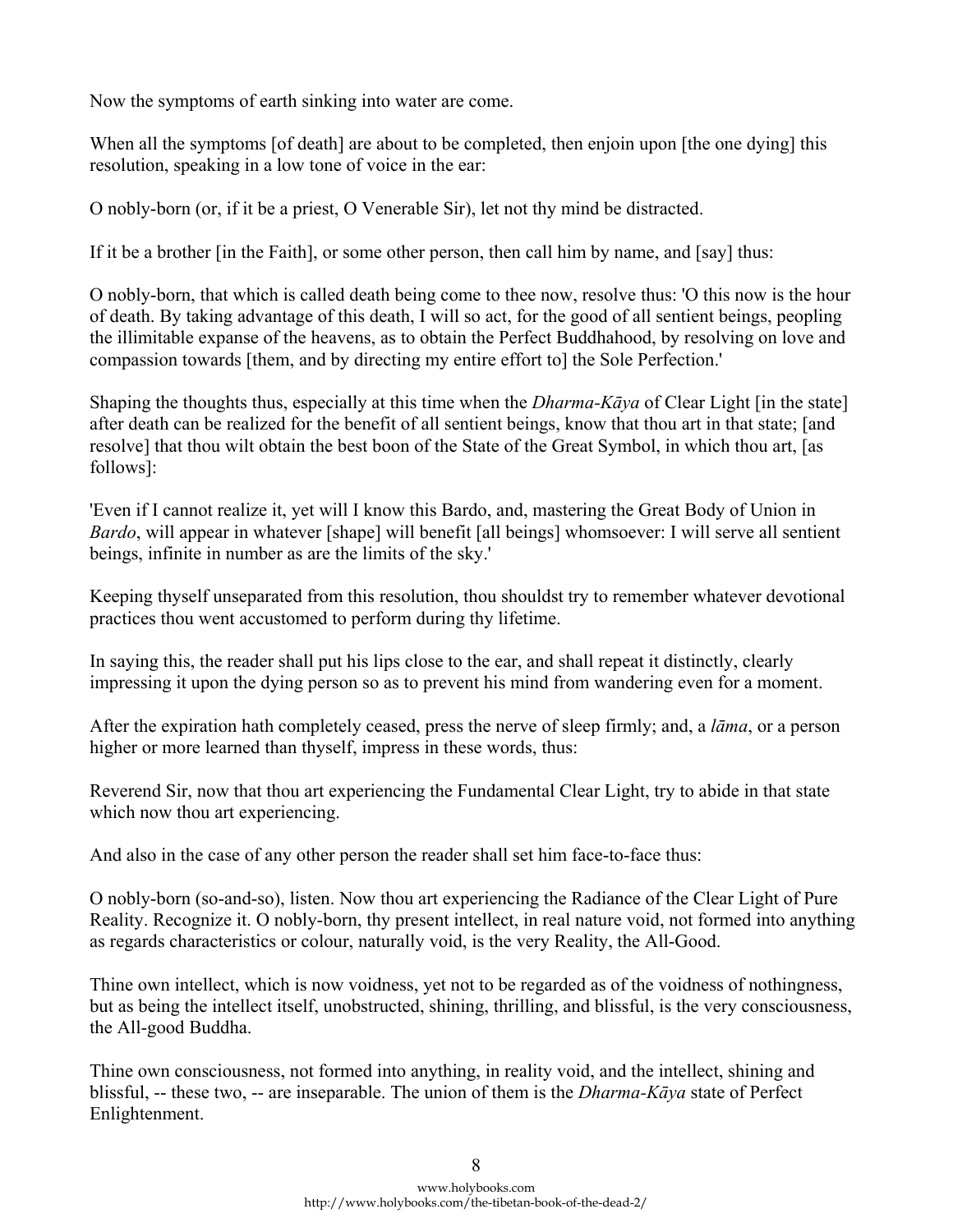Thine own consciousness, shining, void, and inseparable from the Great Body of Radiance, hath no birth, nor death, and is the Immutable Light -- Buddha Amitābha.

Knowing this is sufficient. Recognizing the voidness of thine own intellect to be Buddhahood, and looking upon it as being thine own consciousness, is to keep thyself in the [state of the] divine mind of the Buddha.

Repeat this distinctly and clearly three or [even] seven times. That will recall to the mind [of the dying one] the former [i.e. when living] setting-face-to-face by the *guru*. Secondly, it will cause the naked consciousness to be recognized as the Clear Light; and, thirdly, recognizing one's own self [thus], one becometh permanently united with the *Dharma-Kāya* and Liberation will be certain.

# [**Instructions Concerning the Second Stage of the** *Chikhai Bardo***: The Secondary Clear Light Seen Immediately After Death**]

Thus the primary Clear Light is recognized and Liberation attained. But if it be feared that the primary Clear Light hath not been recognized, then [it can certainly be assumed] there is dawning [upon the deceased] that called the secondary Clear Light, which dawneth in somewhat more than a meal-time period after that the expiration hath ceased.

According to one's good or bad *karma*, the vital-force floweth down into either the right or left nerve and goeth out through any of the apertures [of the body]. Then cometh a lucid condition of the mind.

To say that the state [of the primary Clear Light] endureth for a meal-time period [would depend upon] the good or bad condition of the nerves and also whether there hath been previous practice or not [in the setting-face-to-face].

When the consciousness-principle getteth outside [the body, it sayeth to itself], 'Am I dead, or am I not dead ?' It cannot determine. It seeth its relatives and connexions as it had been used to seeing them before. It even heareth the wailings. The terrifying *karmic* illusions have not yet dawned. Nor have the frightful apparitions or experiences caused by the Lords of Death yet come.

During this interval, the directions are to be applied [by the *lāma* or reader]:

There are those [devotees] of the perfected stage and of the visualizing stage. If it be one who was in the perfected stage, then call him thrice by name and repeat over and over again the above instructions of setting-face-to-face with the Clear Light. If it be one who was in the visualizing stage, then read out to him the introductory descriptions and the text of the Meditation on his tutelary deity, and then say,

O thou of noble-birth, meditate upon thine own tutelary deity. -- [Here the deity's name is to be mentioned by the reader.] Do not be distracted. Earnestly concentrate thy mind upon thy tutelary deity. Meditate upon him as if he were the reflection of the moon in water, apparent yet in-existent [in itself]. Meditate upon him as if he were a being with a physical body.

So saying, [the reader will] impress it.

If [the deceased be] of the common folk, say,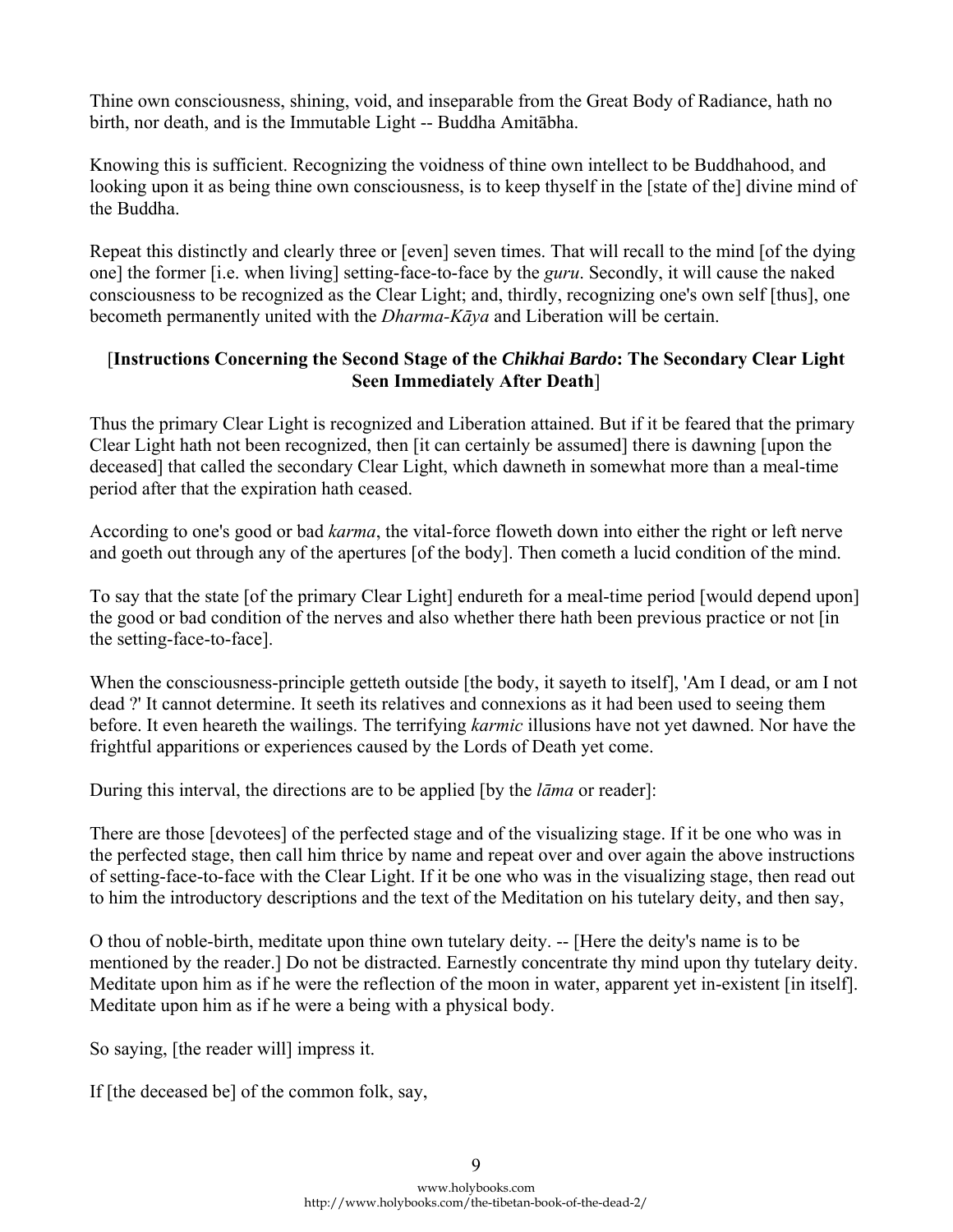Meditate upon the Great Compassionate Lord.

By thus being set-face-to-face even those who would not be expected to recognize the *Bardo* [unaided] are undoubtedly certain to recognize it.

Persons who while living had been set face to face [with the Reality] by a *guru*, yet who have not made themselves familiar with it, will not be able to recognize the *Bardo* clearly by themselves. Either a *guru* or a brother in the Faith will have to impress vividly such persons.

There may be even those who have made themselves familiar with the teachings, yet who, because of the violence of the disease causing death, may be mentally unable to withstand illusions. For such, also, this instruction is absolutely necessary.

Again [there are those] who, although previously familiar with the teachings, have become liable to pass into the miserable states of existence, owing to breach of vows or failure to perform essential obligations honestly. To them, this [instruction] is indispensable.

If the first stage of the *Bardo* path been taken by the forelock, that is best. But if not, by application of this distinct recalling [to the deceased], while in the second stage of the *Bardo*, his intellect is awakened and attaineth liberation.

While on the second stage of the *Bardo*, one's body is of the nature of that called the shining illusorybody.

Not knowing whether [he be] dead or not, [a state of] lucidity cometh [to the deceased. If the instructions be successfully applied to the deceased while he is in that state, then, by the meeting of the Mother-Reality and the Offspring-Reality, *karma* controlleth not. Like the sun's rays, for example, dispelling the darkness, the Clear Light on the Path dispelleth the power of *karma*.

That which is called the second stage of the *Bardo* dawneth upon the thought-body. The Knower' hovereth within those places to which its activities had been limited. If at this time this special teaching be applied efficiently, then the purpose will be fulfilled; for the *karmic* illusions will not have come yet, and, therefore, he [the deceased] cannot be turned hither and thither [from his aim of achieving Enlightenment].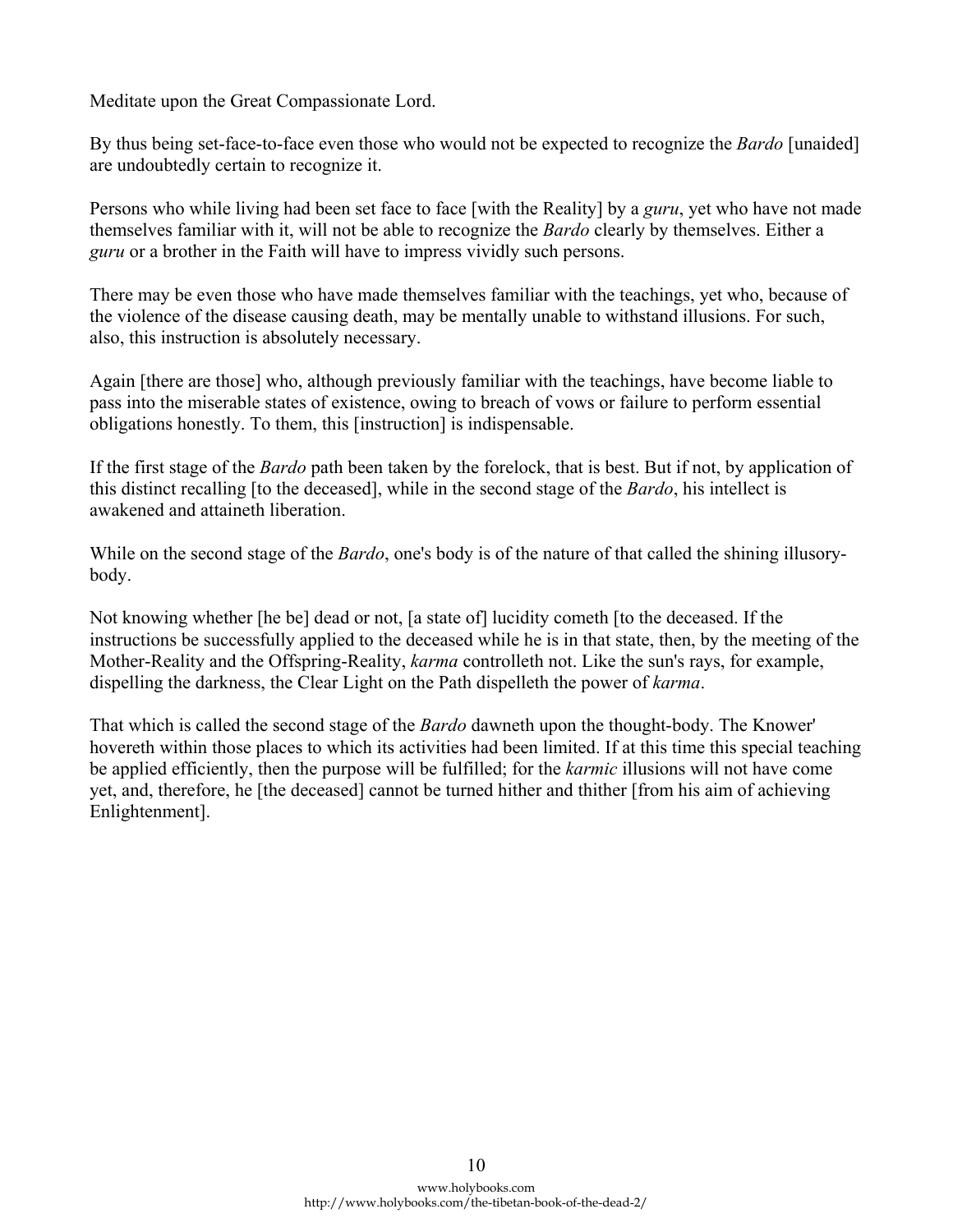

# [**The** *Bardo* **of the Experiencing of Reality**]

# [**Introductory Instructions Concerning the Experiencing of Reality During the Third Stage of the**  *Bardo***, Called the** *Chönyid Bardo***, when the** *Karmic* **Apparitions Appear**]

But even though the Primary Clear Light be not recognized, the Clear Light of the second *Bardo* being recognized, Liberation will be attained. If not liberated even by that, then that called the third *Bardo* or the *Chönyid Bardo* dawneth.

In this third stage of the *Bardo*, the *karmic* illusions come to shine. It is very important that this Great Setting-face-to-face of the *Chönyid Bardo* be read: it hath much power and can do much good.

About this time [the deceased] can see that the share of food is being set aside, that the body is being stripped of its garments, that the place of the sleeping-rug is being swept; can hear all the weeping and wailing of his friends and relatives, and, although he can see them and can hear them calling upon him, they cannot hear him calling upon them, so he goeth away displeased.

At that time, sounds, lights, and rays -- all three -- are experienced. These awe, frighten, and terrify, and cause much fatigue. At this moment, this setting-face-to-face with the *Bardo* [during the experiencing] of Reality is to be applied. Call the deceased by name, and correctly and distinctly explain to him, as follows:

O nobly-born, listen with full attention, without being distracted: There are six states of *Bardo*, namely: the natural state of *Bardo* while in the womb; the *Bardo* of the dream-state; the *Bardo* of ecstatic equilibrium, while in deep meditation; the *Bardo* of the moment of death; the *Bardo* [during the experiencing] of Reality; the Bardo of the inverse process of *sangsaric* existence. These are the six.

O nobly-born, thou wilt experience three *Bardos*, the *Bardo* of the moment of death, the *Bardo* [during the experiencing] of Reality, and the *Bardo* while seeking rebirth. Of these three, up to yesterday, thou hadst experienced the *Bardo* of the moment of death. Although the Clear Light of Reality dawned upon thee, thou wert unable to hold on, and so thou hast to wander here. Now henceforth thou art going to experience the [other] two, the *Chönyid Bardo* and the *Sidpa Bardo*.

Thou wilt pay undistracted attention to that with which I am about to set thee face to face, and hold on:

O nobly-born, that which is called death hath now come. Thou art departing from this world, but thou art not the only one; [death] cometh to all. Do not cling, in fondness and weakness, to this life. Even though thou clingest out of weakness, thou hast not the power to remain here. Thou wilt gain nothing more than wandering in this *Sangsāra*. Be not attached [to this world]; be not weak. Remember the Precious Trinity.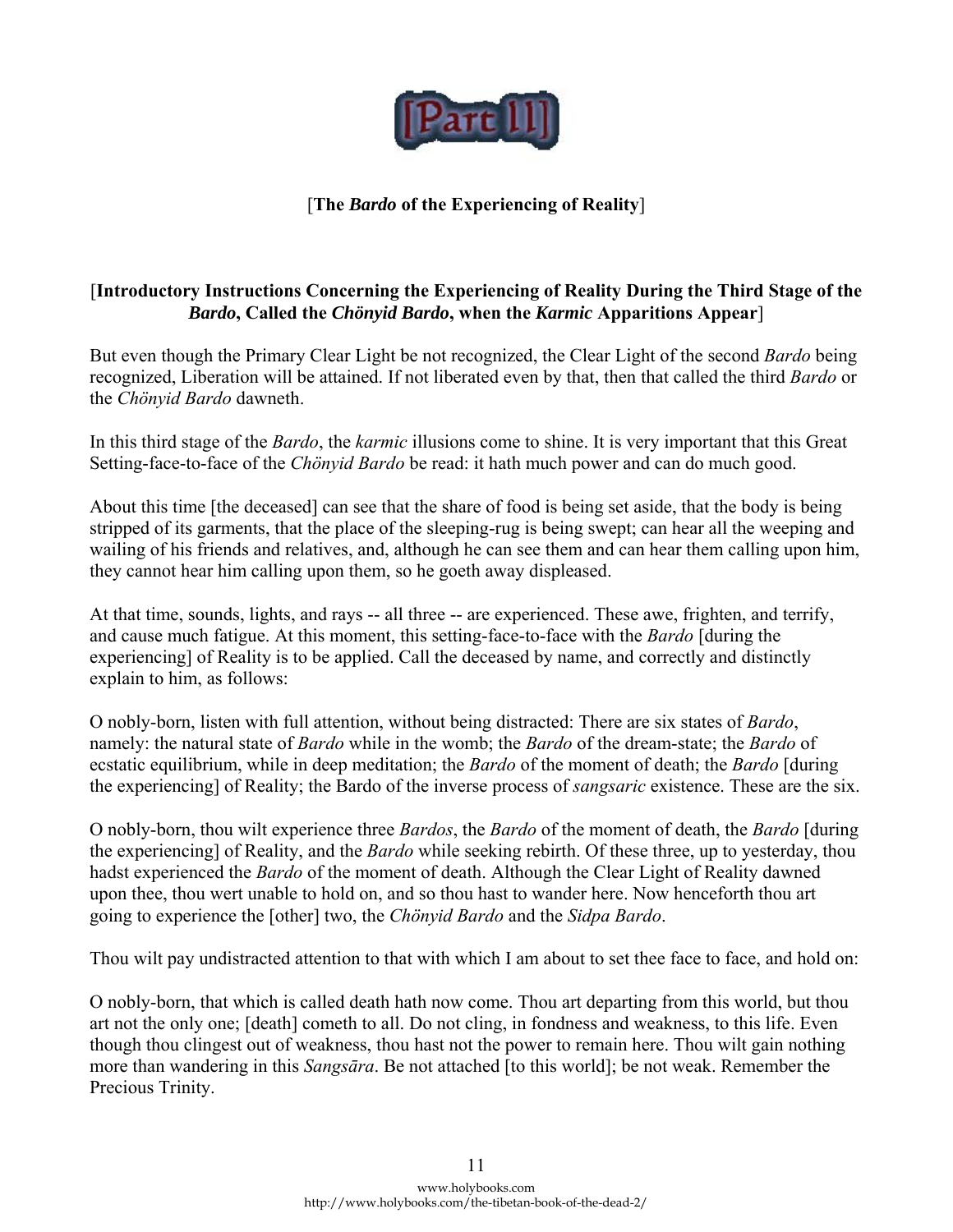O nobly-born, whatever fear and terror may come to thee in the *Chönyid Bardo*, forget not these words; and, bearing their meaning at heart, go forwards: in them lieth the vital secret of recognition.

'Alas! when the Uncertain Experiencing of Reality is dawning upon me here, With every thought of fear or terror or awe for all [apparitional appearances] set aside, May I recognize whatever [visions] appear, as the reflections of mine own consciousness; May I know them to be of the nature of apparitions in the *Bardo*: When at this all-important moment [of opportunity] of achieving a great end, May I not fear the bands of Peaceful and Wrathful [Deities], mine own thought-forms.'

Repeat thou these [verses] clearly, and remembering their significance as thou repeatest them, go forwards, [O nobly-born]. Thereby, whatever visions of awe or terror appear, recognition is certain; and forget not this vital secret art lying therein.

O nobly-born, when thy body and mind were separating, thou must have experienced a glimpse of the Pure Truth, subtle, sparkling, bright, dazzling, glorious, and radiantly awesome, in appearance like a mirage moving across a landscape in spring-time in one continuous stream of vibrations. Be not daunted thereby, nor terrified, nor awed. That is the radiance of thine own true nature. Recognize it.

From the midst of that radiance, the natural sound of Reality, reverberating like a thousand thunders simultaneously sounding, will come. That is the natural sound of thine own real self. Be not daunted thereby, nor terrified, nor awed.

The body which thou hast now is called the thought-body of propensities. Since thou hast not a material body of flesh and blood, whatever may come -- sounds, lights, or rays -- are, all three, unable to harm thee: thou art incapable of dying. It is quite sufficient for thee to know that these apparitions are thine own thought-forms. Recognize this to be the *Bardo*.

O nobly-born, if thou dost not now recognize thine own thought-forms, whatever of meditation or of devotions thou mayst have performed while in the human world -- if thou hast not met with this present teaching -- the lights will daunt thee, the sounds will awe thee, and the rays will terrify thee. Shouldst thou not know this all-important key to the teachings -- not being able to recognize the sounds, lights, and rays -- thou wilt have to wander in the *Sangsāra*.

### [**The Dawning of the Peaceful Deities, from the First to the Seventh Day**]

[Assuming that the deceased is *karmically* bound -- as the average departed one is -- to pass through the forty-nine days of the *Bardo* existence, despite the very frequent settings-face-to-face, the daily trials and dangers which he must meet and attempt to triumph over, during the first seven days, wherein dawn the Peaceful Deities, are next explained to him in detail; the first day, judging from the text, being reckoned from the time in which normally he would be expected to wake up to the fact that he is dead and on the way back to rebirth, or about three and one-half to four days after death.]

#### [**The First Day**]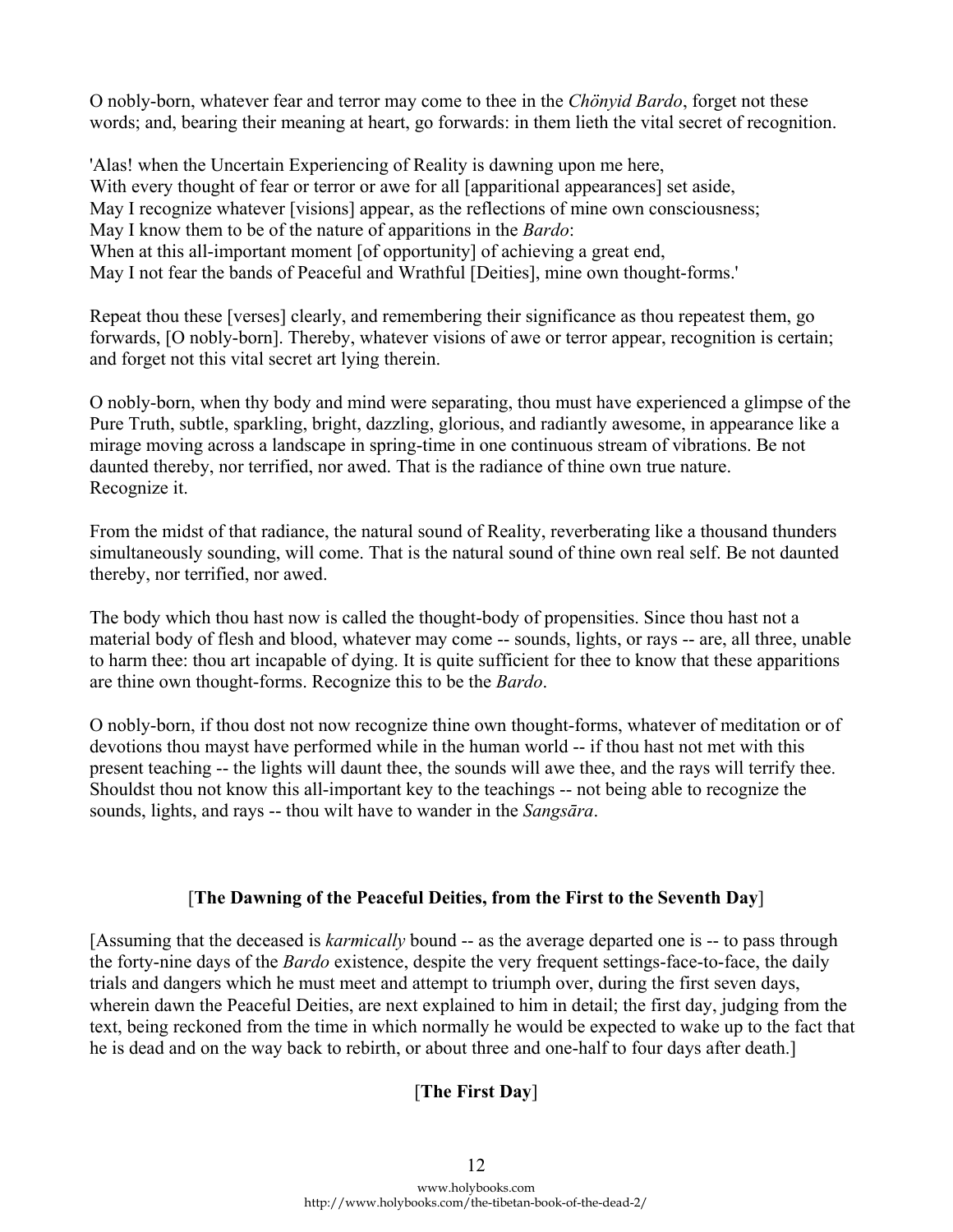O nobly-born, thou hast been in a swoon during the last three and one-half days. As soon as thou art recovered from this swoon, thou wilt have the thought, 'what hath happened!'

Act so that thou wilt recognize the *Bardo*. At that time, all the *Sangsāra* will be in revolution; and the phenomenal appearances that thou wilt see then will be the radiances and deities. The whole heaves will appear deep blue.

Then, from the Central Realm, called the Spreading Forth of the Seed, the Bhagavān Vairochana, white in colour, and seated upon a lion-throne, bearing an eight-spoked wheel in his hand, and embraced by the Mother of the Space of Heaven, will manifest himself to thee.

It is the aggregate of matter resolved into its primordial state which is the blue light.

The Wisdom of the *Dharma-Dhātu*, blue in colour, shining, transparent, glorious, dazzling, from the heart of Vairochana as the Father-Mother, will shoot forth and strike against thee with a light so radiant that thou wilt scarcely be able to look at it.

Along with it, there will also shine a dull white light from the *devas*, which will strike against thee in thy front.

Thereupon, because of the power of bad *karma*, the glorious blue light of the Wisdom of the *Dharma-Dhātu* will produce in thee fear and terror, and thou wilt [with to] flee from it. Thou wilt beget a fondness for the dull white light of the *devas*.

At this stage, thou must not be awed by the divine blue light which will appear shining, dazzling, and glorious; and be not startled by it. That is the light of the Tathagata called the Light of the Wisdom of the *Dharma-Dhātu*. Put thy faith in it, believe in it firmly, and pray unto it, thinking in thy mind that it is the light proceeding from the heart of the Bhagavān Vairochana coming to receive thee while in the dangerous ambuscade of the *Bardo*. That light is the light of the grace of Vairochana.

Be not fond of the dull white light of the *devas*. Be not attached [to it]; be not weak. If thou be attached to it, thou wilt wander into the abodes of the *devas* and be drawn into the whirl of the Six *Lokas*. That is an interruption to obstruct thee on the Path of Liberation. Look not at it. Look at the bright blue light in deep faith. Put thy whole thought earnestly upon Vairochana and repeat after me this prayer:

'Alas! when wandering in the *Sangsāra*, because of intense stupidity, On the radiant light-path of the *Dharma-Dhātu* Wisdom

May [I] be led by the Bhagavān Vairochana, May the Divine Mother of Infinite Space by [my] rearguard; May [I] be led safely across the fearful ambush of the *Bardo*; May [I] be placed in the state of the All-Perfect Buddhahood.'

Praying thus, in intense humble faith, [thou] wilt merge, in halo of rainbow light, into the heart of Vairochana, and obtain Buddhahood in the *Sambhoga-Kāya*, in the Central Realm of the Densely-Packed.

# [**The Second Day**]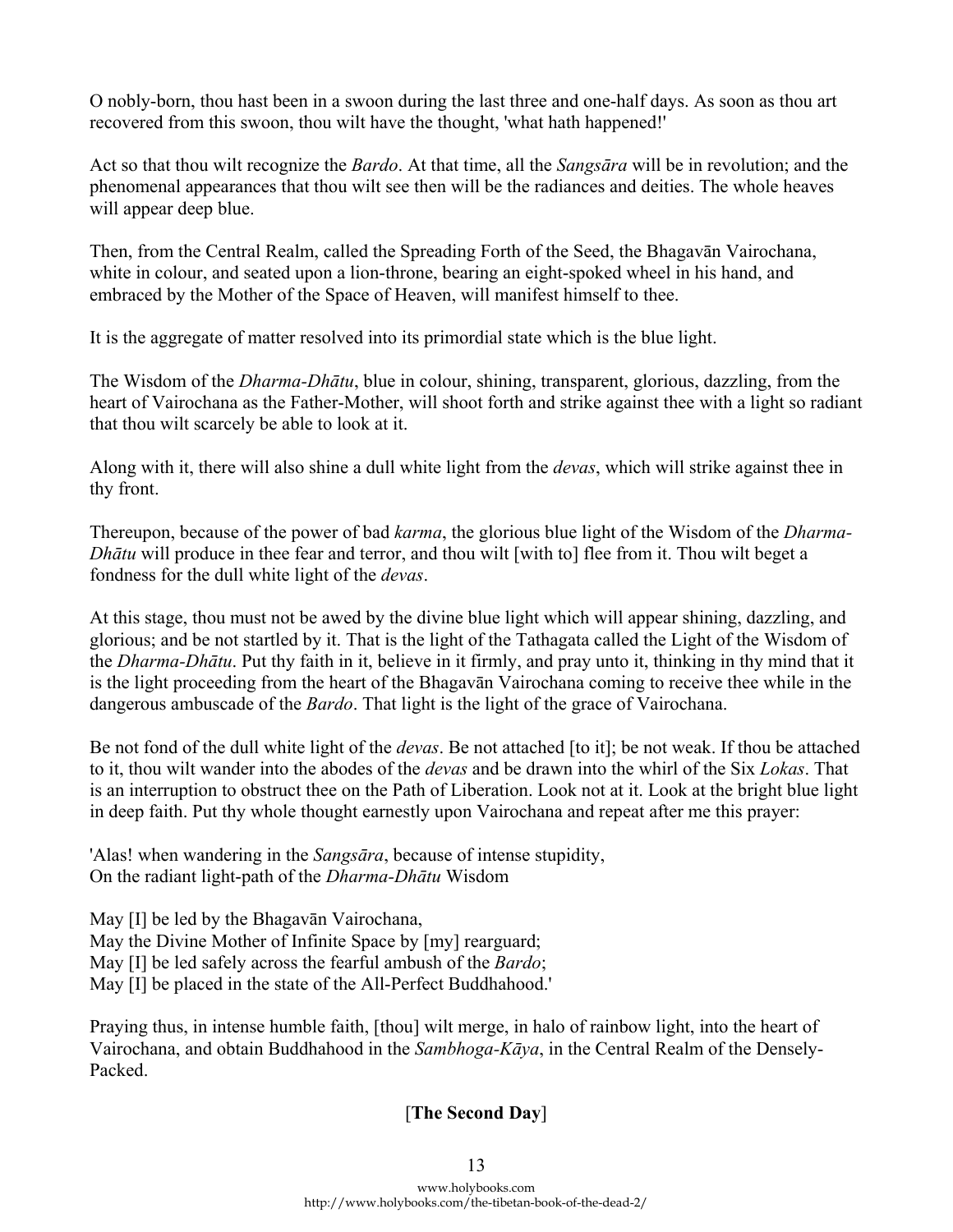But if, notwithstanding this setting-face-to-face, through power of anger or obscuring *karma* one should be startled at the glorious light and flee, or be overcome by illusions, despite the prayer, on the Second Day, Vajra-Sattva and his attendant deities, as well as one's evil deeds [meriting] Hell, will come to receive one.

Thereupon the setting-face-to-face is, calling the deceased by name, thus:

O nobly-born, listen undistractedly. On the Second Day the pure form of water will shine as a white light. At that time, from the deep blue Eastern Realm of Pre-eminent Happiness, the Bhagavān Akshobhya [as] Vajra-Sattva, blue in colour, holding in his hand a five-pronged *dorje*, seated upon an elephant-throne, and embraced by the Mother Māmakī, will appear to thee, attended by the Bodhisattvas Kshitigarbha and Maitreya, with the female Bodhisattvas, Lasema and Pushpema. These six *Bodhic* deities will appear to thee.

The aggregate of thy principle of consciousness, being in it's pure form -- which is the Mirror-like Wisdom -- will shine as a bright, radiant white light, from the heart of Vajra-Sattva, the Father-Mother, with such dazzling brilliancy and transparency that thou wilt scarcely be able to look at it, [and] will strike against thee. And a dull, smoke-coloured light from Hell will shine alongside the light of the Mirror-like Wisdom and will [also] strike against thee.

Thereupon, through the power of anger, thou wilt beget fear and be startled at the dazzling white light and wilt [wish to] flee from it; thou wilt beget a feeling of fondness for the dull smoke-coloured light from Hell. Act then so that thou wilt not fear that bright, dazzling, transparent white light. Know it to be Wisdom. Put thy humble and earnest faith in it. That is the light of the grace of the Bhagavān Vajra-Sattva. Think, with faith, 'I will take refuge in it'; and pray.

That is the Bhagavān Vajra-Sattva coming to receive thee and to save thee from the fear and terror of the *Bardo*. Believe in it; for it is the hook of the rays of grace of Vajra-Sattva.

Be not fond of the dull, smoke-coloured light from Hell. That is the path which openeth out to receive thee because of the power of accumulated evil *karma* from violent anger. If thou be attracted by it, thou wilt fall into the Hell-Worlds; and, falling therein, thou wilt have to endure unbearable misery, whence there is not certain time of getting out. That being an interruption to obstruct thee on the Path of Liberation, look not at it; and avoid anger. Be not attracted by it; be not weak. Believe in the dazzling bright white light; [and] putting thy whole heart earnestly upon the Bhagavān Vajra-Sattva, pray thus:

'Alas! when wandering in the *Sangsāra* because of the power of violent anger, On the radiant light-path of the Mirror-like Wisdom, May [I] be led by the Bhagavān Vajra-Sattva, May the Divine Mother Māmakī be [my] rear-guard; May [I] be led safely across the fearful ambush of the *Bardo*; And may [I] be placed in the state of the All-perfect Buddhahood.'

Praying thus, in intense humble faith, thou wilt merge, in rainbow light, into the heart of the Bhagavān Vajra-Sattva and obtain Buddhahood in the *Sambhoga-Kāya*, in the Eastern Realm called Preeminently Happy.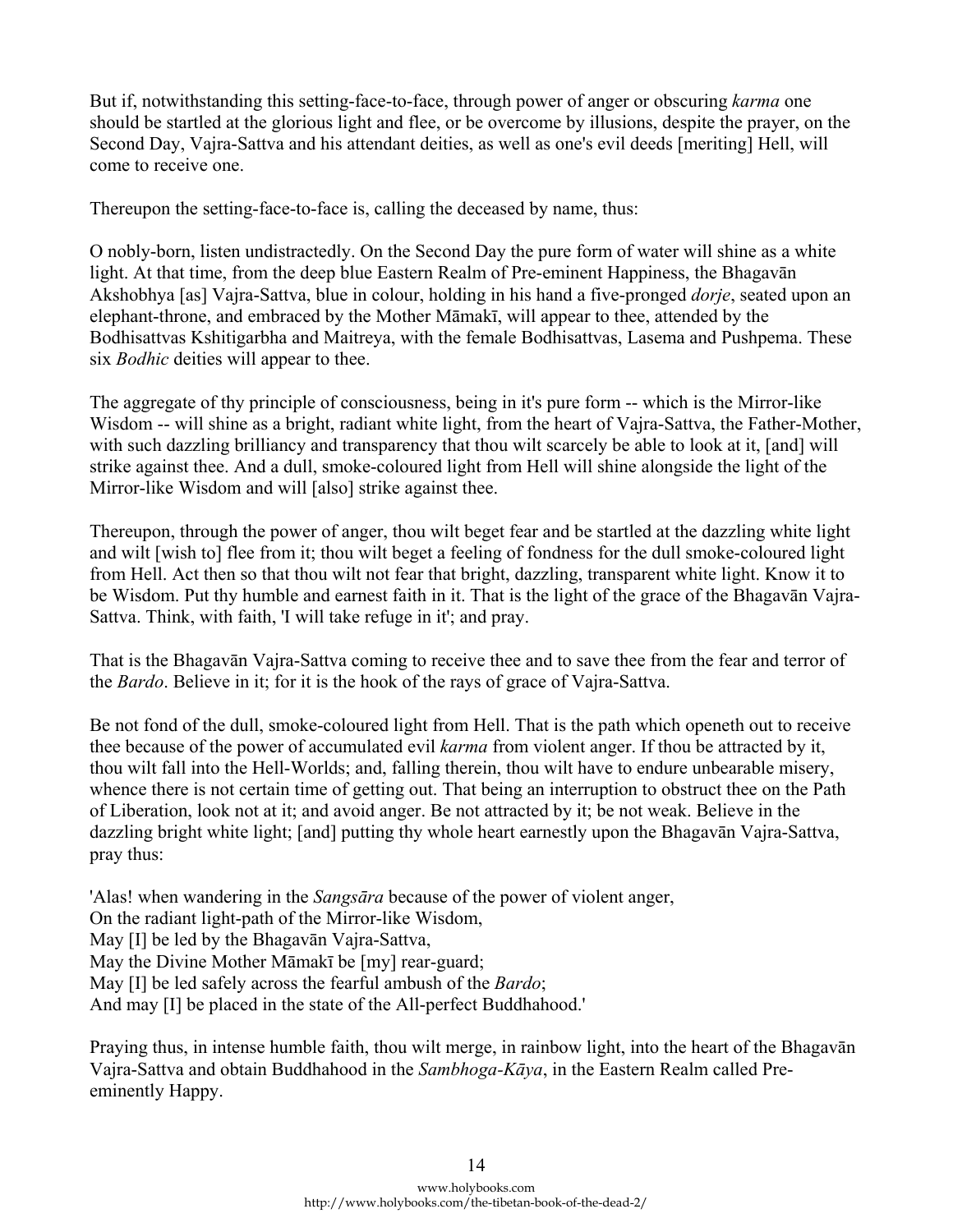### [**The Third Day**]

Yet, even when set face to face in this way, some persons, because of obscurations from bad *karma*, and from pride, although the hook of the rays of grace [striketh against them], flee from it. [If one be one of them], then, on the Third Day, the Bhagavān Ratna-Sambhava and his accompanying deities, along with the light-path from the human world, will come to receive one simultaneously.

Again, calling the deceased by name, the setting-face-to-face is thus:

O nobly-born, listen undistractedly. On the Third Day the primal form of the element earth will shine forth as a yellow light. At that time, from the Southern Realm Endowed with Glory, the Bhagavān Ratna-Sambhava, yellow in colour bearing a jewel in his hand, seated upon a horse-throne and embraced by the Divine Mother Sangyay-Chanma, will shine upon thee.

The two Bodhisattvas, Ākāsha-Barbha and Samanta-Bhadra, attended by the two female Bodhisattvas, Mahlaima and Dhupema -- in all, six *Bodhic* forms -- will come to shine from amidst a rainbow halo of light. The aggregate of touch in its primal form, as the yellow light of the Wisdom of Equality, dazzlingly yellow, glorified with orbs having satellite orbs of radiance, so clear and bright that the eye can scarcely look upon it, will strike against thee. Side by side with it, the dull bluish-yellow light from the human [world] will also strike against thy heart, along with the Wisdom light.

Thereupon, through the power of egotism, thou wilt beget a fear for the dazzling yellow light and wilt [with to] flee from it. Thou wilt be fondly attracted towards the dull bluish-yellow light from the human [world].

At that time do not fear that bright, dazzling-yellow, transparent light, but know it to be Wisdom; in that state, keeping thy mind resigned, trust in it earnestly and humbly. If thou knowest it to be the radiance of thine own intellect -- although thou exertest not thy humility and faith and prayer to it - the Divine Body and Light will merge into thee inseparably, and thou wilt obtain Buddhahood.

If thou dost not recognize the radiance of thine own intellect, think, with faith, 'It is the radiance of the grace of the Bhagavān Ratna-Sambhava; I will take refuge in it'; and pray. It is the hook of the gracerays of the Bhagavān Ratna-Sambhava; believe in it.

Be not fond of that dull bluish-yellow light from the human [world]. That is the path of thine accumulated propensities of violent egotism come to receive thee. If thou art attracted by it, thou wilt be born in the human world and have to suffer birth, age, sickness, and death; and thou wilt have no chance of getting out of the quagmire of worldly existence. That is an interruption to obstruct thy path of liberation. Therefore, look not upon it, and abandon egotism, abandon propensities; be not attracted towards it; be not weak. Act so as to trust in that bright dazzling light. Put thine earnest thought, onepointedly, upon the Bhagavān Ratna-Sambhava; and pray thus:

'Alas! when wandering in the *Sangsāra* because of the power of violent egotism, on the radiant light-path of the Wisdom of Equality, May [I] be led by the Bhagavān Ratna-Sambhava; May the Divine Mother, She-of-the-Buddha-Eye, be [my] rear-guard; May [I] be led safely across the fearful ambush of the *Bardo*; And may [I] be placed in the state of the All-Perfect Buddhahood.'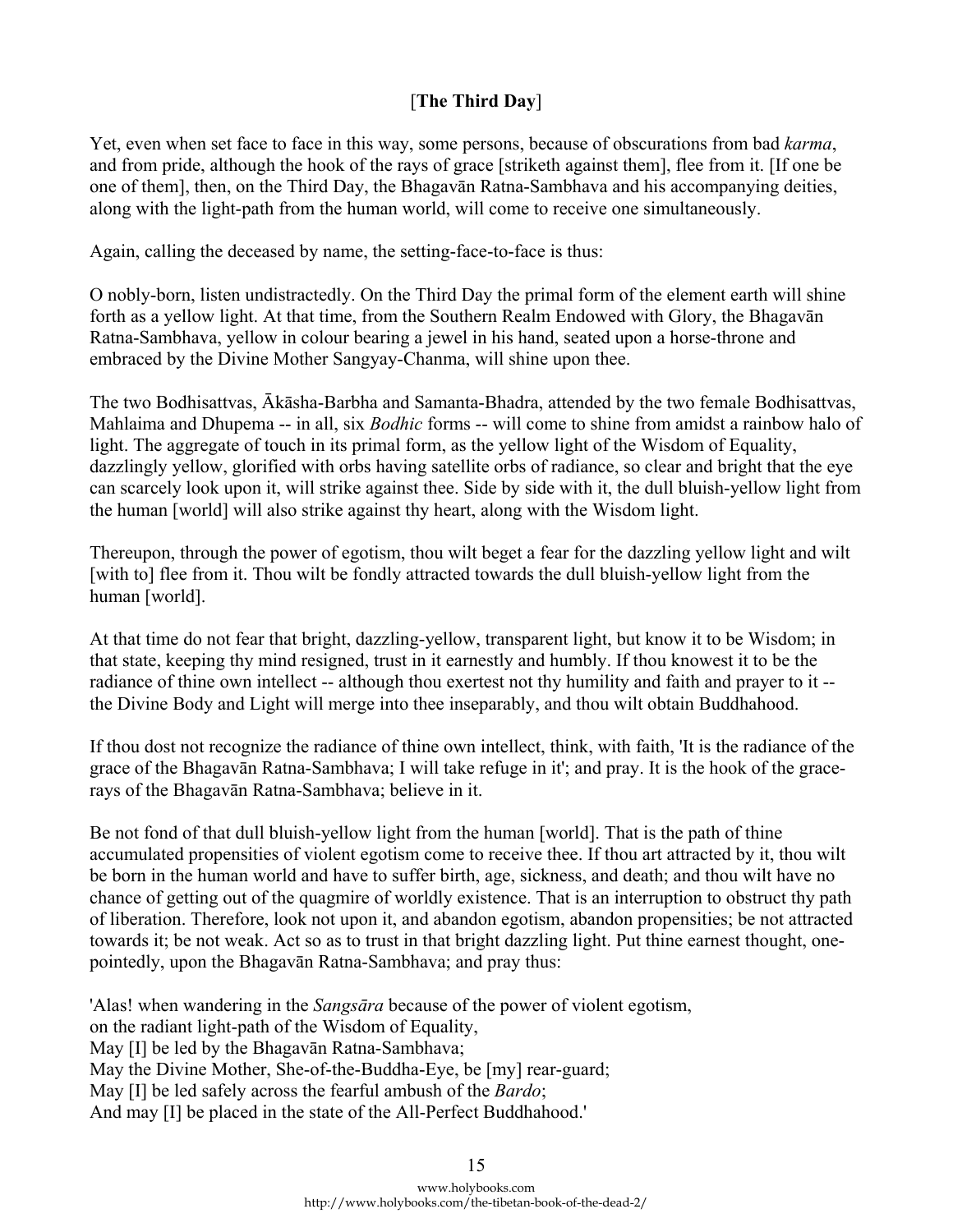By praying thus, with deep humility and faith, thou wilt merge into the heart of the Bhagavān Ratna-Sambhava, the Divine Father-Mother, in halo of rainbow light, and attain Buddhahood in the Sambhoga-Kāya, in the Southern Realm Endowed with Glory.

# [**The Fourth Day**]

By thus being set face to face, however weak the mental faculties may be, there is no doubt of one's gaining Liberation. Yet, though so often set face to face, there are classes of men who, having created much bad *karma*, or having failed in observance of vows, or, their lot [for higher development] being altogether lacking, prove unable to recognize: their obscurations and evil *karma* from covetousness and miserliness produce awe of the sounds and radiances, and they flee. [If one be of these classes], then, on the Fourth Day, the Bhagavān Amitābha and his attendant deities, together with the light-path from the *Preta-loka*, proceeding from miserliness and attachment, will come to receive one simultaneously.

Again, the setting-face-to-face is, calling the deceased by name, thus:

O nobly-born, listen undistractedly. On the Fourth Day the red light, which is the primal form of the element fire, will shine. At that time, from the Red Western Realm of Happiness, the Bhagavān Buddha Amitābha, red in colour, bearing a lotus in his hand, seated upon a peacock-throne and embraced by the Divine Mother Gökarmo, will shine upon thee, [together with] the Bodhisattvas Chenrazee and Jampal, attended by the female Bodhisattvas Ghirdhima and Āloke. The six bodies of Enlightenment will shine upon thee from amidst a halo of rainbow light.

The primal form of the aggregate of feelings as the red light of the All-Discriminating Wisdom, glitteringly red, glorified with orbs and satellite orbs, bright, transparent, glorious and dazzling, proceeding from the heart of the Divine Father-Mother Amitābha, will strike against thy heart [so radiantly] that thou wilt scarcely be able to look upon it. Fear it not.

Along with it, a dull red light from the *Preta-loka*, coming side by side with the Light of Wisdom, will also shine upon thee. Act so that thou shalt not be fond of it. Abandon attachment [and] weakness [for it].

At that time, through the influence of intense attachment, thou wilt become terrified by the dazzling red light, and wilt [wish to] flee from it. And thou wilt beget a fondness for that dull red light of the *Preta-loka*.

At that time, be not afraid of the glorious, dazzling, transparent, radiant red light. Recognizing it as Wisdom, keeping thine intellect in a state of resignation, thou wilt merge [into it] inseparably and attain Buddhahood.

If thou dost not recognize it, think, 'It is the rays of the grace of the Bhagavān Amitābha, and I will take refuge in it'; and, trusting humbly in it, pray unto it. That is the hook-rays of the grace of the Bhagavān Amitābha. Trust in it humbly; flee not. Even if thou fleest, it will follow thee inseparably [from thyself]. Fear it not. Be not attracted towards the dull red light of the *Preta-loka*. That is the light-path proceeding from the accumulations of thine intense attachment [to *sangsaric* existence] which hath come to receive thee. If thou be attached thereto, thou wilt fall into the World of Unhappy Spirits and suffer unbearable misery from hunger and thirst. Thou wilt have no chance of gaining Liberation [therein]. That dull red light is an interruption to obstruct thee on the Path of Liberation. Be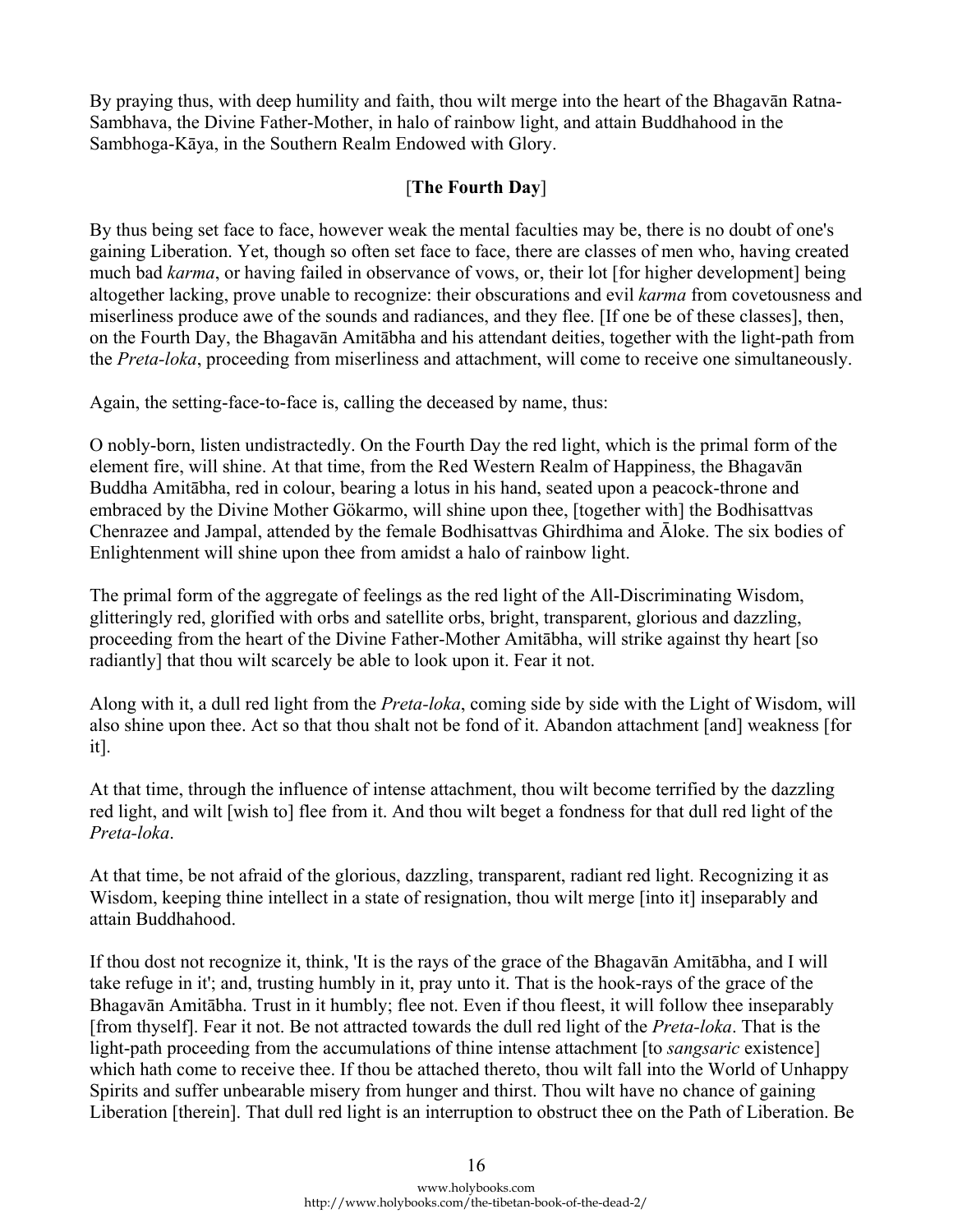not attached to it, and abandon habitual propensities. Be not weak. Trust in the bright dazzling red light. In the Bhagavān Amitābha, the Father-Mother, put thy trust one-pointedly and pray thus:

'Alas! when wandering in the *Sangsāra* because of the power of intense attachment, On the radiant light-path of the Discriminating Wisdom May [I] be led by the Bhagavān Amitābha, May the Divine Mother, She-of-White-Raiment, be [my] rear-guard; May [I] be safely led across the dangerous ambush of the *Bardo*; And may [I] be placed in the state of the All-Perfect Buddhahood.'

By praying thus, humbly and earnestly, thou wilt merge into the heart of the Divine Father-Mother, the Bhagavān Amitābha, in halo of rainbow-light, and attain Buddhahood in the *Sambhoga-Kāya*, in the Western Realm named Happy.

# [**The Fifth Day**]

It is impossible that one should not be liberated thereby. Yet, though thus set face to face, sentient beings, unable through long association with propensities to abandon propensities, and, through bad *karma* and jealousy, awe and terror being produced by the sounds and radiances -- the hook-rays of grace failing to catch hold of them -- wander down also to the Fifth Day. [If one be such a sentient being], thereupon the Bhagavān Amogha-Siddhi, with his attendant deities and the light and rays of his grace, will come to receive one. A light proceeding from the *Asura-loka*, produced by the evil passion of jealousy, will also come to receive one.

The setting-face-to-face at that time is, calling the deceased by name, thus:

O nobly-born, listen undistractedly. On the Fifth Day, the green light of the primal form of the element air will shine upon thee. At that time, from the Green Northern Realm of Successful Performance of Best Actions, the Bhagavān Buddha Amogha-Siddhi, green in colour, bearing a crossed-*dorje* in hand, seated upon a sky-traversing Harpy-throne, embraced by the Divine Mother, the Faithful Dölma, will shine upon thee, with his attendants -- the two Bodhisattvas Chag-na-Dorje and Dibpanamsel, attended by two female Bodhisattvas, Gandhema and Nidhema. These six *Bodhic* forms, from amidst a halo of rainbow light, will come to shine.

The primal form of the aggregate of volition, shining as the green light of the All-Performing Wisdom, dazzlingly green, transparent and radiant, glorious and terrifying, beautified with orbs surrounded by satellite orbs of radiance, issuing from the heart of the Divine Father-Mother Amogha-Siddhi, green in colour, will strike against thy heart [so wondrously bright] that thou wilt scarcely be able to look at it. Fear it not. That is the natural power of the wisdom of thine own intellect. Abide in the state f great resignation of impartiality.

Along with it [i.e. the green light of the All-Performing Wisdom], a light of dull green colour from the *Asura-loka*, produced from the cause of the feeling of jealousy, coming side by side with the Wisdom Rays, will shine upon thee. Meditate upon it with impartiality, -- with neither repulsion nor attraction. Be not fond of it: if thou art of low mental capacity, be not fond of it.

Thereupon, through the influence of intense jealousy, thou wilt be terrified at the dazzling radiance of the green light and wilt [with to] flee from it; and thou wilt beget a fondness for that dull green light of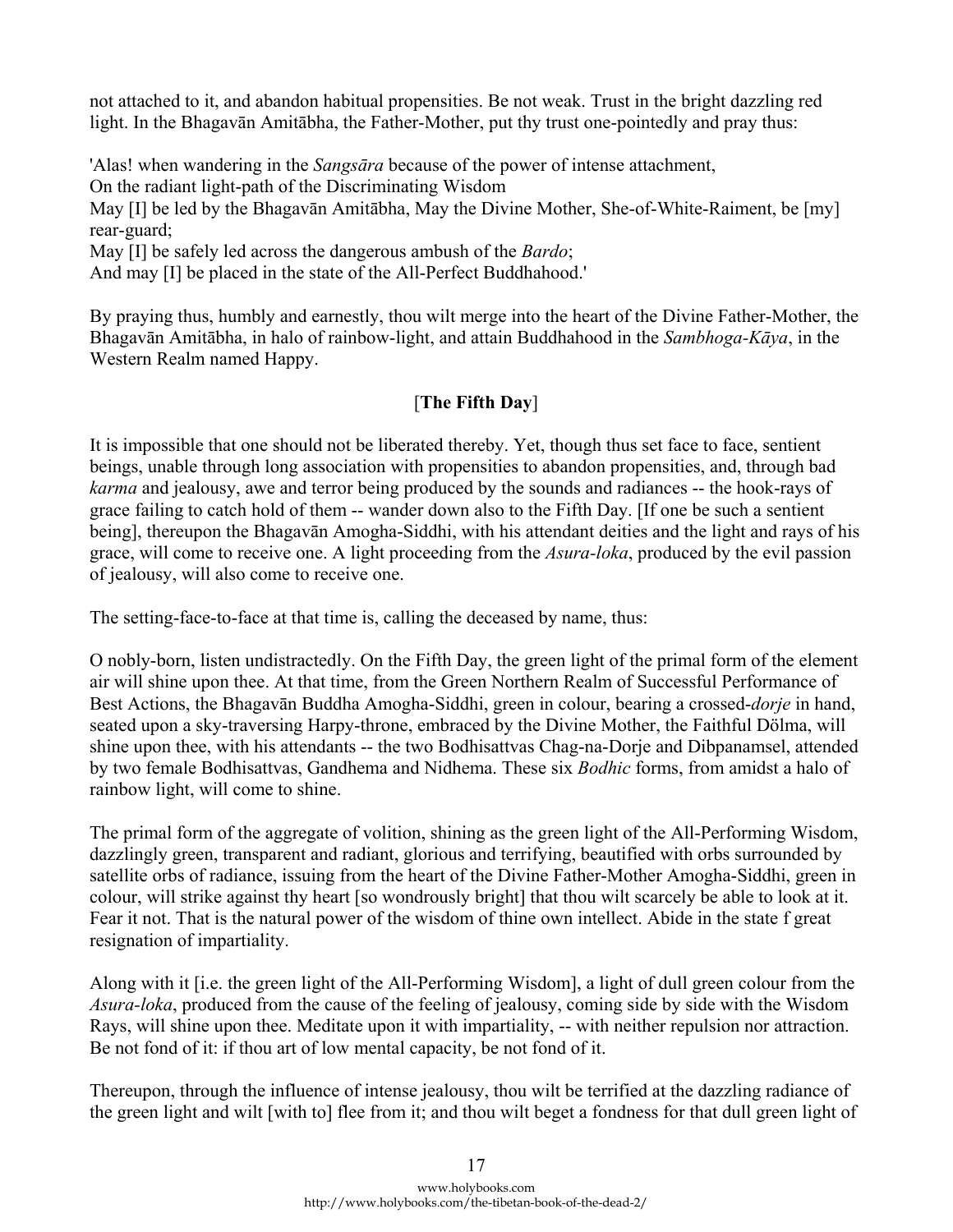the *Asura-loka*. At that time fear not the glorious and transparent, radiant and dazzling green light, but know it to be Wisdom; and in that state allow thine intellect to rest in resignation. Or else [think], 'It is the hook-rays of the light of grace of the Bhagavān Amogha-Siddhi, which is the All-Performing Wisdom.' Believe [thus] on it. Flee not from it.

Even though thou shouldst flee from it, it will follow thee inseparably [from thyself]. Fear it not. Be not fond of that dull green light of the *Asura-loka*. That is the *karmic* path of acquired intense jealousy, which hath come to receive thee. If thou art attracted by it, thou wilt fall into the *Asura-loka* and have to engage in unbearable miseries of quarrelling and warfare. [That is an] interruption to obstruct thy path of liberation. Be not attracted by it. Abandon thy propensities. Be not weak. Trust in the dazzling green radiance, and putting thy whole thought one-pointedly upon the Divine Father-Mother, the Bhagavān Amogha-Siddhi, pray thus:

'Alas! when wandering in the *Sangsāra* because of the power of intense jealousy, On the radiant light-path of the All-Performing Wisdom May[I] be led by the Bhagavān Amogha-Siddhi; May the Divine Mother, the Faithful Tārā, be [my] rear-guard; May [I] be led safely across the dangerous ambush of the *Bardo*; And may [I] be placed in the state of the All-Perfect Buddhahood.'

By prayer thus with intense faith and humility, thou wilt merge into the heart of the Divine Father-Mother, the Bhagavān Amogha-Siddhi, in halo of rainbow light, and attain Buddhahood in the *Sambhoga-Kāya*, in the Northern Realm of Heaped-up Good Deeds.

# [**The Sixth Day**]

Being thus set face to face at various stages, however weak one's *karmic* connexions may be, one should have recognized in one or the other of them; and where one has recognized in any of them it is impossible not to be liberated. Yet, although set face to face so very often in that manner, one long habituated to strong propensities and lacking in familiarity with, and pure affection for, Wisdom, may be led backwards by the power of one's own evil inclinations despite these many introductions. The hook-rays of the light of grace may not be able to catch hold of one: one may still wander downwards because of one's begetting the feeling of awe and terror of the lights and rays.

Thereupon all the Divine Fathers-Mothers of the Five Orders [of Dhyani Buddhas] with their attendants will come to shine upon one simultaneously. At the same time, the lights proceeding from the Six *Lokas* will likewise come to shine upon one simultaneously.

The setting-face-to-face for that is, calling the deceased by name, thus:

O nobly-born, until yesterday each of the Five Orders of Deities had shone upon thee, one by one; and thou hadst been set face to face, but, owing to the influence of thine evil propensities, thou wert awed and terrified by them and hast remained here till now.

If thou hadst recognized the radiances of the Five Orders of Wisdom to be the emanations from thine own thought-forms, ere this thou wouldst have obtained Buddhahood in the *Sambhoga-Kāya*, through having been absorbed into the halo of rainbow light in one or another of the Five Orders of Buddhas.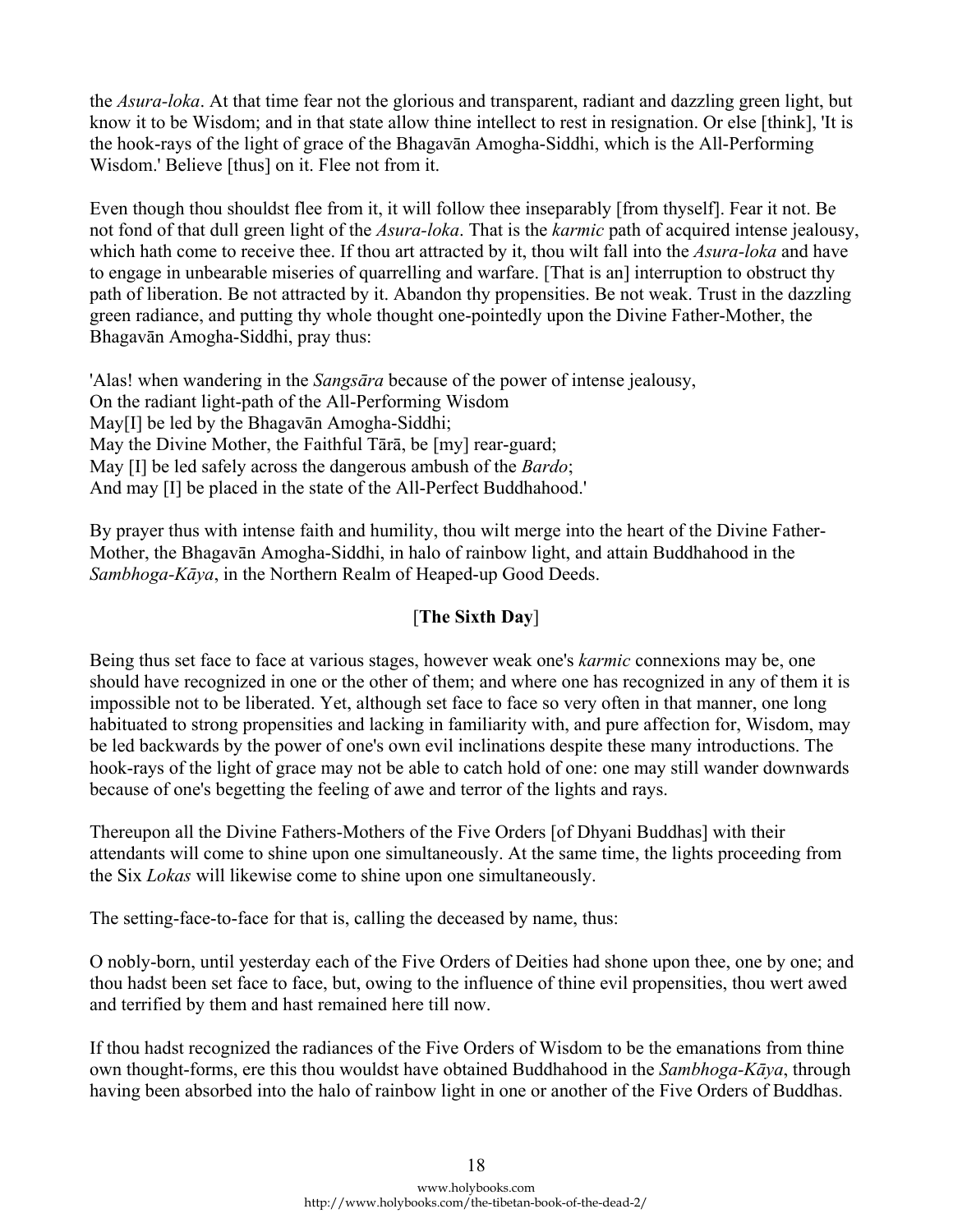But now look on undistractedly. Now the lights of all Five Orders, called the Lights of the Union of Four Wisdoms, will come to receive thee. Act so as to know them.

O nobly-born, on this the Sixth Day, the four colours of the primal states of the four elements [water, earth, fire, air] will shine upon thee simultaneously. At that time, from the Central Realm of the Spreading Forth of See, the Buddha Vairochana, the Divine Father-Mother, with the attendant [deities], will come to shine upon thee. From the Eastern Realm of Pre-eminent Happiness, the Buddha Vajra-Sattva, the Divine Father-Mother, with the attendant [deities] will come to shine upon thee. From the Southern Realm endowed with Glory, the Buddha Ratna-Sambhava, the Divine Father-Mother, with the attendant [deities] will come to shine upon thee. From the Happy Western Realm of Heaped-up Lotuses, the Buddha Amitābha, the Divine Father-Mother, along with the attendant [deities] will come to shine upon thee. From the Northern Realm of Perfected Good Deeds, the Buddha Amogha-Siddhi, the Divine Father-Mother, along with the attendants will come, amidst a halo of rainbow light, to shine upon thee at this very moment.

'O nobly-born, on the outer circle of these five pair of Dhyani Buddhas, the [four] Door-Keepers, the Wrathful [Ones]: the Victorious One, the Destroyer of the Lord of Death, the Horse-necked King, the Urn of Nectar, with the four female Door-keepers: the Goad-Bearer, the Noose-Bearer, the Chain-Bearer, and the Bell-Bearer; along with the Buddha of the *Devas*, named the One of Supreme Power, the Buddha of the *Asuras*, named [He of] Strong Texture, the Buddha of Mankind, named the Lion of the Shakyas, the Buddha of the brute kingdom, named the Unshakable Lion, the Buddha of the *Pretas*, named the One of Flaming Mouth, and the Buddha of the Lower World, named the King of Truth: -- [these], the Eight Father-Mother Door-keepers and the Six Teachers, the Victorious Ones -- will come to shine, too.

The All-Good Father, and the All-Good Mother, the Great Ancestors of all the Buddhas: Samata-Bhadra [and Samanta-Bhadrā], the Divine Father and the Divine Mother -- these two, also will come to shine.

These forty-two perfectly endowed deities, issuing from within thy heart, being the product of thine own pure love, will come to shine. Know them.

O nobly-born, these realms are not come from somewhere outside [thyself]. They come from within the four divisions of thy heart, which, including its centre, make the five directions. They issue from within there, and whine upon thee. The deities, too, are not come from somewhere else: they exist from eternity within the faculties of thine own intellect. Know them to be of that nature.

O nobly-born, the size of all these deities is not large, not small, [but] proportionate. [They have] their ornaments, their colours, their sitting postures, their thrones, and the emblems that each holds.

These deities are formed into groups of five pairs, each group of five being surrounded by a fivefold circle of radiances, the male Bodhisattvas partaking of the nature of the Divine Fathers, and the female Bodhisattvas partaking of the nature of the Divine Mothers. All these divine conclaves will come to shine upon thee in one complete conclave. They are thine own tutelary deities. Know them to be such.

O nobly-born, from the hearts of the Divine Fathers and Mothers of the Five Orders, the rays of light of the Four Wisdoms united, extremely clear and fine, like the rays of the sun spun into threads, will come and shine upon thee and strike against thy heart.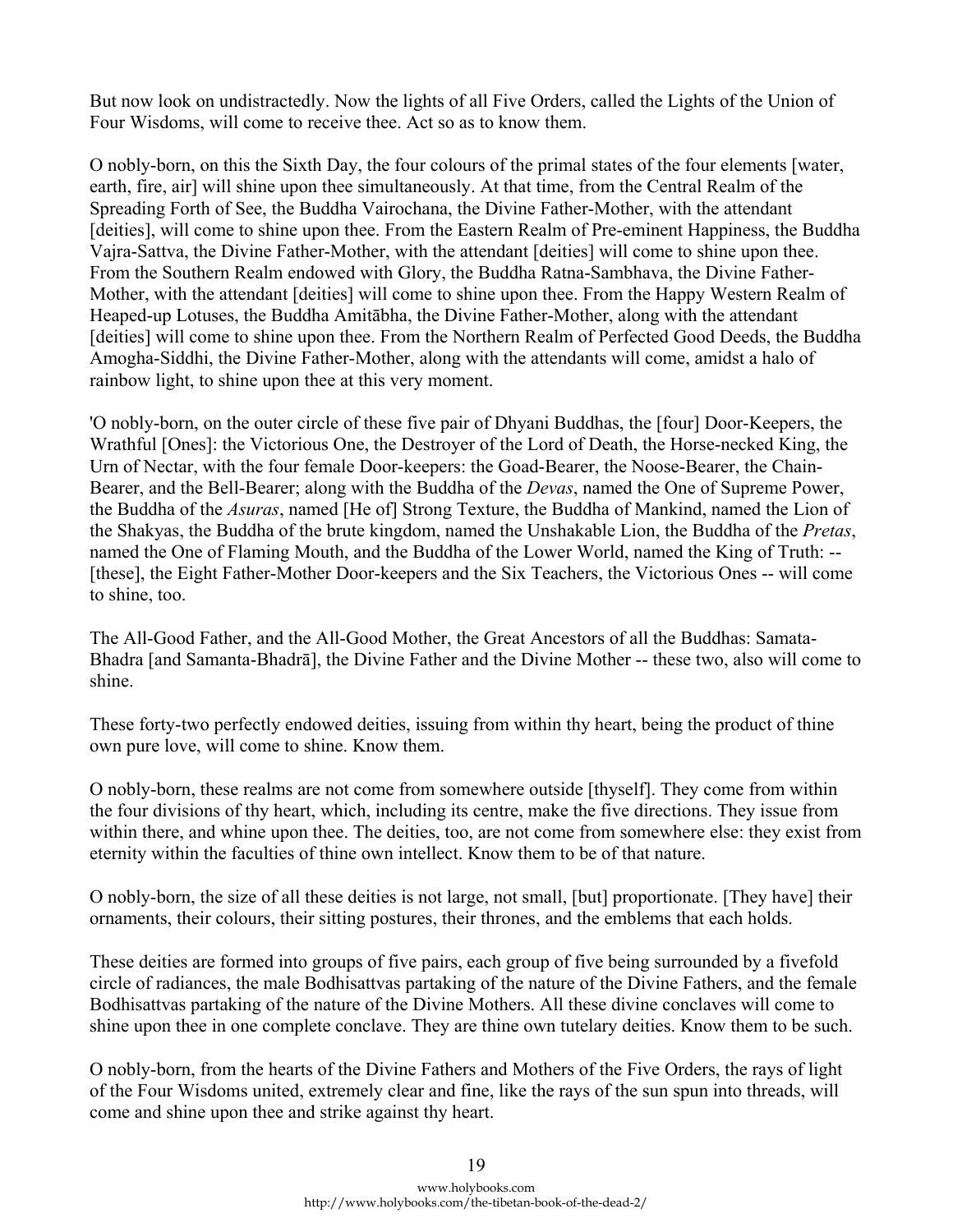On that path of radiance there will come to shine glorious orbs of lights, blue in colour, emitting rays, the *Dharma-Dhātu* Wisdom [itself], each appearing like an inverted turquoise cup, surrounded by similar orbs, smaller in size, more glorious with five yet smaller [satellite] orbs dotted round about with five starry spots of light of the same nature, leaving neither the centre nor the borders [of the blue light-path] unglorified by the orbs and the smaller [satellite] orbs.

From the heart of Vajra-Sattva, the white light-path of the Mirror-like Wisdom, white and transparent, glorious and dazzling, glorious and terrifying, made more glorious with orbs surrounded by smaller orbs of transparent and radiant light upon it, each like an inverted mirror, will come to shine.

From the heart of Ratna-Sambhava, the yellow light-path of the Wisdom of Equality, [glorified] with yellow orbs [of radiance], each like an inverted gold cup, surrounded by smaller orbs, and these with yet smaller orbs, will come to shine.

From the heart of Amitābha, the transparent, bright red light-path of the Discriminating Wisdom, upon which are ors, like inverted coral cups, emitting rays of Wisdom, extremely bright and dazzling, each glorified with five [satellite] orbs of the same nature -- leaving neither the centre nor the borders [of the red light-path] unglorified with orbs and smaller satellite orbs -- will come to shine.

These will come to shine against thy heart simultaneously.

O nobly-born, all those are the radiances of thine own intellectual faculties come to shine. They have not come from any other place. Be not attracted towards them; be not weak; be not terrified; but abide in the mood of non-thought-formation. In that state all the forms and radiances will merge into thyself, and Buddhahood will be obtained.

The green light-path of the Wisdom of Perfected Actions will not shine upon thee, because the Wisdom-faculty of thine intellect hath not been perfectly developed.

O nobly-born, those are called the Lights of the Four Wisdoms United, [whence proceeds that] which is called the Inner Path through Vajra-Sattva.

At that time, thou must remember the teachings of the setting-face-to-face which thou hast had from thy *guru*. If thou hast remembered the purport of the settings-face-to-face, thou wilt have recognized all these lights which have shone upon thee, as being the reflection of thine own inner light, and, having recognized them as intimate friends, thou wilt have believed in them and have understood [them at] the meeting, as a son understandeth his mother.

And believing in the unchanging nature of the pure and holy Truth, thou wilt have had produced in thee the tranquil-flowing *Samādhi*; and, having merged into the body of the perfectly evolved intellect, thou wilt have obtained Buddhahood in the *Sambhoga-Kāya*, whence there is no return.

O nobly-born, along with the radiances of Wisdom, the impure illusory lights of the Six *Lokas* will also come to shine. If it be asked, 'What are they?' [they are] a dull white light from the *devas*, a dull green light from the *asuras*, a dull yellow light from human beings, a dull blue light from the brutes, a dull reddish light from the *pretas*, and a dull smoke-coloured light from Hell. These six thus will come to shine, along with the six radiances of Wisdom; whereupon, be not afraid of nor be attracted towards any, but allow thyself to rest in the non-thought condition.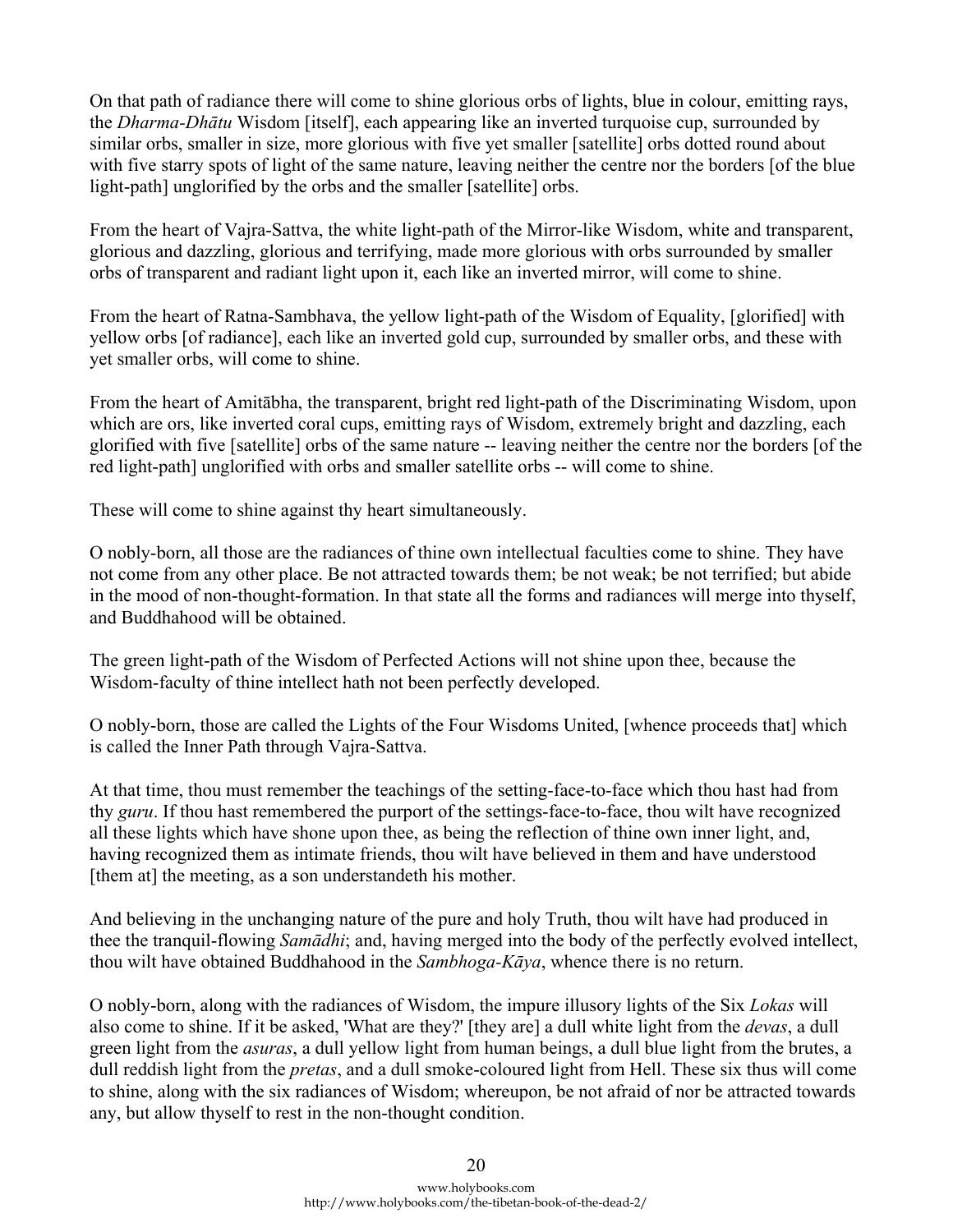If thou art frightened by the pure radiances of Wisdom and attracted by the impure lights of the Six *Lokas*, then thou wilt assume a body in any of the Six *Lokas* and suffer *sangsaric* miseries; and thou wilt never be emancipated from the Ocean of *Sangsāra* , wherein thou wilt be whirled round and round and made to taste of the sufferings thereof.

O nobly-born, if thou art one who hath not obtained the select words of the *guru*, thou wilt have fear of the pure radiances of Wisdom and of the deities thereof. Being thus frightened, thou wilt be attracted towards the impure *sangsaric* objects. Act not so. Humbly trust in the dazzling pu7re radiances of Wisdom. Frame thy mind to faith, and think, 'The compassionate radiances of Wisdom of the Five Orders of Buddhas have come to take hold of me out of compassion; I take refuge in them.'

Not yielding to attraction towards the illusory lights of the Six *Lokas*, but devoting thy whole mind one-pointedly towards the Divine Fathers and Mothers, the Buddhas of the Five Orders, pray thus:

'Alas! when wandering in the *Sangsāra* through the power of the five virulent poisons, On the bright radiance-path of the Four Wisdoms united, May [I] be led by the Five Victorious Conquerors, May the Five Orders of Divine Mothers be [my] rear-guard; May [I] be rescued from the impure light-paths of the Six *Lokas*; And, being saved from the ambuscades of the dread *Bardo*, May [I] be placed within the five pure Divine Realms.'

By thus praying, one recognizeth one's own inner light; and, merging one's self therein, in at-one-ment, Buddhahood is attained: through humble faith, the ordinary devotee cometh to know himself, and obtaineth Liberation; even the most lowly, by the power f the pure prayer, can close the doors of the Six *Lokas*, and, in understanding the real meaning of the Four Wisdoms united, obtain Buddhahood by the hollow pathway through Vajra-Sattva.

Thus by being set face to face in that detailed manner, those who are destined to be liberated will come to recognize [the Truth]; thereby many will attain Liberation.

The worst of the worst, [those] of heavy evil *karma*, having not the least predilection for any religion - and some who have failed in their vows -- through the power of *karmic* illusions, not recognizing, although set face to face [with Truth], will stray downwards.

# [**The Seventh Day**]

On the Seventh Day, the Knowledge-Holding Deities, from the holy paradise realms, come to receive on. Simultaneously, the pathway to the brute world, produced by the obscuring passion, stupidity, also cometh to receive one. The setting-face-to-face at that time is, calling the deceased by name, thus:

O nobly-born, listen undistractedly. On the Seventh Day the vari-coloured radiance of the purified propensities will come to shine. Simultaneously, the Knowledge-Holding Deities, from the holy paradise realms, will come to receive one.

From the centre of the Circle [or *Mandala*], enhaloed in radiance of rainbow light, the supreme Knowledge-Holding [Deity], the Lotus Lord of Dance, the Supreme Knowledge-Holder Who Ripens *Karmic* Fruits, radiant with all the five colours, embraced by the [Divine] Mother, the Red *Dākinī*, [he]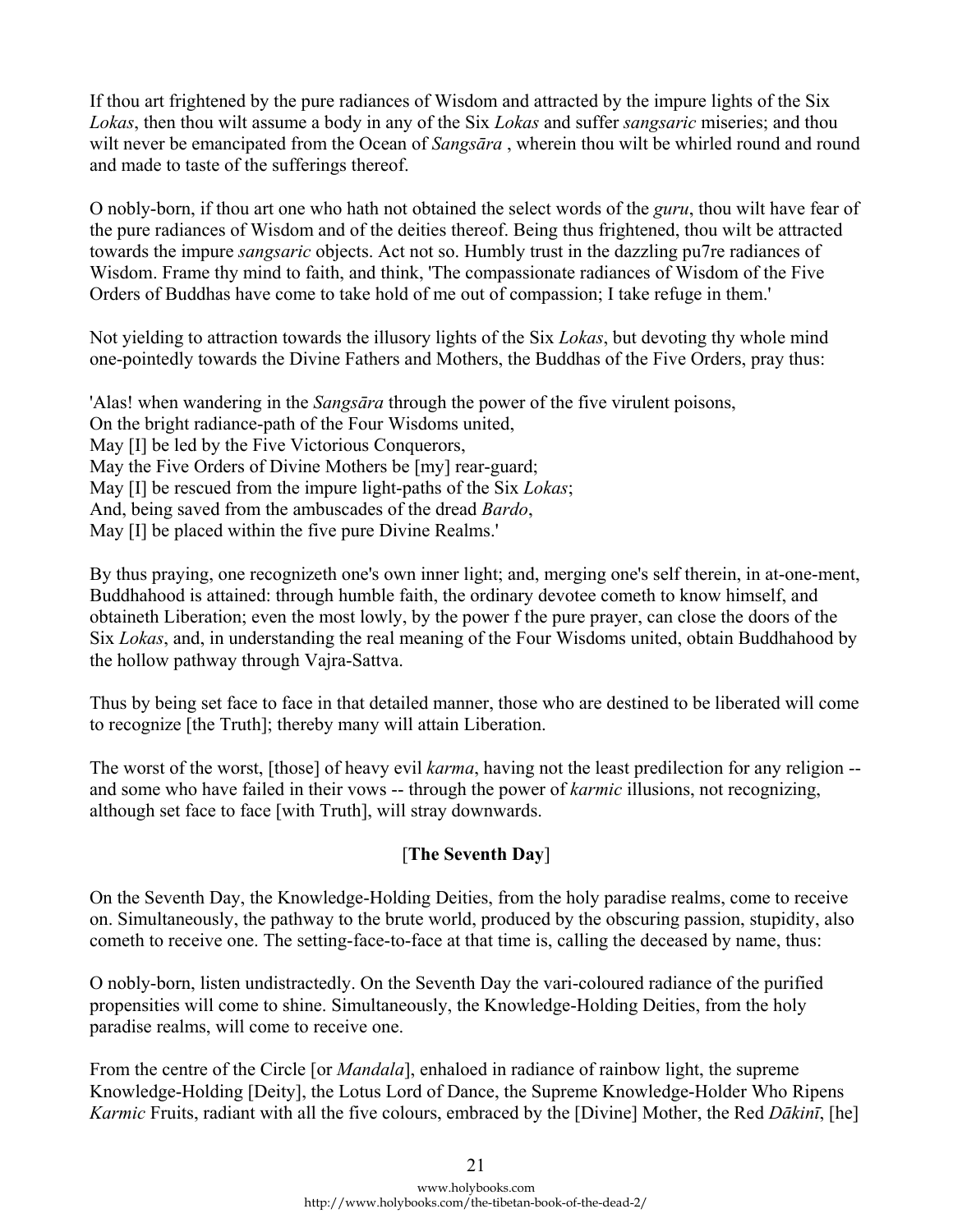holding a crescent knife and a skull [filled] with blood, dancing and making the *mudrā* of fascination, [with his right hand held] aloft, will come to shine.

To the east of that Circle, the deity called the Earth-Abiding Knowledge-Holder, white of colour, with radiant smiling countenance, embraced by the White *Dākinī*, the [Divine] Mother, [he] holding a crescent knife and a skull [filled] with blood, dancing and making the *mudrā* of fascination, [with his right hand held] aloft, will come to shine.

To the south of that Circle, the Knowledge-Holding Deity called [He] Having Power Over Duration of Life, yellow in colour, smiling and radiant, embraced by the Yellow *Dākinī*, the [Divine] Mother, [he] holding a crescent knife and a skull [filled] with blood, dancing and making the *mudrā* of fascination, [with his right hand held] aloft, will come to shine.

To the west of that Circle, the Knowledge-Holding Deity of the Great Symbol, red of colour, smiling and radiant, embraced by the Red *Dākinī*, the [Divine] Mother, [he] holding a crescent knife and a skull [filled] with blood, dancing and making the *mudrā* of fascination, [with his right hand held] aloft, will come to shine.

To the north of that Circle, the deity called Self-Evolved Knowledge-Holder, green of colour, with a half-angry, half-smiling countenance, embraced by the Green Dākinī, the [Divine] Mother, [he] holding a crescent knife and a skull [filled] with blood, dancing and making the *mudrā* of fascination, [with his right hand held] aloft, will come to shine.

In the Outer Circle, round about these Knowledge-Holders, innumerable bands of *dākinīs* -- *dākinīs* of the eight places of cremation, *dākinīs* of the four classes, *dākinīs* of the three abodes, *dākinīs* of the thirty holy-places and of the twenty-four places of pilgrimage -- heroes, heroines, celestial warriors, and faith-protecting deities, male and female, each bedecked with the six bone-ornaments, having drums and thigh-bone trumpets, skull-timbrels, banners of gigantic human[-like] hides, human-hide canopies, human-hide bannerettes, fumes of human-fat incense, and innumerable [other] kinds of musical instruments, filling [with music] the whole world-systems and causing them to vibrate, to quake and tremble with sounds so mighty as to daze one's brain, and dancing various measures, will come to receive the faithful and punish the unfaithful.

O nobly-born, five-coloured radiances, of the Wisdom of the Simultaneously-Born, which are the purified propensities, vibrating and dazzling like coloured threads, flashing, radiant, and transparent, glorious and awe-inspiring, will issue from the hearts of the five chief Knowledge-Holding Deities and strike against thy heart, so bright that thy eye cannot bear to look upon them.

At the same time, a dull blue light from the brute world will come to shine along with the Radiances of Wisdom. Then, through the influence of the illusions of thy propensities, thou wilt feel afraid of the radiance of the five colours; and [wishing to] flee from it, thou wilt feel attracted towards the dull light from the brute-world. Thereupon, be not afraid of that brilliant radiance of five colours, nor terrified; but know the Wisdom to be thine own.

Within those radiances, the natural sound of the Truth will reverberate like a thousand thunders. The sound will come with a rolling reverberation, [amidst which] will be heard, 'Slay! Slay!' and aweinspiring *mantras*. Fear not. Flee not. Be not terrified. Know them [i.e. these sounds] to be [of] the intellectual faculties of thine own [inner] light.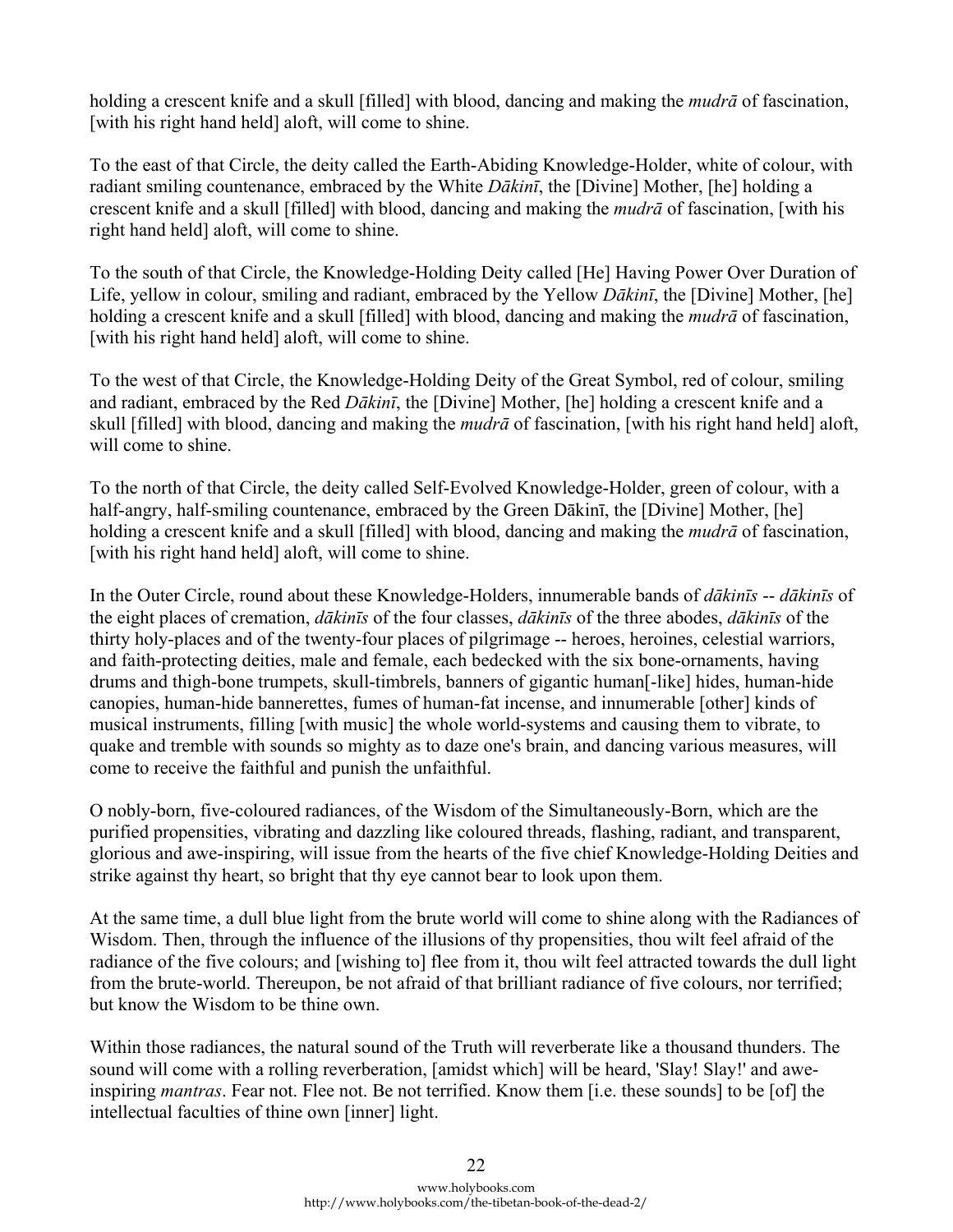Be not attracted towards the dull blue light of the brute-world; be not weak. If thou art attracted, thou wilt fall into the brute-world, wherein stupidity predominates, and suffer the illimitable miseries of slavery and dumbness and stupidness; and it will be a very long time ere thou canst get out. Be not attracted towards it. Put thy faith in the bright, dazzling, five-coloured radiance. Direct thy mind onepointedly towards the deities, the Knowledge-Holding Conquerors. Think, one-pointedly, thus: 'These Knowledge-Holding Deities, the Heroes, and the *Dākinīs* have come from the holy paradise realms to receive me; I supplicate them all: up to this day, although the Five Orders of the Buddhas of the Three Times have all exerted the rays of their grace and compassion, yet have I not been rescued by them. Alas, for a being like me! May the Knowledge-Holding Deities not let me go downwards further than this, but hold me with the hook of their compassion, and lead me to the holy paradises.'

Thinking in that manner, one-pointedly, pray thus:

'O ye Knowledge-Holding Deities, pray hearken unto me; Lead me on the Path, out of your great love When {I am] wandering in the *Sangsāra*, because of intensified propensities, On the bright light-path of the Simultaneously-born Wisdom May the bands of Heroes, the Knowledge-Holders, lead me; May the bands of the Mothers, the *dākinīs*, be [my] rear-guard; May they save me from the fearful ambuscades of the *Bardo*, And place me in the pure Paradise Realms.'

Praying thus, in deep faith and humility, there is no doubt that one will be born within the pure Paradise Realms, after being merged, in rainbow-light, into the heart of the Knowledge-Holding Deities.

All the pandit classes, too, coming to recognize at this stage, obtain liberation; even those of evil propensities being sure to be liberated here.

Here endeth the part of the Great *Thödol* concerned with the setting-face-to-face of the Peaceful [Deities] of the *Chönyid Bardo* and the setting-face-to-face of the Clear Light of the *Chikhai Bardo*.

# [**The Dawning of the Wrathful Deities, from the Eight to the Fourteenth Day**]

### [**Introduction**]

Now the manner of the dawning of the Wrathful Deities is to be shown.

In the above *Bardo* of the Peaceful [Deities} there were seven stages of ambuscade. The setting-faceto-face at each stage should have [caused the deceased] to recognize either at one or another [stage] and to have been liberated.

Multitudes will be liberated by that recognition; [and] although multitudes obtain liberation in that manner, the number of sentient beings being great, evil *karma* powerful, obscurations dense, propensities o too long standing, the Wheel of Ignorance and Illusion becometh neither exhausted nor accelerated. Although [all be] set face-to-face in such detail, there is a vast preponderance of those who wander downwards unliberated.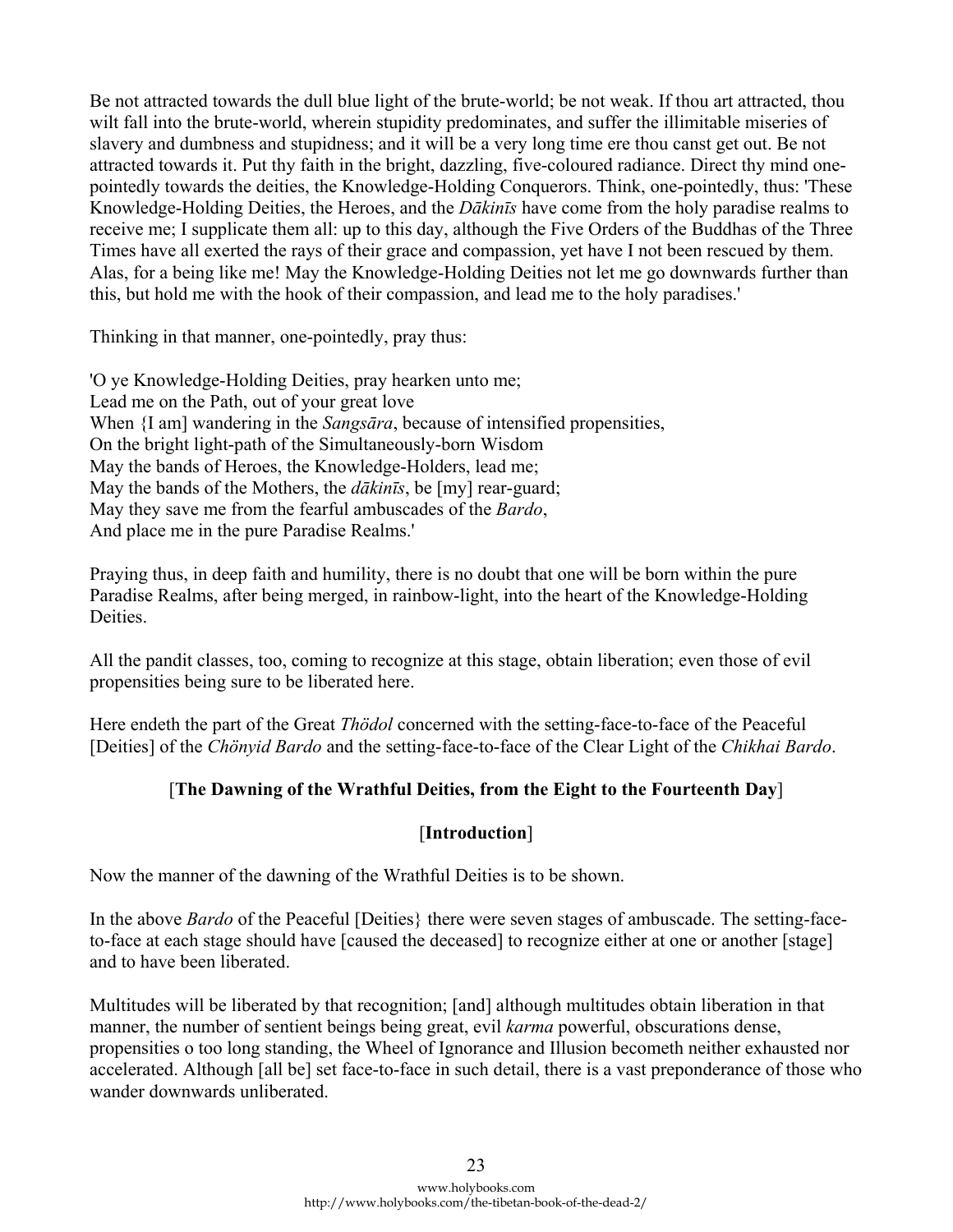Therefore, after the cessation [of the dawning] of the Peaceful and the Knowledge-Holding Deities, who come to welcome one, the fifty-eight flame-enhaloed, wrathful, blood-drinking deities come to dawn, who are only the former Peaceful Deities in changed aspect-according to the place [or psychiccentre of the *Bardo*-body of the deceased whence they proceed]; nevertheless, they will not resemble them.

This is the *Bardo* of the Wrathful Deities; and, they being influenced by fear, terror, and awe, recognition becometh more difficult. The intellect, gaining not in independence, passeth from one fainting state to a round of fainting states. [Yet], if one but recognize a little, it is easier to be liberated [at this stage]. If it be asked why? [the answer is]: Because of the dawning of the radiances -- [which] produce] fear, terror, and awe -- the intellect is undistractedly alert in one-pointedness; that is why.

If at this stage one do not meet with this kind of teaching, one's hearing [of religious lore] -- although it be like an ocean [in its vastness] -- is of no avail. There are even disciplines-holding abbots [or *bhikkhus*] and doctors in metaphysical discourses who err at this stage, and, not recognizing, wander into the *Sangsāra*.

As for the common worldly folk, what need is there to mention them! By fleeing, through fear, terror, and awe, they fall over the precipices into the unhappy worlds and suffer. But the least of the least of the devotees of the mystic *mantrayanā* doctrines, as soon as he sees these blood-drinking deities, will recognize them to be his tutelary deities, and the meeting will be like that of human acquaintances. He will trust them; and becoming merged into them, in at-one-ment, will obtain Buddhahood.

By having meditated on the description of these blood-drinking deities, while in the human world, and by having performed some worship or praise of them; or, at least, by having seen their painted likenesses and their images, upon witnessing the dawning of the deities at this stage, recognition of them will result, and liberation. In this lieth the art.

Again, at the death of those discipline-holding abbots and doctors in metaphysical discourses [who remain uninstructed in these *Bardo* teachings], however assiduously they may have devoted themselves to religious practices, and however in the human world, there will not come any phenomenal signs such as rainbow-halo [at the funeral-pyre] nor bone-reliques [from the ashes]. This is because when they lived the mystic [or esoteric] doctrines were never held within their heart, and because they had spoken contemptuously of them, and because they were never acquainted [through initiation] with the deities of the mystic [or esoteric] doctrines; thus, when these dawn on the *Bardo*, they do not recognize them. Suddenly [seeing] what they had never seen before, engendered, they pass into the miserable states because of that. Therefore, if the observers of the disciplines, and the [or esoteric] doctrines, such signs as the rainbow-halo come not, nor are bone-reliques and seed-like bones ever produced [from the bones of their funeral-pyre]: these are the reasons for it.

The least of the least of *mantrayānic* [devotees] -- who may seem to be of very unrefined manners, unindustrious, untactful, and who may not live in accordance with his vows, and who in every way may be inelegant in his habits, and even unable, perhaps, to carry the practices of his teachings to a successful issue -- let no one feel disrespect for nor doubt him, but pay reverence to the esoteric [or mystic] doctrines [which he holdeth]. By that, alone, one obtaineth liberation at this stage.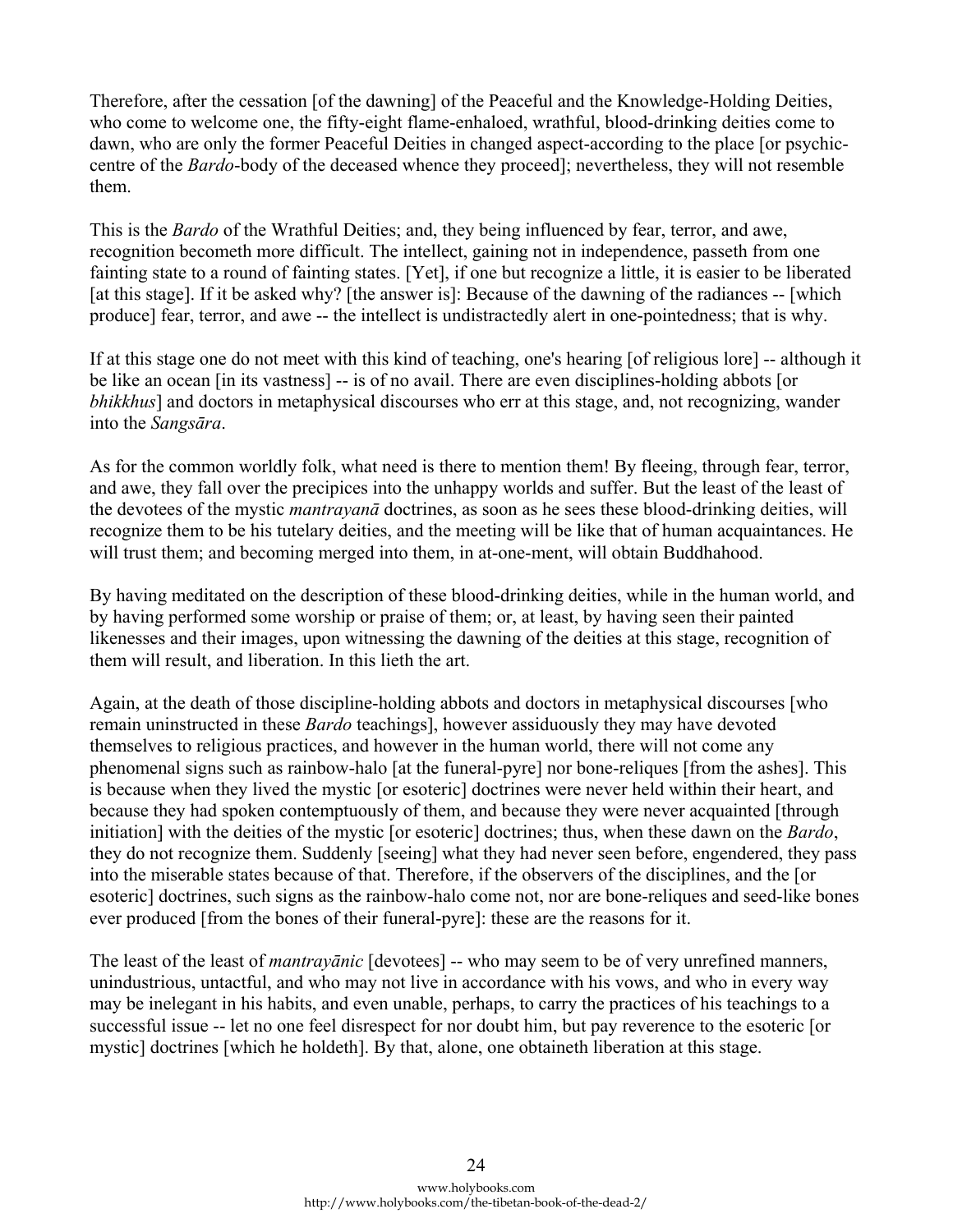Even though the deeds [of one paying such reverence] may not have been very elegant while in the human world, at his death there will come at least one kind of sign, such a rainbow-radiance, boneimages, and bone-reliques. This is because the esoteric [or mystic] doctrines possess great gift-waves.

[Those of, and] above, the mystic *mantrayānic* devotees of ordinary [psychic development], who have meditated upon the visualization and perfection processes and practiced the essences [or essence *mantras*], need not wander down this far on the *Chönyid Bardo*. As soon as they cease to breathe, they will be led into the pure paradise realms by the Heroes and Heroines and the Knowledge-Holders. As a sign of this, the sky will be cloudless; they will merge into rainbow radiance; there will be sunshowers, sweet scent of incense [in the air], music in the skies, radiances; bone-reliques and images [from their funeral-pyre].

Therefore, to the abbots [or discipline-holders], to the doctors, and to those mystics who have failed in their vows, and to all the common people, this *Thödol* is indispensable. But those who have meditated upon the Great Perfection and the Great Symbol will recognize the Clear Light at the moment of death; and, obtaining the *Dharma-Kāya*, all of them will be such as not to need the reading of this *Thödol*. By recognizing the Clear Light at the moment of death, they also will recognize the visions of the Peaceful and the Wrathful during the *Chönyid Bardo*, and obtain the *Sambhoga-Kāya*; or, recognizing during the *Sidpa Bardo*, obtain the *Nirmāna-Kāya*; and, taking birth on the higher planes, will, in the next rebirth, meet with this Doctrine, and then enjoy the continuity of *karma*.

Therefore, this *Thödol* is the doctrine by which Buddhahood may be attained without meditation; the doctrine liberating by the hearing [of it] alone; the doctrine which leadeth brings of great evil *karma* on the Secret Path; the doctrine which produceth differentiation instantaneously [between those who are initiated into it and those who are not]: being the profound doctrine which Conferreth Perfect Enlightenment instantaneously. Those sentient beings who have been reached by it cannot go to the unhappy states.

This [doctrine] and the *Tahdol* [doctrine], when joined together being like unto a *mandala* of gold inset with turquoise, combine them.

Thus, the indispensable nature of the *Thödol* being shown, there now cometh the setting-face-to-face with the dawning of the Wrathful [Deities] in the *Bardo*.

# [**The Eighth Day**]

Again, calling the deceased by name, [address him] thus:

O nobly-born, listen undistractedly. Not having been able to recognize when the Peaceful [Deities] shone upon thee in the *Bardo* above, thou hast come wandering thus far. Now, on the Eighth Day, the blood-drinking Wrathful Deities will come to shine. Act so as to recognize them without being distracted.

O nobly-born, the Great Glorious Buddha-Heruka, dark-brown of colour; with three heads, six hands, and four feet firmly postured; the right [face] being white, the left, red, the central, dark-brown; the body emitting flames of radiance; the nine eyes widely opened, in terrifying gaze; the eyebrows quivering like lightening; the protruding teeth glistening and set over one another; giving vent to sonorous utterances of 'a-la-la' and 'ha-ha', and piercing whistling sounds; the hair of a reddish-yellow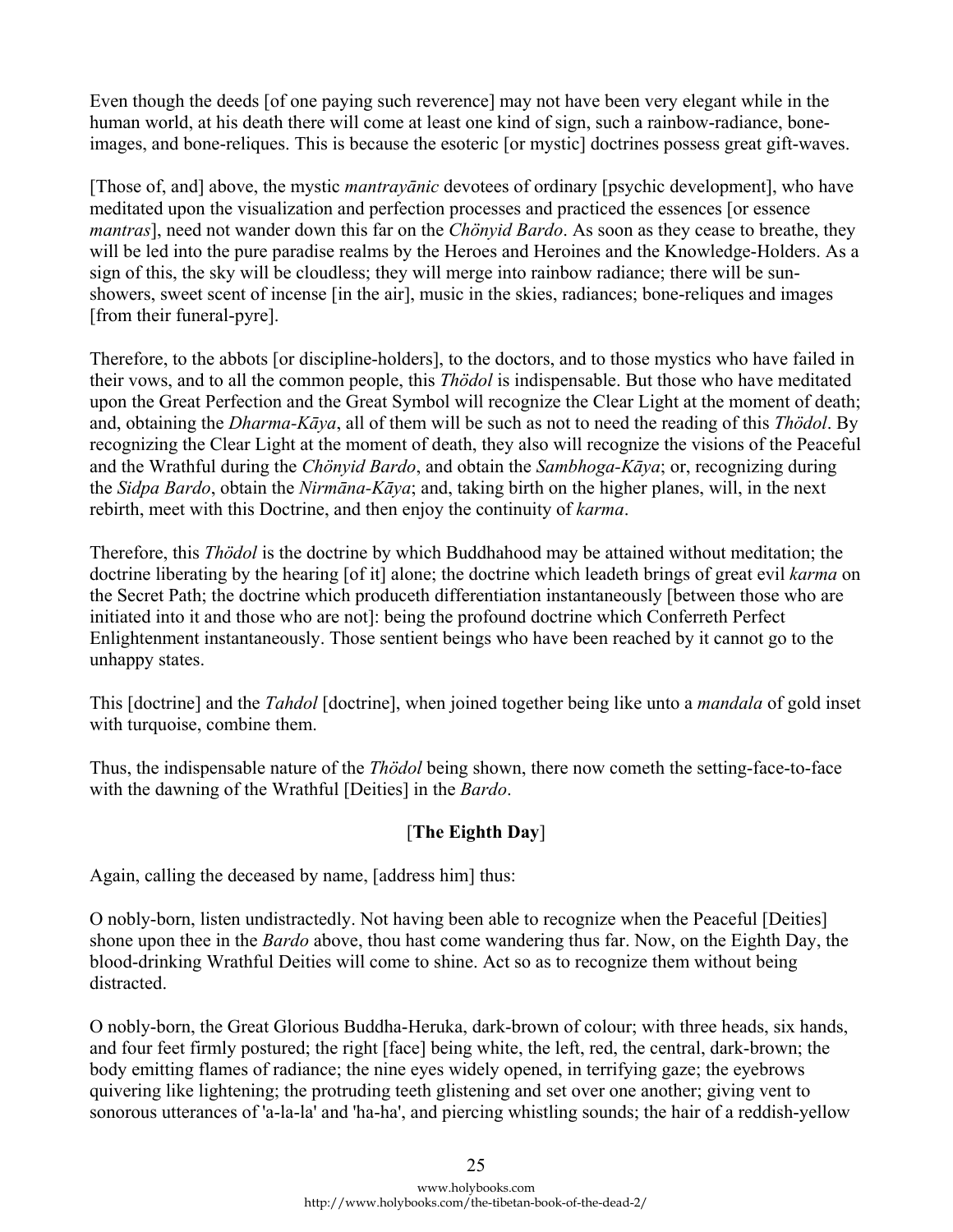colour, standing on end, and emitting radiance; the heads adorned with dried [human] skulls, and the [symbols of the] sun and moon; black serpents and raw [human] heads forming a garland for the body; the first of the right hands holding a wheel, the middle one, a sword, the last one, a battle-axe; the first of the left hands, a bell, the middle one, a skull-bowl, the last one, a ploughshare; his body embraced by the Mother, Buddha-Krotishaurima, her right hand clinging to his neck and her left putting to his mouth a red shell [filled with blood], [making] a palatal sound like a crackling [and] a clashing sound, and a rumbling sound as loud as thunder; [emanating from the two deities] radiant flames of wisdom, blazing from every hair-pore [of the body] and each containing a flaming dorje; [the two deities together thus], standing with [one] leg bent and [the other] straight and tense, on a dais supported by horned eagles, will come froth from within thine own brain and shine vividly upon thee. Fear that not. Be not awed. Know it to be the embodiment of thine own intellect. As it is thine own tutelary deity, be not terrified. Be not afraid, for in reality is it the Bhagavān Vairochana, the Father-Mother. Simultaneously with the recognition, liberation will be obtained: if they be recognized, merging [thyself], in at-one-ment, into the tutelary deity, Buddhahood in the *Sambhoga-Kāya* will be won.

### [**The Ninth Day**]

But if one flee from them, through awe and terror being begotten, then, on the Ninth Day, the blooddrinking [deities] of the Vajra Order will come to receive one. Thereupon, the setting-face-to-face is, calling the deceased by name, thus: O nobly-born, listen undistractedly. [He of the blood-drinking Vajra Order named the Bhagavān Vajra-Heruka, dark-blue in colour; with three faces, six hands, and four feet firmly postured; in the first right hand [holding] a *dorje*, in the middle [one], a skull-bowl, in the last [one], a battle axe; in the first of the left, a bell, in the middle [one] a skull-bowl, in the last [one], a ploughshare: his body embraced by the Mother Vajra-Krotishaurima, her right [hand] clinging to his neck, her left offering to his mouth a red shell [filled with blood], will issue from the eastern quarter of thy brain and come to shine upon thee. Fear it not. Be not terrified. Be not awed. Know it to be the embodiment of thine own intellect. As it is thine own tutelary deity, be not terrified. In reality [they are] the Bhagavān Vajra-Sattva, the Father and Mother. Believe in them. Recognizing them, liberation will be obtained at once. By so proclaiming [them], knowing them to be tutelary deities, merging [in them] in at-one-ment, Buddhahood will be obtained.

### [**The Tenth Day**]

Yet, if one do not recognize them, the obscurations of evil deeds being too great, and flee from them through terror and awe, then, on the Tenth Day, the blood-drinking [deities] of the [Precious]-Gem Order will come to receive one. Thereupon the setting-face-to-face is, calling the deceased by name, thus:

O nobly- born, listen. On the Tenth Day, the blood-drinking [deity] of the [Precious]-Gem Order named Ratna-Heruka, yellow of colour; [having] three faces, six hands, four feet firmly postured; the right [face] white, the left, red, the central darkish yellow; enhaloed in flames; in the first of the six hands holding a gem, in the middle [one], a trident-staff, in the last [one], a baton; in the first of the left [hands], a bell, in the middle [one], a skull-bowl, in the last [one], a trident-staff; his body embraced by the Mother Ratna-Krotishaurima, her right [hand] clinging to his neck, her left offering to his mouth a red shell [filled with blood], will issue from the southern quarter of thy brain and come to shine upon thee. Fear not. Be not terrified. Be not awed. Know them to be the embodiment of thine own intellect. [They] being thine own tutelary deity, be not terrified. In reality [they are] the Father-Mother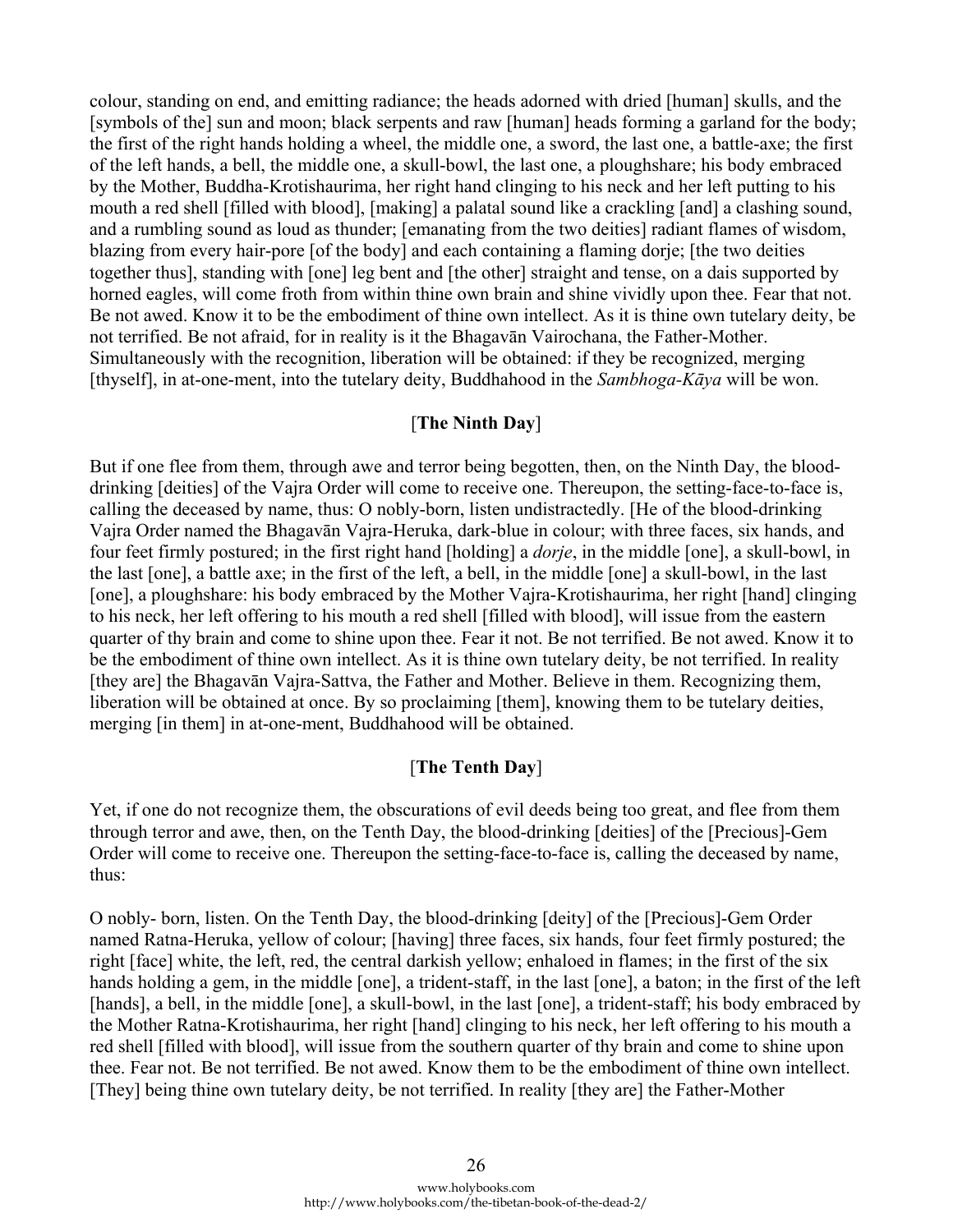Bhagavān Ratna-Sambhava. Believe in them. Recognition [of them] and the obtaining of liberation will be simultaneous.

# [**The Eleventh Day**]

Yet, though set face-to-face thus, if, through power of evil propensities, terror and awe being produced, not recognizing them to be tutelary deities, one flee from them, then, on the Eleventh Day, the blooddrinking Lotus Order will come to receive one. Thereupon the setting-face-to-face is, calling the deceased by name, thus:

O nobly-born, on the Eleventh Day, the blood-drinking [deity] of the Lotus Order, called the Bhagavān Padma-Heruka, of reddish-black colour; [having] three faces, six hands, and four feet firmly postured, the right[face] white, the left, blue, the central, darkish red; in the first of the right of the six hands holding a lotus, in the middle [one], a trident-staff, in the last, a club; in the first of the left [hands], a bell, in the middle [one], a skull-bowl filled with blood, in the last, a small drum; his body embraced by the Mother Padma-Krotishaurima, her right hand clinging to his neck, her left offering to his mouth a red shell [filled with blood]; the Father and Mother in union; will issue from the western quarter of thy brain and come to shine upon thee. Fear that not. Be not terrified. Be not awed. Rejoice. Recognize [them] to be the product of thine own intellect; as [they are] thine own tutelary deity, be not afraid. In reality they are the Father -Mother Bhagavān Amitābha. Believe in them. Concomitantly with recognition, liberation will come. Through such acknowledging, recognizing them to be tutelary deities, in at-one-ment thou wilt merge [into them], and obtain Buddhahood.

# [**The Twelfth Day**]

Despite such setting-face-to-face, being still led backwards by evil propensities, terror and awe arising, it may be that one recognize not and flee. Thereupon, on the Twelfth Day, the blood-drinking deities of the Karmic Order, accompanies by the Kerima, Htamenma, and Wang-chugma, will come to receive one. Not recognizing, terror may be produced. Whereupon, the setting-face-to-face is, calling the deceased by name, thus:

O nobly-born, on the Twelfth Day, the blood-drinking deity of the Karmic Order, named Karma-Herua, dark green of colour; [having] three faces, six hands, [and] four feet firmly postured; the right [face] white, the left, red, the middle, dark green; majestic [of appearance]; in the first of the right of six hands, holding a sword, in the middle [one], a trident-staff, in the last, a club; in the first of the left [hands], a bell, in the middle [one], a skull-bowl, in the last, a plough-share; his body embraced by the Mother Karma-Krotishaurima, her right [hand] clinging to his neck, the left offering to his mouth a red shell; the Father and Mother in union, issuing from the northern quarter of thy brain, will come to shine upon thee. Fear that not. Be not terrified. Be not awed. Recognize them to be the embodiment of thine own intellect. [They] being thine own tutelary deity, be not afraid. In reality they are the Father-Mother Bhagavān Amogha-Siddhi. Believe; and be humble; and be fond [of them]. Concomitantly with recognition, liberation will come. Through such acknowledging, recognizing them to be tutelary deities, in at-one-ment thou wilt merge [into them], and obtain Buddhahood. Through the *guru's* select teaching, one cometh to recognize them to be the thought-forms issuing from one's own intellectual faculties. For instance, a person, upon recognizing a lion-skin [to be a lion-skin], is freed [from fear]; for though it be only a stuffed lion skin, if one do not know it to be so actually, fear ariseth, but, upon being told by some person that it is a lion-skin only, one is freed from fear. Similarly here, too, when the bands of blood-drinking deities, huge of proportions, with very thick-set limbs, dawn as big as the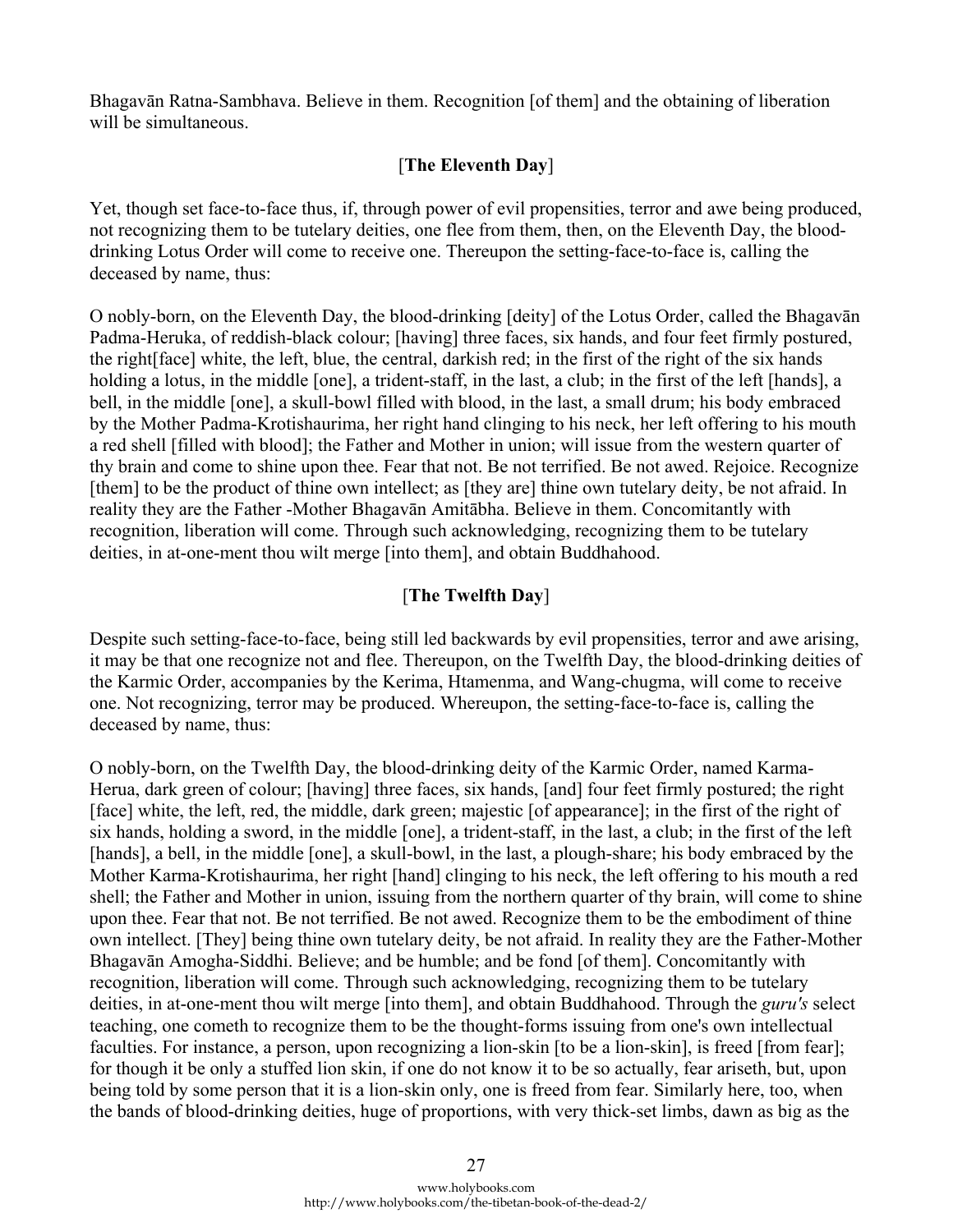skies, awes and terror are naturally produced in one. [But] as soon as the setting-face-to-face is heard [one] recognizeth them to be one's own tutelary deities and one's own thought- forms. Then, when upon the Mother Clear-Light -- which one had been accustomed to formerly -- a secondary Clear-Light, the Offspring Clear-Light, coming together like two intimate acquaintances, blend inseparably, and [therefrom] a self-emancipating radiance dawneth upon one, through self-enlightenment and selfknowledge one is liberated.

# [**The Thirteenth Day**]

If this setting-face-to-face be not obtained, good persons on the Path, too, fall back from here and wander into the *Sangsāra*. Then the Eight Wrathful Ones, the Kerimas, and the Htamenmas, having various [animal] heads, issue from within one's own brain and come to shine upon one's self. Thereupon the setting-face-to-face is, calling the deceased by name, thus:

O nobly-born, listen undistractedly. On the Thirteenth Day, from the eastern quarter of thy brain, the Eight Kerimas will emanate and come to shine upon thee. Fear that not.

From the east of thy brain, the White Kerima, holding a human corpse, as a club, in the right [hand]; in the left, holding a skull-bowl filled with blood, will come to shine upon thee. Fear not.

From the south, the Yellow Tseurima, holding a bow and arrow, ready to shoot; from the west, the Red Pramoha, holding a *makara*-banner; from the north, the Black Petali, holding a *dorje* and a blood-filled skull-bowl; from the south-east, the Red Pukkase, holding intestines in the right [hand] and [with] the left putting them to her mouth; from the south-west, the Dark-Green Ghasmarī, the left [hand] holding a blood-filled skull-bowl, [with] the right stirring it with a *dorje*, and [she then] drinking it with majestic relish; from the north-west, the Yellowish-White Tsandhal?, tearing asunder a head from a corpse, the right [hand] holding a heart, the left putting the corpse to the mouth and [she then] eating [thereof]; from the north-east, the Dark-Blue Smasha, tearing asunder a head from a corpse and eating [thereof]: these, the Eight Kerimas of the Abodes [or Eight Directions], also come to shine upon thee, surrounding the Five Blood-drinking Fathers. Yet be not afraid.

O nobly-born, from the Circle outside of them, the Eight Htamenmas of the [eight] regions [of the brain] will come to shine upon thee: from the east, the Dark-Brown Lion-Headed One, the hands crossed on the breast, and in the mouth holding a corpse, and shaking the mane; from the south, the Red Tiger-Headed One, the hands crossed downwards, grinning and showing the fangs and looking on with protruding eyes; from the west, the Black Fox-Headed One, the right [hand] holding a shavingknife, the left holding an intestine, and [she] eating and licking the blood [therefrom]; from the north, the Dark-Blue Wolf-Headed One, the two hands tearing open a corpse and looking on with protruding eyes; from the south-east, the Yellowish-White Vulture-Headed One, bearing a gigantic [humanshaped] corpse on the shoulder and holding a skeleton in the hand; from the south-west, the Dark-Red Cemetery-Bird-Headed One, carrying a gigantic corpse on the shoulder; from the north-west, the Black Crow-Headed One, the left [hand] holding a skull-bowl, the right holding a sword, and [she] eating heart and lungs; from the north-east, the Dark-Blue Owl-Headed One, holding a dorje in the right [hand], and holding a skull-bowl in the left, and eating.

These Eight Htamenmas of the [eight] regions, likewise surrounding the Blood-Drinking Fathers, and issuing from within thy brain, come to shine upon thee. Fear that not. Know them to be the thoughtforms of thine own intellectual faculties.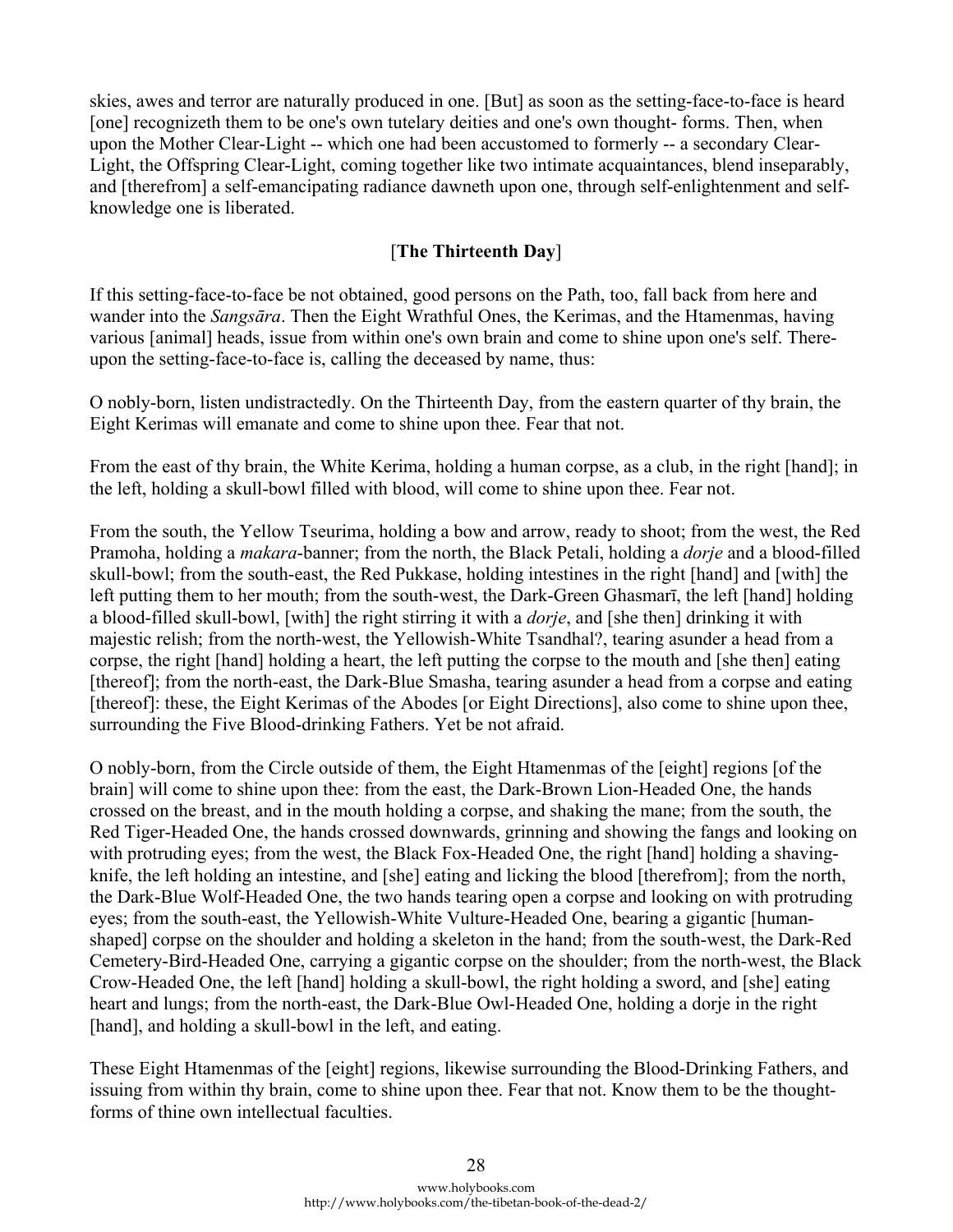## [**The Fourteenth Day**]

O nobly-born on the Fourteenth Day, the Four Female Door-Keepers, also issuing from within thine own brain, will come to shine upon thee. Again recognize. From the east [quarter] of thy brain will come to shine the White Tiger-Headed Goad-Holding Goddess, bearing a blood-filled skull-bowl in her left [hand]; from the south, the Yellow Sow-Headed Noose-Holding Goddess; from the west, the Red Lion-Headed Iron-Chain-Holding Goddess; and from the north, the Green Serpent-Headed Bell-Holding Goddess. Thus, issue the Four Female Door-Keepers also from within thine own brain and come to shine upon thee; as tutelary deities, recognize them.

O nobly-born, on the outer Circle of these thirty wrathful deities, Herukas, the twenty-eight variousheaded mighty goddesses, bearing various weapons, issuing from within thine own brain, will come to shine upon thee. Fear that not. Recognize whatever shineth to be the thought-forms of thine own intellectual faculties. At this vitally important time, recollect the select teachings of the *guru*.

O nobly-born, [there will dawn] from the east the Dark-Brown Yak-Headed Rākshasa-Goddess, holding a *dorje* and a skull; and the Reddish-Yellow Serpent-Headed Brahma-Goddess, holding a lotus in her hand; and the Greenish-Black Leopard-Headed Great-Goddess, holding a trident in her hand; and the Blue Monkey-Headed Goddess of Inquisitiveness, holding a wheel; and the Red Snow-Bear-Headed Virgin-Goddess, bearing a short spear in the hand; and the White Bear-Headed Indra-Goddess, holding an intestine-noose in the hand: [these], the Six Yoginis of the East, issuing from within the [eastern quarter of thine own] brain, will come to shine upon thee; | fear that not.

O nobly-born, from the south [will dawn] the Yellow Bat-Headed Delight-Goddess, holding a shavingknife in the hand; and the Red Makara-Headed Peaceful-[Goddess], holding an urn in the hand; and the Red Scorpion-Headed Amrita-Goddess, holding a lotus in the hand; and the White Kite-Headed Moon-Goddess, | holding a *dorje* in the hand; and the Dark-Green Fox-Headed Baton-Goddess, flourishing a club in the hand; and the Yellowish-Black Tiger-Headed Rākshasī, holding a blood-filled skull-bowl in the hand: [these] the Six Yoginis of the South, issuing from within the [southern quarter of thine own] brain, will come to shine upon thee; fear that not.

O nobly-born, from the west [will dawn] the Greenish-Black Vulture-Headed Eater-Goddess, holding a baton in the hand; and the Red Horse-Headed Delight-Goddess, holding a huge trunk of a corpse; and the White Eagle-Headed Mighty-Goddess, holding a club in the hand; and the Yellow Dog-Headed Rākshasī, holding a *dorje* in the hand and a shaving-knife and cutting [with this]; and the Red Hoopoo-Headed Desire-Goddess, holding a bow and arrow in the hand aimed; and the Green Stag-Headed Wealth-Guardian Goddess, holding an urn in the hand: [these], the Six Yoginis of the West, issuing from within the [western quarter of thine own] brain, will come to shine upon thee; fear that not.

O nobly-born, from the north [will dawn] the Blue Wolf-Headed Wind-Goddess, waving a pennant in the hand; and the Red Ibex-Headed Woman-Goddess, holding a pointed stake in the hand; and the Black Sow-Headed Sow-Goddess, holding a noose of fangs in the hand; and the Red Crow-Headed Thunderbolt-Goddess, holding an infant corpse in the hand; and the Greenish-Black Elephant-Headed Big-Nosed Goddess, holding in the hand a big corpse and drinking blood from a skull; and the Blue Serpent-Headed Water-Goddess, holding in the hand a serpent noose: [these], the Six Yoginis of the North, issuing from within [the northern quarter of] thine own brain, will come to shine upon thee; fear that not.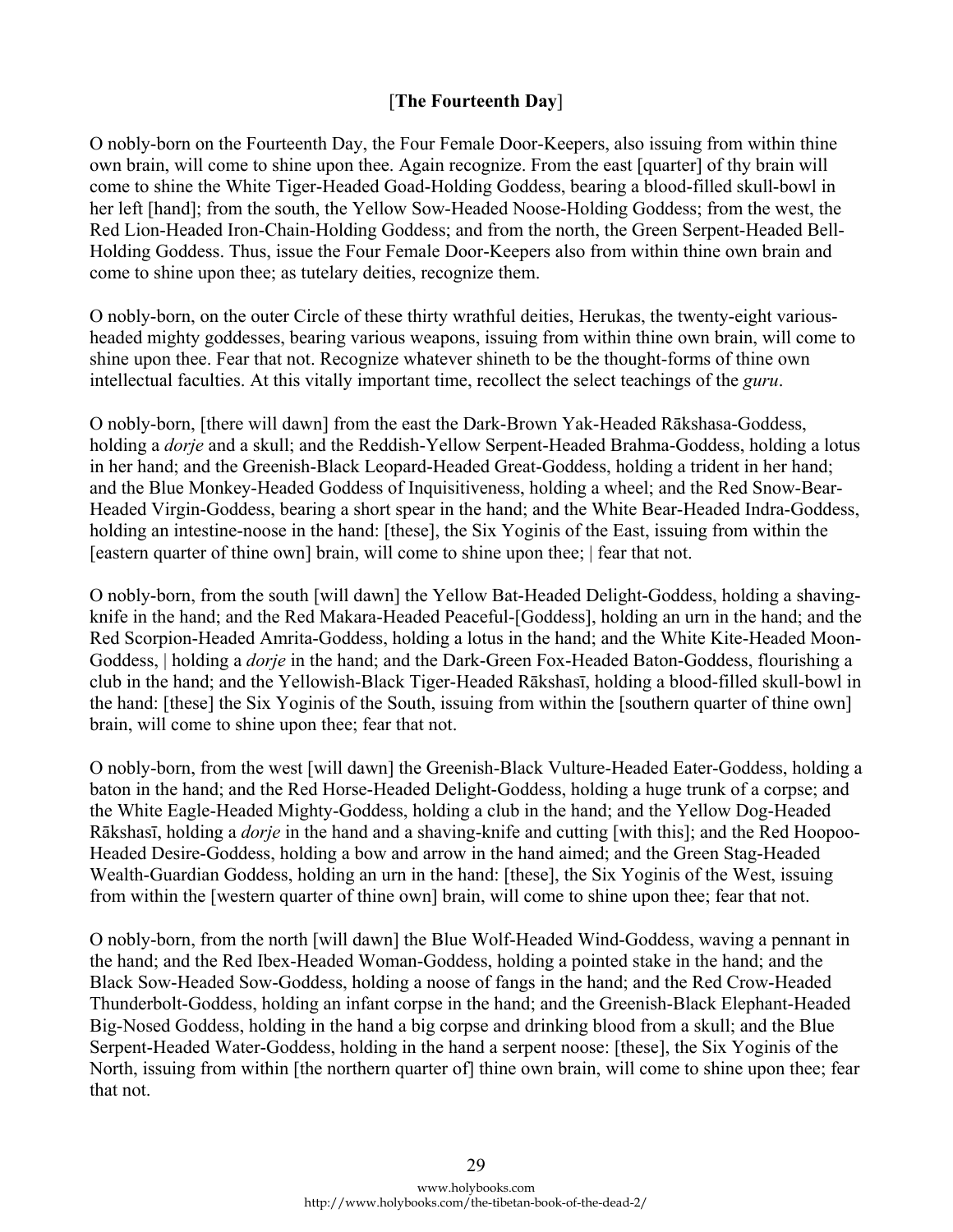O nobly-born, the Four Yoginis of the Door, issuing from within the brain, will come to shine upon thee: from the east, the Black Cuckoo-Headed Mystic Goddess, holding an iron hook in the hand; from the south, the Yellow Goat-Headed Mystic Goddess, holding a noose in the hand; from the west, the Red Lion-Headed Mystic Goddess, holding an iron chain in the hand; and from the north, the Greenish-Black Serpent-Headed Mystic Goddess: [these], the Four Door-Keeping Yoginis, issuing from within the brain, will come to shine upon thee.

Since these Twenty-eight Mighty Goddesses emanate from the bodily powers of Ratna-Sambhava, [He] of the Six Heruka Deities, recognize them.

O nobly-born, the Peaceful Deities emanate from the Voidness of the *Dharma-Kāya*; recognize them. From the Radiance of the *Dharma-Kāya* emanate the Wrathful Deities; recognize them.

At this time when the Fifty-eight Blood-Drinking Deities emanating from thine own brain come to shine upon thee, if thou knowest them to be the radiances of thine own intellect, thou wilt merge, in the state of at-one-ment, into the body of the Blood-Drinking Ones there and then, and obtain Buddhahood.

O nobly-born, by not recognizing now, and by fleeing from the deities out of fear, again sufferings will come to overpower thee. If this be not known, fear being begotten of the Blood-Drinking Deities, [one is] awed and terrified and fainteth away: one's own thought-forms turn into illusory appearances, and one wandereth into the *Sangsāra*; if one be not awed and terrified, one will not wander into the *Sangsāra*.

Furthermore, the bodies of the largest of the Peaceful and Wrathful Deities are equal [in vastness] to the limits of the heaves; the intermediate, as big as Mt. Meru; the smallest, equal to eighteen bodies such as thine own body, set one upon another. Be not terrified at that; be not awed. If all existing phenomena shining forth as divine shapes and radiances be recognized to be the emanations of one's own intellect, Buddhahood will be obtained at that very instant of recognition. The saying, 'Buddhahood will be obtained in a moment [of time]' is that which applieth now. Bearing this in mind, one will obtain Buddhahood by merging, in at-one-ment, into the Radiances and the *Kāyas*.

O nobly-born, whatever fearful and terrifying visions thou mayst see, recognize them to be thine own thought-forms.

O nobly-born, if thou recognize not, and be frightened, then all the Peaceful Deities will shine forth in the shape of Mahā-Kāla; and all the Wrathful Deities will shine [forth] in the form of Dharma-Rāja, the Lord of Death; and thine own thought-forms becoming Illusions [or *Māras*], thou wilt wander into the *Sangsāra*.

O nobly-born, if one recognize not one's own thought-forms, however learned one may be in the Scriptures -- both *Sutras* and *Tantras* -- although practicing religion for a *kalpa*, one obtaineth not Buddhahood. If one recognize one's own thought-forms, by one important art and by one word, Buddhahood is obtained.

If one's thought-forms be not recognized as soon as one dieth, the shapes of Dharma-Rāja, the Lord of Death, will shine forth on the *Chönyid-Bardo*. The largest of the bodies of Dharma-Rāja, the Lord of Death, equaling the heavens [in vastness]; the intermediate, Mt. Meru; the smallest, eighteen times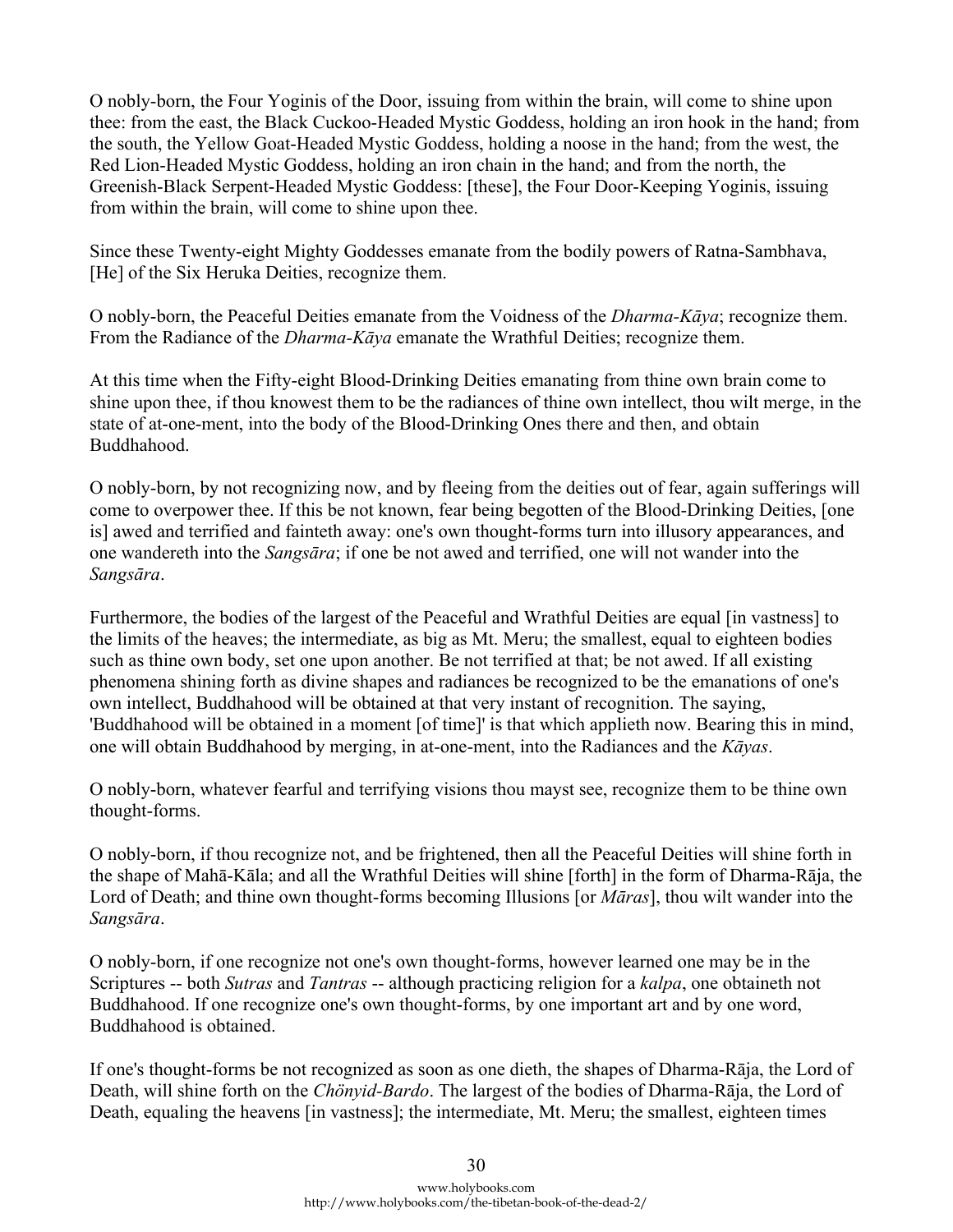one's own body, will come filling the world-systems. They will come having their upper teeth biting the nether lip; their eyes glassy; their hairs tied up on the top of the head; big-bellied, narrow-wasted; holding a [*karmic*] record-board in the hand; giving utterance from their mouth to sounds of 'Strike! Slay!', licking [human] brain, drinking blood, tearing heads from corpses, tearing out [the] hearts: thus will [they] come, filling the worlds.

O nobly-born, when such thought-forms emanate, be thou not afraid, nor terrified; the body which now thou possessest being a mental-body of [*karmic*] propensities, though slain and chopped [to bits], cannot die. Because thy body is, in reality, one of voidness, thou needest not fear. The [bodies of the] Lord of Death, too, are emanations from the radiances of thine own intellect; they are not constituted of matter; voidness cannot injure voidness. Beyond the emanations of thine own intellectual faculties, externally, the Peaceful and the Wrathful Ones, the Blood-Drinking Ones, the Various-Headed Ones, the rainbow lights, the terrifying forms of the lord of Death, exist not in reality: of this, there is no doubt. Thus, knowing this, all the fear and terror is self-dissipated; and, merging in the state of at-onement, Buddhahood is obtained.

If thou recognizest in that manner, exerting thy faith and affection towards the tutelary deities and believing that they have come to receive thee amidst the ambuscades of the *Bardo*, think, '[I] take refuge [in them]'; and remember the Precious Trinity, exerting towards them [the Trinity] fondness and faith. Whosoever thine own tutelary deity may be, recollect now; [and] calling him by name, pray thus:

'[Alas!], wandering am I in the *Bardo*; run to my rescue; Uphold me by thy grace, O Precious Tutelary!'

Calling upon the name of thine own *guru*, pray thus:

'[Alas!] wandering am I in the *Bardo*; rescue me! [O] let not thy grace forsake me!'

Have faith in the Blood-Drinking Deities, too, and offer up this prayer:

'Alas! when [I am] wandering in the *Sangsāra*, through force of overpowering illusions, On the light-path of the abandonment of fright, fear, and awe, May the bands of the Bhagavāns, the Peaceful and Wrathful Ones, lead [me], May the bands of the Wrathful Goddess Rich in Space be [my] rear-guard, And save me from the fearful ambuscades of the *Bardo*, And place me in the state of the Perfectly-Enlightened Buddhas. When wandering alone, separated from dear friends, When the void forms of one's own thoughts are shining here, May the Buddhas, exerting the force of their grace, Cause not to come the fear, awe, and terror in the *Bardo*. When the five bright Wisdom-Lights are shining here, May recognition come without dread and without awe; When the divine bodies of the Peaceful and the Wrathful are shining here; May the assurance of fearlessness be obtained and the *Bardo* be recognized. When, by the power of evil *karma*, misery is being tasted, May the tutelary deities dissipate the misery; When the natural sound of Reality is reverberating [like] a thousand thunders,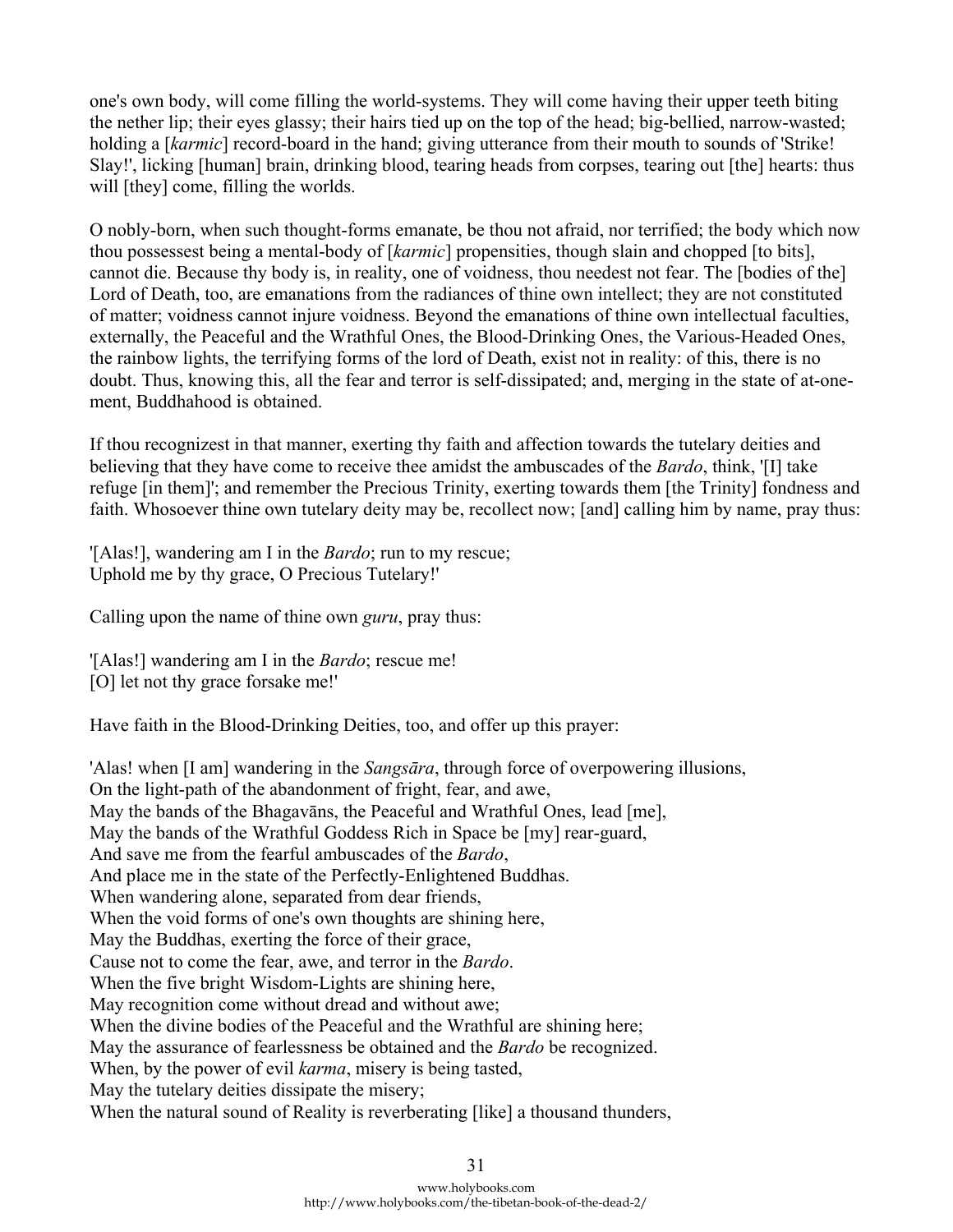May they be transmuted into the sounds of the Six Syllables. When unprotected, *karma* having to be followed here, I beseech the Gracious Compassionate [One] to protect me; When suffering miseries of *karmic* propensities here, May the blissfulness of the Clear Light dawn; May the Five Elements not rise up as enemies; But may I behold the realms of the Five Orders of the Enlightened Ones.'

Thus, in earnest faith and humility, offer up the prayer; whereby all fears will vanish and Buddhahood in the *Sambhoga-Kāya* will undoubtedly be won: important is this. Being undistracted, repeat it in that manner, three of [even] seven times.

However heavy the evil *karma* may be and however weak the remaining *karma* may be, it is no possible that liberation will not be obtained [if one but recognize]. If, nevertheless, despite everything done in these [stages of the *Bardo*], recognition is still not brought about, then -- there being danger of one's wandering further, into the third *Bardo*, called the *Sidpa Bardo* -- the setting-face-to-face for that will be shown in detail hereinafter.

### [**The Conclusion, Showing the Fundamental Importance of the** *Bardo* **Teachings**]

Whatever the religious practices of any one may have been -- whether extensive or limited -- during the moments of death various misleading illusions occur; and hence this *Thödol* is indispensable. To those who have meditated much, the real Truth dawneth as soon as the body and consciousnessprinciple part. The acquiring of experience while living is important: they who have [then] recognized [the true nature of] their own being, and thus have had some experience, obtain great power during the *Bardo* of the Moments of Death, when the Clear Light dawneth.

Again, the meditation on the deities of the Mystic Path of the *Mantra*, [both in the] visualizing and the perfecting stages, while living, will be of great influence when the peaceful and wrathful visions dawn on the *Chönyid Bardo*. Thus the training in this *Bardo* being of particular importance even while living, hold to it, read it, commit it to memory, bear it in mind properly, read it regularly thrice; let the words and the meanings be very clear; it should be so that the words and the meanings will not be forgotten even though a hundred executioners were pursuing [thee].

It is called the Great Liberation by Hearing, because even those who have committed the five boundless sins are sure to be liberated if they hear it by the path of the ear. Therefore read it in the midst of vast congregations. Disseminate it. Through having heard it once, even though one do not comprehend it, it will be remembered in the Intermediate State without a word being omitted, for the intellect becometh ninefold more lucid [there]. Hence it should be proclaimed in the ears of all living person; it should be read over the pillows of all persons who are ill; it should be read at the side of all corpses: it should be spread broadcast.

Those who meet with this [doctrine] are indeed fortunate. Save for them who have accumulated much merit and absolved many obscurations, difficult is it to meet with it. Even when met with, difficult is it to comprehend it. Liberation will be won through simply not disbelieving it upon hearing it. Therefore treat this [doctrine] very dearly: it is the essence of all doctrines.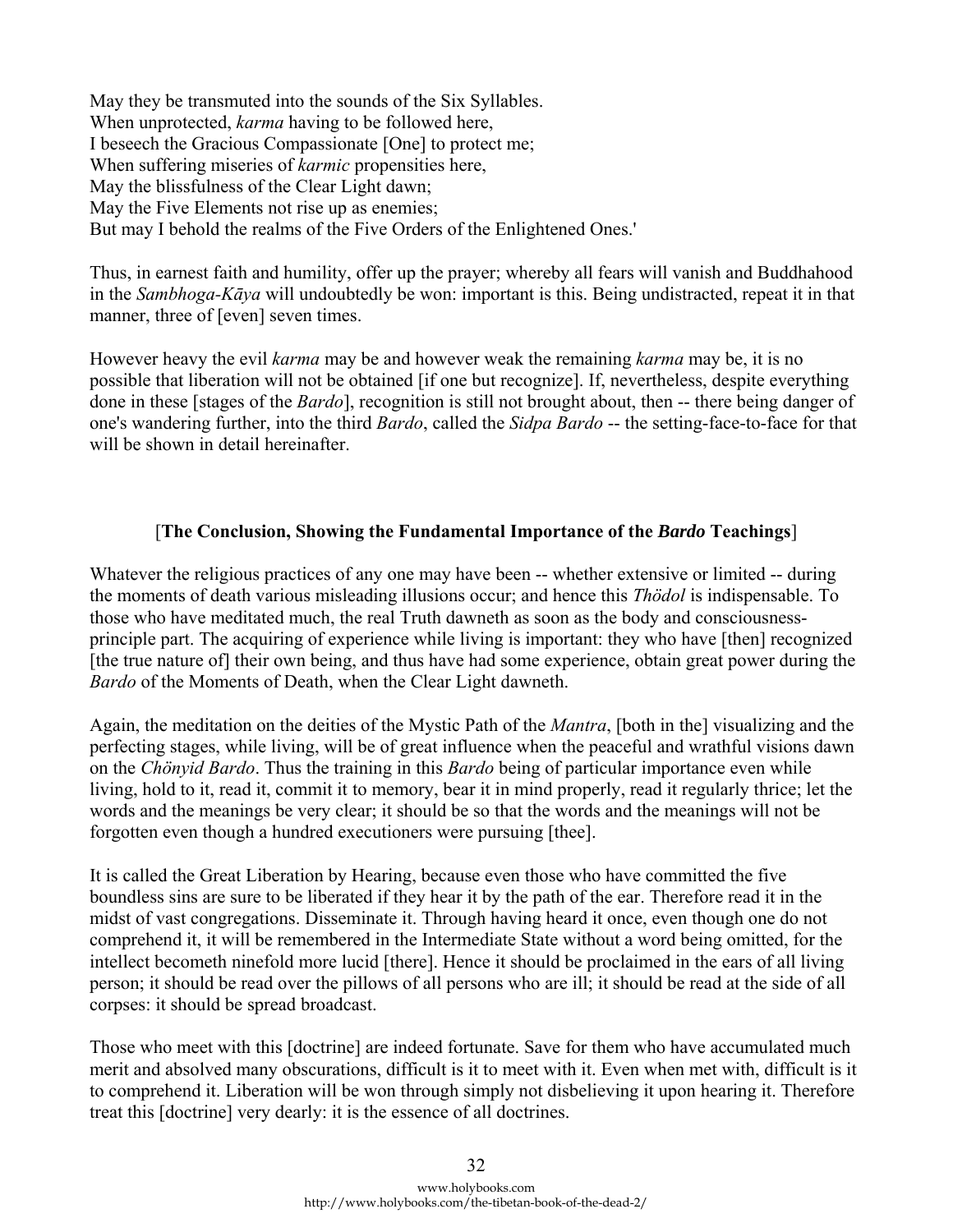The Setting-Face-to-Face while experiencing Reality in the Intermediate State, called 'The Teaching Which Liberateth By Merely Being Heard And That Which Liberateth By Merely Being Attached', is finished.

# **Book II**

# [**The** *Sidpa Bardo*]

This is known as the good head-part of that called 'The Profound Essence of the Liberation by Hearing', -- the reminder, the clear setting-face-to-face in the intermediate state when seeking rebirth

### [**The Obeisances**]

To the assembled Deities, to the Tutelaries, to the *Gurus*, Humbly is obeisance paid: May Liberation in the Intermediate State be vouchsafed by Them.

# [**Introductory Verses**]

Above, in the Great *Bardo-Thödol*, The *Bardo* called *Chönyid* was taught; And now, of the *Bardo* called *Sidpa*, The vivid reminder is brought.



# [**The After-Death World**]

[Introductory Instructions to the Officiant]: Although, heretofore, while in the *Chönyid Bardo*, many vivid remindings have been given -- setting aside those who have had great familiarity with the real Truth and those who have good *karma* -- for them of evil *karma* who have had no familiarity, and for them of evil *karma* who because of the influence thereof become stricken with fear and terror, recognition is difficult. These go down to the Fourteenth Day; and, to reimpress them vividly, that which follows is to be read.

### [**The** *Bardo* **Body: Its Birth and Its Supernormal Faculties**]

Worship having been offered to the Trinity, and the prayer invoking the aid of the Buddhas and Bodhisattvas having been recited, then, calling the deceased by name, three or seven times, speak thus: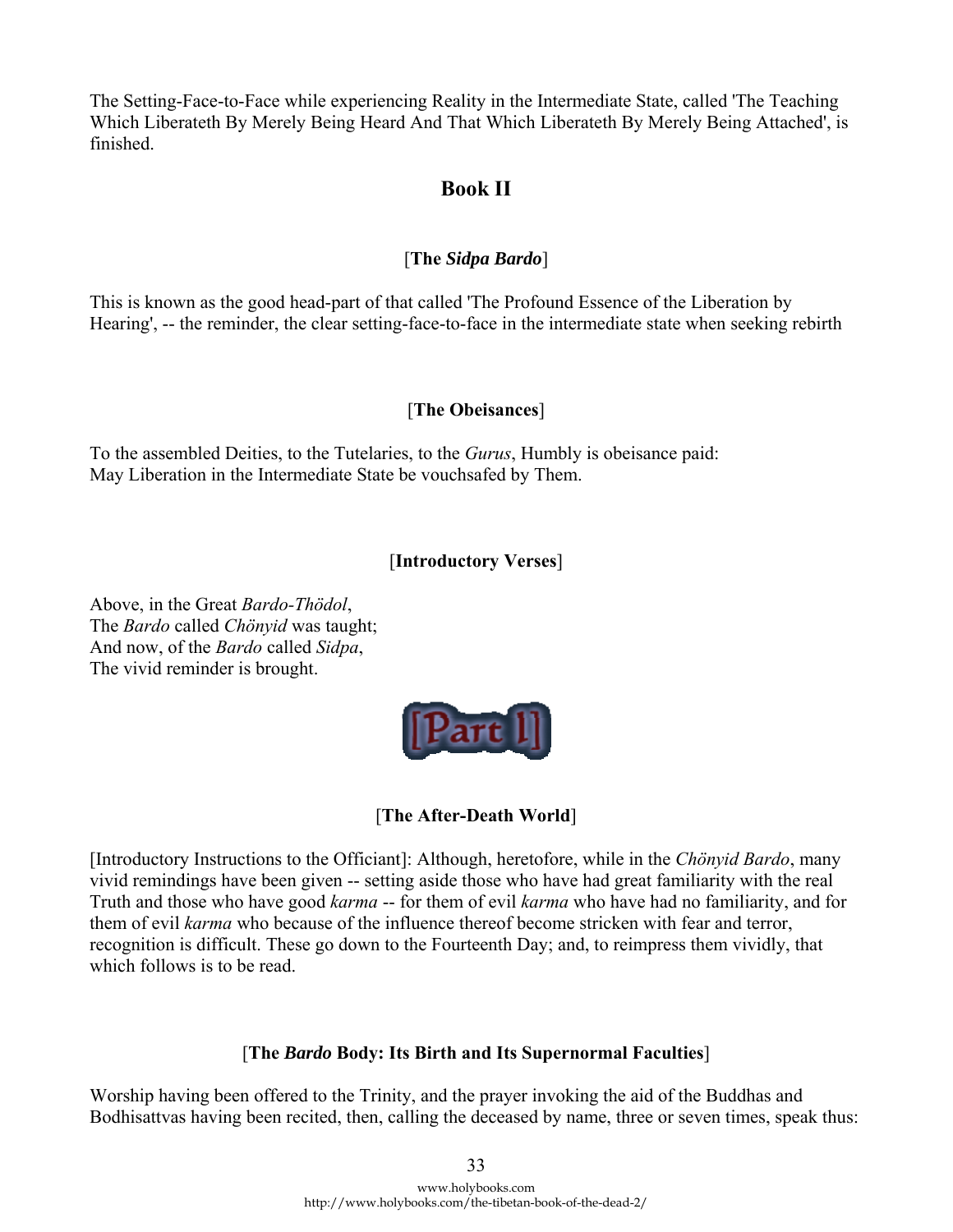O nobly-born, listen thou well, and bear at heart that birth in the Hell-world, in the *Deva*-world, and in this *Bardo*-body is of the kind called supernormal birth.

Indeed, when thou wert experiencing the radiances of the Peaceful and the Wrathful, in the *Chönyid Bardo*, being unable to recognize, thou didst faint away, through fear, about three and one-half days [after thy decease]; and, then, when thou wert recovered from the swoon, thy Knower must have risen up in its primordial condition and a radiant body, resembling the former body, must have sprung forth - - as the *Tantra* says,

'Having a body [seemingly] fleshly [ resembling] the former and that to be produced, Endowed with all sense-faculties and power of unimpeded motion, Possessing *karmic* miraculous powers, Visible to pure celestial eyes [of *Bardo* beings] of like nature.'

Such, then, is the teaching.

That [radiant body] -- thus referred to as [resembling] 'the former and that to be produced' (meaning that one will have a body just like the body of flesh and blood, the former human, propensity body) - will also be endowed with certain signs and beauties of perfection such as beings of high destiny possess.

This body, [born] of desire, is a thought-form hallucination in the Intermediate State, and it is called desire-body.

At that time -- if thou art to be born as a *deva* -- visions of the *Deva*-world will appear to thee; similarly -- wherever thou art to be born -- if as an *asura*, or a human being, or a brute, or a *preta*, or a being in Hell, a vision of the place will appear to thee.

Accordingly, the word 'former' [in the quotation] implieth that prior to the three and one-half days thou wilt have been thinking thou hadst the same sort of a body as the former body of flesh and blood, possessed by thee in the former existence because of habitual propensities; and the word 'produced' is so used because, afterwards, the vision of thy future place of birth will appear to thee. Hence, the expression as a whole, 'former and that to be produced', referreth to these [i.e. the fleshly body just discarded and the fleshly body to be assumed at rebirth].

At that time, follow not the visions which appear to thee. Be not attracted; be not weak: if, through weakness, thou be fond of them, thou wilt have to wander amidst the Six *Lokas* and suffer pain.

Up to the other day thou wert unable to recognize the *Chönyid Bardo* and hast had to wander down this far. Now, if thou art to hold fast to the real Truth, thou must allow thy mind to rest undistractedly in the nothing-to-do, nothing-to-hold condition of the unobscured, primordial, bright, void state of thine intellect, to which thou hast been introduced by the *guru*. [Thereby] thou wilt obtain Liberation without having to enter the door of the womb. But if thou art unable to know thyself, then, whosoever may be thy tutelary deity and thy *guru*, meditate on them, in a state of intense fondness and humble trust, as overshadowing the crown of thy head. This is of great importance. Be not distracted.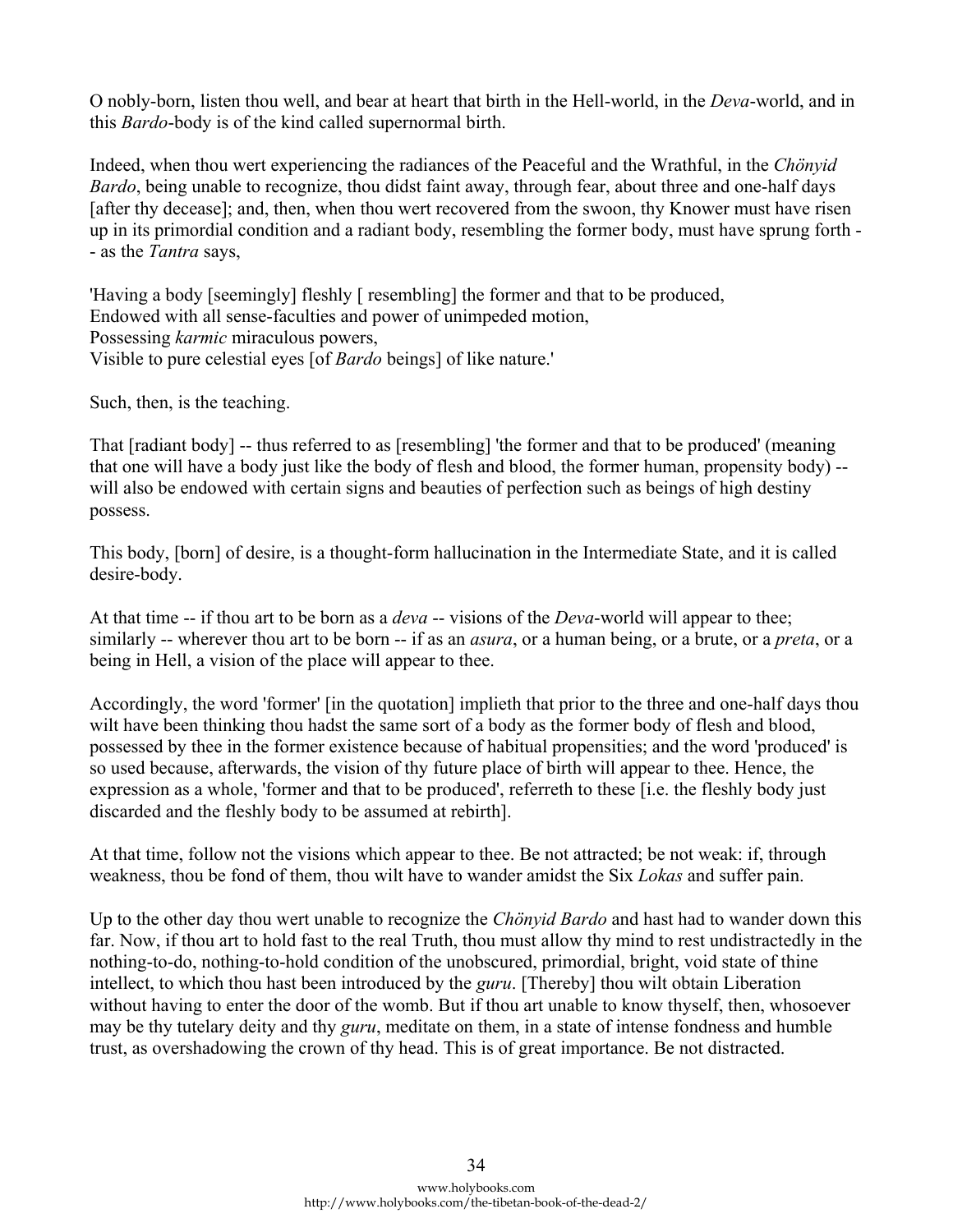[Instructions to the Officiant]: Thus speak, and, if recognition result from that, Liberation will be obtained, without need of the wandering in the Six *Lokas*. If, however, through influence of bad *karma*, recognition is made difficult, thereupon say as follows:

O nobly-born, again listen. 'Endowed with all sense-faculties and power of unimpeded motion' implieth [that although] thou mayst have been, when living, blind of the eye, or deaf, or lame, yet on this After-Death Plane thine eyes will see forms, and thine ears will hear sounds, and all other senseorgans of thine will be unimpaired and very keen and complete. Wherefore the *Bardo*-body hath been spoken of as 'endowed with all sense-faculties'. That [condition of existence, in which thou thyself now art] is an indication that thou art deceased and wandering in the *Bardo*. Act so as to know this. Remember the teachings; remember the teachings.

O nobly-born, 'unimpeded motion' implieth that thy present body being a desire-body-thine intellect having been separated from its seat-is not a body of gross matter, so that now thou hast the power to go right through any rock-masses, hills, boulders, earth, houses, and Mt. Meru itself without being impeded. Excepting Budh-Gaya and the mother's womb, even the King of Mountains, Mt. Meru itself, can be passed through by thee, straight forwards and backwards unimpededly. That, too, is an indication that thou art wandering in the *Sidpa Bardo*. Remember thy *guru's* teachings, and pray to the Compassionate Lord.

O nobly-born, thou art actually endowed with the power of miraculous action, which is not, however, the fruit of any *samādhi*, but a power come to thee naturally; and, therefore, it is of the nature of *karmic* power. Thou art able in a moment to traverse the four continents round about Mr. Meru. Or thou canst instantaneously arrive in whatever place thou wishest ; thou hast the power of reaching there within the time which a man taketh to bend, or to stretch forth his hand. These various powers of illusion and of shape-shifting desire not, desire not.

None is there [of such powers] which thou mayest desire which thou canst not exhibit. The ability to exercise them unimpededly existeth in thee now. Know this, and pray to the *guru*.

O nobly-born, 'Visible to pure celestial eyes of like nature' implieth that those [beings] of like nature, being those of similar constitution [or level of knowledge] in the Intermediate State, will individually see each other. For example, those beings who are destined to be born amongst *devas* will see each other [and so on]. Dote not on them [seen by thee], but meditate upon the Compassionate One.

'Visible to pure celestial eyes' [also] implieth that the *devas*, being born [pure] in virtue of merit, are visible to the pure celestial eyes of those who practice *dhyāna*. These will not see them at all times; when mentally concentrated [upon them] they see [them], when not, they see [them] not. Sometimes, even when practicing *dhyāna*, they are liable to become distracted [and not see them].

### [**Characteristics of Existence in the Intermediate State**]

O nobly-born, the possessor of that sort of body will see places [familiarly known on the earth-plane] and relatives [there] as one seeth another in dreams.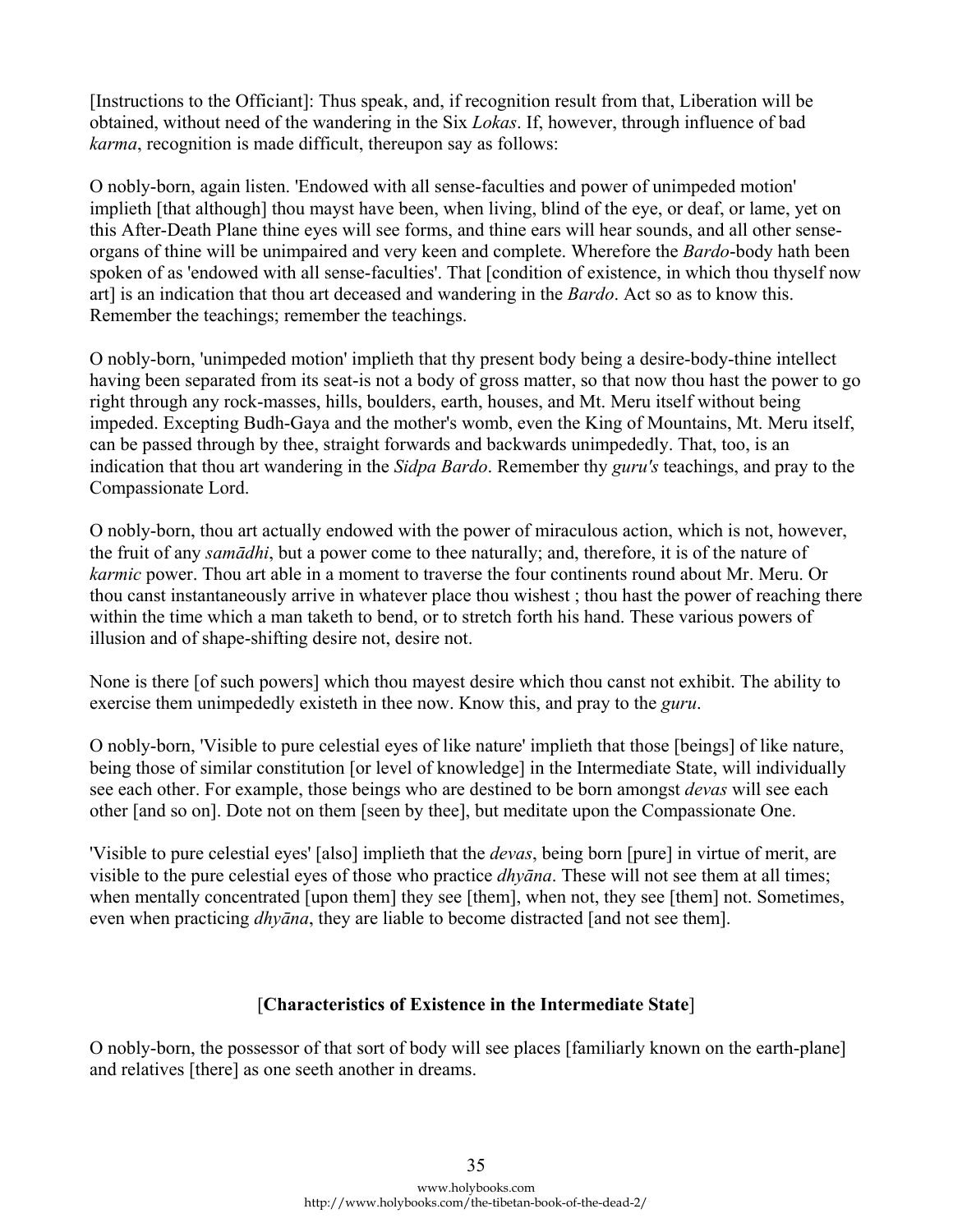Thou seest thy relatives and connexions and speakest to them, but receivest no reply. Then, seeing them and thy family weeping, thou thinkest, 'I am dead! What shall I do?' and feelest great misery, just like a fish cast out [of water] on red-hot embers. Such misery thou wilt be experiencing at present. But feeling miserable will avail thee nothing now. If thou hast a divine *guru*, pray to him. Pray to the Tutelary Deity, the Compassionate One. Even though thou feelest attachment for thy relatives and connexions, it will do thee no good. So be not attached. Pray to the Compassionate Lord; thou shalt have nought or sorrow, or of terror, or of awe.

O nobly-born, when thou art driven [hither and thither] by the ever-moving wind of *karma*, thine intellect, having no object upon which to rest, will be like a feather tossed about by the wind, riding on the horse of breath. Ceaselessly and involuntarily wilt thou be wandering about. To all those who are weeping [thou wilt say], 'Here I am; weep not.' But they not hearing thee, thou wilt think, 'I am dead!' And again, at that time, thou wilt be feeling very miserable. Be not miserable in that way.

There will be a grey twilight-like light, both by night and by day, and at all times. In that kind of Intermediate State thou wilt be either for one, two, three, four, five, six, or seven weeks, until the fortyninth day. It hath been said that ordinarily the miseries of the *Sidpa Bardo* are experienced for about twenty-two days; but, because of the determining influence of *karma*, a fixed period is not assured.

O nobly-born, at about that time, the fierce wind of *karma*, terrific and hard to endure, will drive thee [onwards], from behind, in dreadful gusts. Fear it not. That is thine own illusion. Thick awesome darkness will appear in front of thee continually, from the midst of which there will come such terrorproducing utterances as 'Strike! Slay!' and similar threats. Fear these not.

In other cases, of persons of much evil *karma*, *karmically*-produced flesh-eating *rākshasas* [or demons] bearing various weapons will utter, 'Strike! Slay!' and so on, making a frightful tumult. They will come upon one as if competing amongst themselves as to which [of them] should get hold of one. Apparitional illusions, too, of being pursued by various terrible beasts of prey will dawn. Snow, rain, darkness, fierce blasts [of wind], and hallucinations of being pursued by many people likewise will come; [and] sounds as of mountains crumbling down, and of angry overflowing seas, and of the roaring of fire, and of fierce winds springing up.

When these sounds come one, being terrified by them, will flee before them in every direction, not caring whither one fleeth. But the way will be obstructed by three awful precipices -- white, and black, and red. They will be terror-inspiring and deep, and one will feel as if one were about to fall down them. O nobly-born, they are not really precipices; they are Anger, Lust, and Stupidity.

Know at that time that it is the *Sidpa Bardo* [in which thou art]. Invoking, by name, the Compassionate One, pray earnestly, thus: 'O Compassionate Lord, and my *Guru*, and the Precious Trinity, suffer it not that I (so-and-so by name) fall into the unhappy worlds.' Act so as to forget this not.

Others who have accumulated merit, and devoted themselves sincerely to religion, will experience various delightful pleasures and happiness and ease in full measure. But that class of neutral beings who have neither earned merit nor created bad *karma* will experience neither pleasure nor pain, but a sort of colourless stupidity of indifference. O nobly-born, whatever cometh in that manner -- whatever delightful pleasures thou mayst experience -- be not attracted by them; dote not [on them]: think, 'May the *Guru* and the Trinity be worshipped [with these merit-given delights]'. Abandon all dotings and hankerings.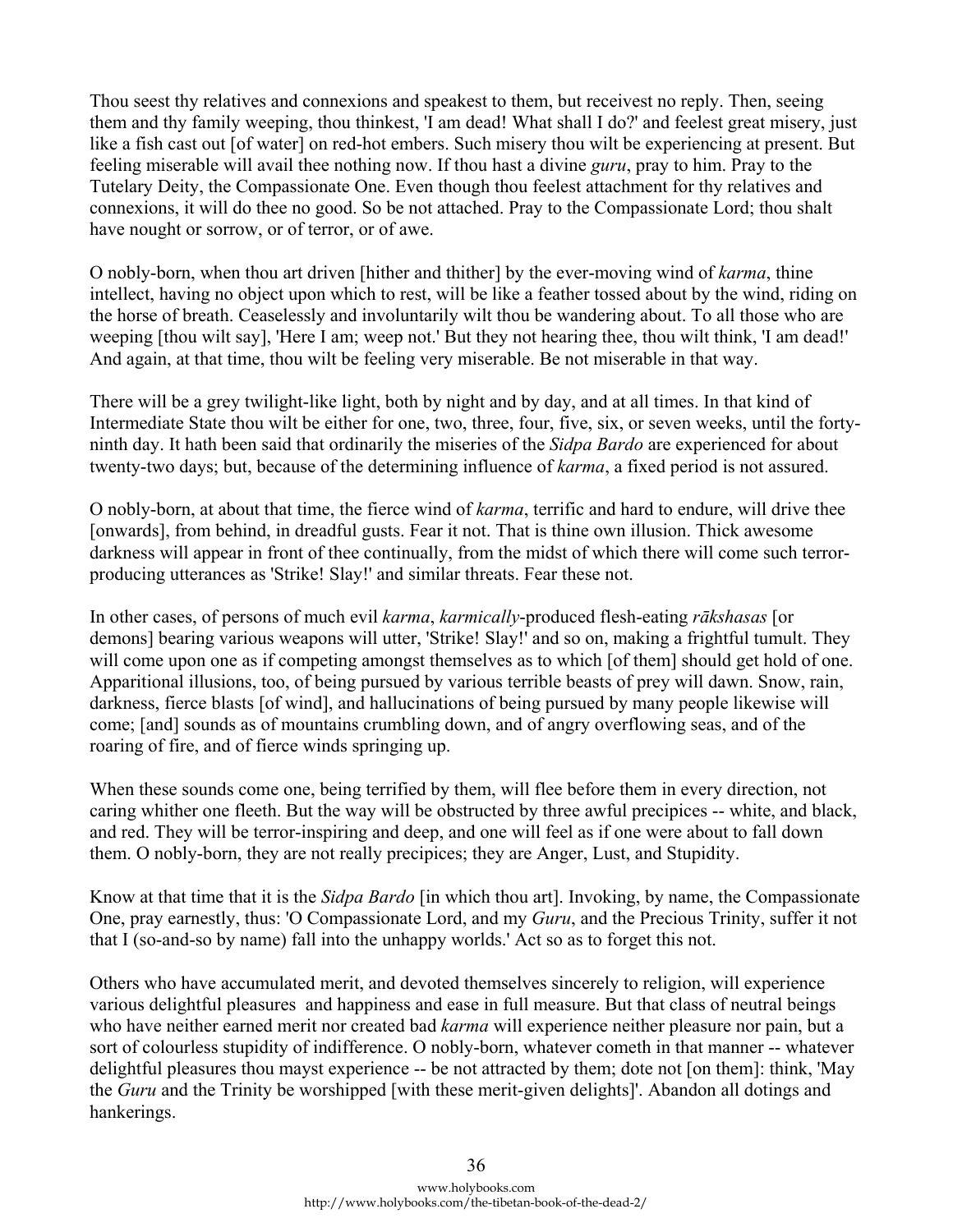Even though thou dost not experience pleasure, or pain, but only indifference, keep thine intellect in the undistracted state of the [meditation upon the] Great Symbol, without thinking that thou art meditating. This is of vast importance.

O nobly-born, at that time, at bridge-heads, in temples, by *stūpas* of eight kinds, thou wilt rest a little while, but thou wilt not be able to remain there very long, for thine intellect hath been separated from thine [earth-plane] body. Because of this inability to loiter, thou oft-times wilt feel perturbed and vexed and panic-stricken. At times, thy Knower will be dim; at times, fleeting and incoherent. Thereupon this thought will occur to thee, 'Alas! I am dead! What shall I do?' and because of such thought the Knower will become saddened and the heart chilled, and thou wilt experience infinite misery of sorrow. Since thou canst not rest in any one place, and feel impelled to go on, think not of various things, but allow the intellect to abide in its own [unmodified] state.

As to food, only that which hath been dedicated to thee can be partaken of by thee, and no other food. As to friends at this time, there will be no certainty.

These are the indications of the wandering about on the *Sidpa Bardo* of the mental-body. At the time, happiness and misery will depend upon *karma*.

Thou wilt see thine own home, the attendants, relatives, and the corpse, and think, 'Now I am dead! What shall I do?' and being oppressed with intense sorrow, the thought will occur to thee, 'O what would I not give to possess a body!' And so thinking, thou wilt be wandering hither and thither seeking a body.

Even though thou couldst enter thy dead body nine times over -- owing to the long interval which thou hast passed in the *Chönyid Bardo* -- it will have been frozen if in winter, been decomposed if in summer, or, otherwise, thy relatives will have cremated it, or interred it, or thrown it into the water, or given it to the birds and beasts of pray. Wherefore finding no place for thyself to enter into, thou wilt be dissatisfied and have the sensation of being squeezed into cracks and crevices amidst rocks and boulders. The experiencing of this sort of misery occurs in the Intermediate State when seeking rebirth. Even though thou seekest a body, thou wilt gain nothing but trouble. Put aside the desire for a body; and permit thy mind to abide in the state of resignation, and act so as to abide therein.

By thus being set face to face, one obtaineth liberation from the *Bardo*.

# [**The Judgement**]

[Instructions to the Officiant]: Yet, again, it may be possible that because of the influence of bad *karma* one will not recognize even thus. Therefore, call the deceased by name, and speak as follows:

O nobly-born, (so-and-so), listen. That thou art suffering so cometh from thine own *karma*; it is not due to any one else's: it is by thine own *karma*. Accordingly, pray earnestly to the Precious Trinity; that will protect thee. If thou neither prayest nor knowest how to meditate upon the Great Symbol nor upon any tutelary deity, the Good Genius, who was born simultaneously with thee, will come now and count out thy good deeds [with] white pebbles, and the Evil Genius, who was born simultaneously with thee, will come and count out thy evil deeds [with] black pebbles. Thereupon, thou wilt be greatly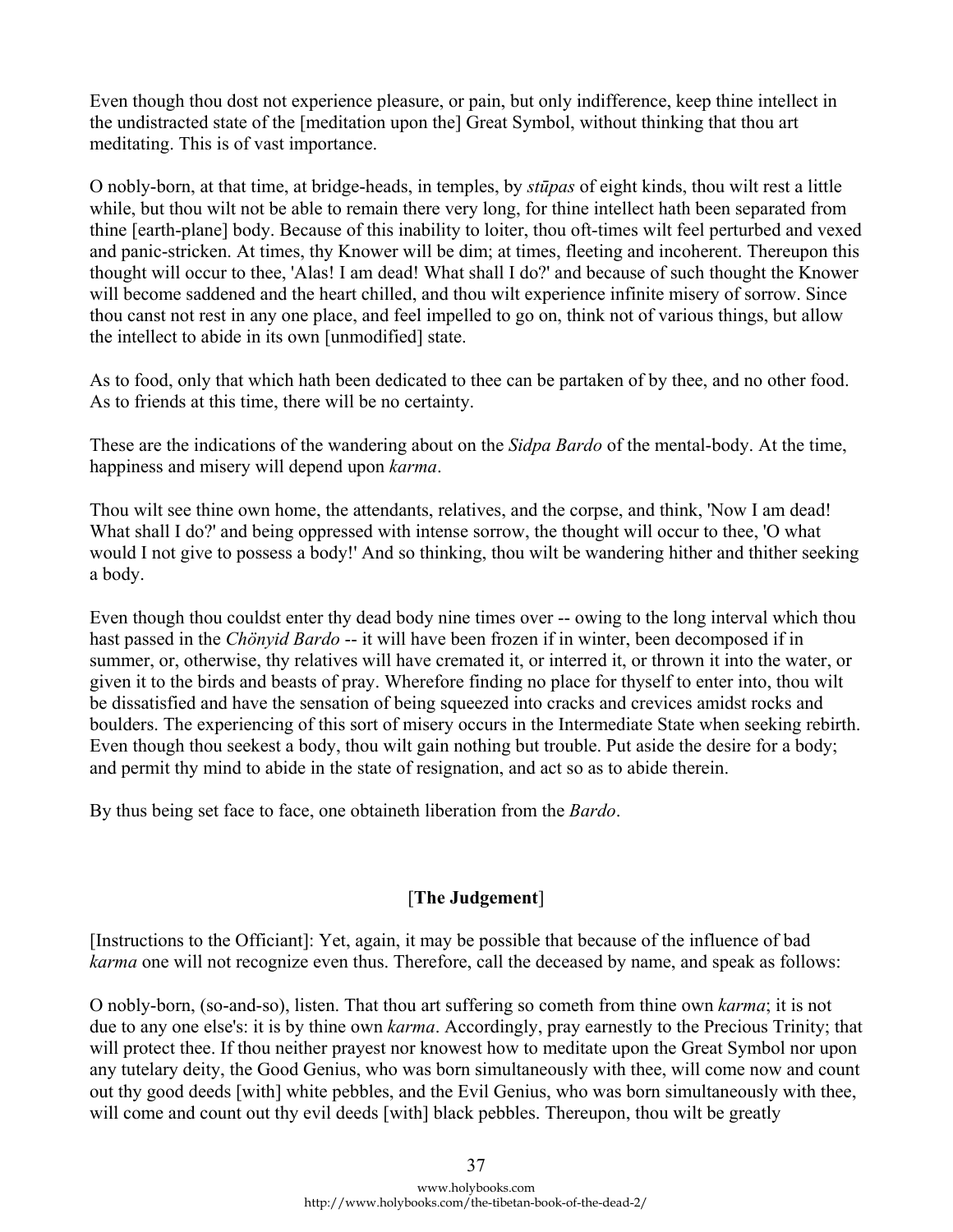frightened, awed, and terrified, and wilt tremble; and thou wilt attempt to tell lies, saying, 'I have not committed any evil deed'.

Then the Lord of Death will say, ' I will consult the Mirror of *Karma*'.

So saying, he will look in the Mirror, wherein every good and evil act is vividly reflected. Lying will be of no avail.

Then [one of the Executive Furies of] the Lord of Death will place round thy neck a rope and drag thee along; he will cut off thy head, extract thy heart, pull out thy intestines, lick up thy brain, drink thy blood, eat thy flesh, and gnaw thy bones; but thou wilt be incapable of dying. Although thy body be hacked to pieces, it will revive again. The repeated hacking will cause intense pain and torture.

Even at the time that the pebbles are being counted out, be not frightened, nor terrified; tell no lies; and fear not the Lord of Death.

Thy body being a mental body is incapable of dying even though beheaded and quartered. In reality, thy body is of the nature of voidness; thou needst not be afraid. The Lords of Death are thine own hallucinations. Thy desire-body is a body of propensities, and void. Voidness cannot injure voidness; the qualityless cannot injure the qualityless.

Apart from one's own hallucinations, in reality there are no such things existing outside oneself as Lord of Death, or god, or demon, or the Bull-headed Spirit of Death. Act so as to recognize this.

At this time, act so as to recognize that thou art in the *Bardo*. Meditate upon the *Samādhi* of the Great Symbol. If thou dost not know how to meditate, then merely analyse with care the real nature of that which is frightening thee. In reality it is not formed into anything, but is a Voidness which is the *Dharma-Kāya*.

That Voidness is not of the nature of the voidness of nothingness, but a Voidness at the true nature of which thou feelest awed, and before which thine intellect shineth clearly and more lucidly; that is the [state of] mind of the *Sambhoga-Kāya*.

In that state wherein thou art existing, there is being experienced by thee, in an unbearable intensity, voidness and Brightness inseparable -- the Voidness bright by nature and the Brightness by nature void, and the Brightness inseparable from the Voidness -- a state of the primordial [or unmodified] intellect, which is the *Ādi-Kāya*. And the power of this, shining unobstructedly, will radiate everywhere; it is the *Nirmāna-Kāya*.

O nobly-born, listen unto me undistractedly. By merely recognizing the Four *Kāyas*, thou art certain to obtain perfect Emancipation in any of Them. Be not distracted. The line of demarcation between Buddhas and sentient beings lieth herein. This moment is one of great importance; if thou shouldst be distracted now, it will require innumerable aeons of time for thee to come out of the Quagmire of Misery.

A saying, the truth of which is applicable, is: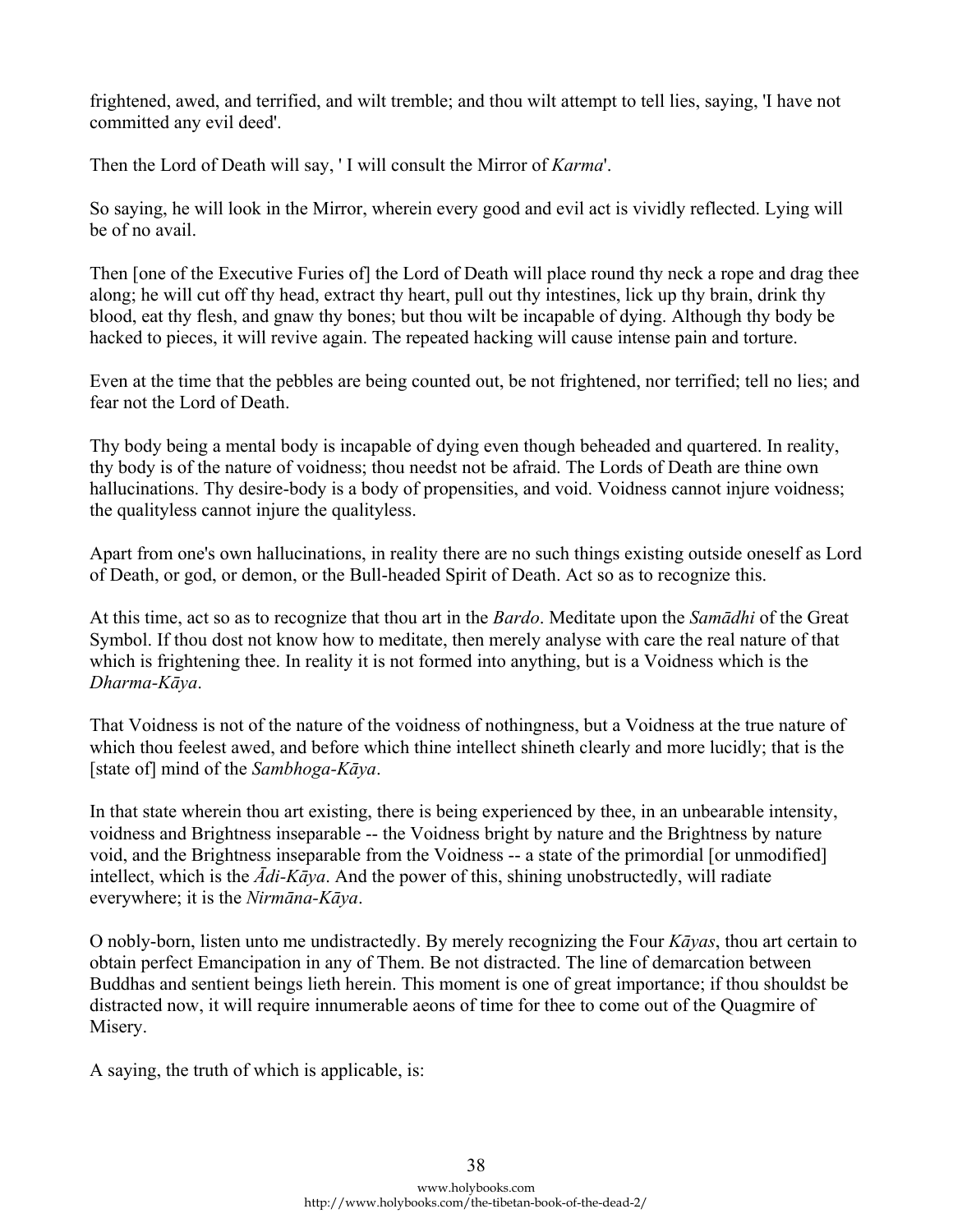'In a moment of time, a marked differentiation is created; In a moment of time, Perfect Enlightenment is obtained.'

Till the moment which hath just passed, all this *Bardo* hath been dawning upon thee and yet thou hast not recognized, because of being distracted. On this account, thou hast experienced all the fear and terror. Shouldst thou become distracted now, the chords of divine compassion of the Compassionate Eyes will break, and thou wilt go into the place from which there is no [immediate] liberation. Therefore, be careful. Even though thou hast not recognized ere this -- despite thus being set face to face -- thou wilt recognize and obtain liberation here.

[Instructions to the Officiant]: If it be an illiterate boor who knoweth not how to meditate, then say this:

O nobly-born, if thou knowest not how thus to meditate, act so as to remember the Compassionate One, and the Sangha, the Dharma, and the Buddha, and pray. Think of all these fears and terrifying apparitions as being thine own tutelary deity, or as the Compassionate One. Bring to thy recollection the mystic name that hath been given thee at the time of thy sacred initiation when thou wert a human being, and the name of thy *guru*, and tell them to the Righteous King of the Lord[s] of Death. Even though thou fallest down precipices, thou wilt not be hurt. Avoid awe and terror.

### [**The All-Determining Influence of Thought**]

[Instructions to the Officiant]: Say that; for by such setting-face-to-face, despite the previous nonliberation, liberation ought surely to be obtained here. Possible, [however,] liberation may not be obtained even after that setting-face-to-face; and earnest and continued application being essential, again calling the deceased by name, speak as follows:

O nobly-born, thy immediate experiences will be of momentary joys followed by momentary sorrows, of great intensity, like the [taut and relaxed] mechanical actions of catapults. Be not in the least attached [to the joys] nor displeased [by the sorrows] of that.

If thou art to be born on a higher plane, the vision of that higher plane will be dawning upon thee.

Thy living relatives may -- by way of dedication for the benefit of thee deceased -- be sacrificing many animals, and performing religious ceremonies, and giving alms. Thou, because of thy vision not being purified, mayst be inclined to grow very angry at their actions and bring about, at this moment, thy birth in Hell: whatever those left behind thee may be doing, act thou so that no angry thought can arise in thee, and meditate upon love for them.

Furthermore, even if thou feelest attached to the worldly goods thou hast left behind, or, because of seeing such worldly goods of thine in the possession of other people and being enjoyed by them, thou shouldst feel attached to them through weakness, or feel angry with thy successors, that feeling will affect the psychological moment in such a way that, even though thou wert destined to be born on higher and happier planes, thou wilt be obliged to be born in Hell, or in the world of *pretas* [or unhappy ghosts]. On the other hand, even if thou art attached to worldly goods left behind, thou wilt not be able to possess them, and they will be of no use to thee. Therefore, abandon weakness and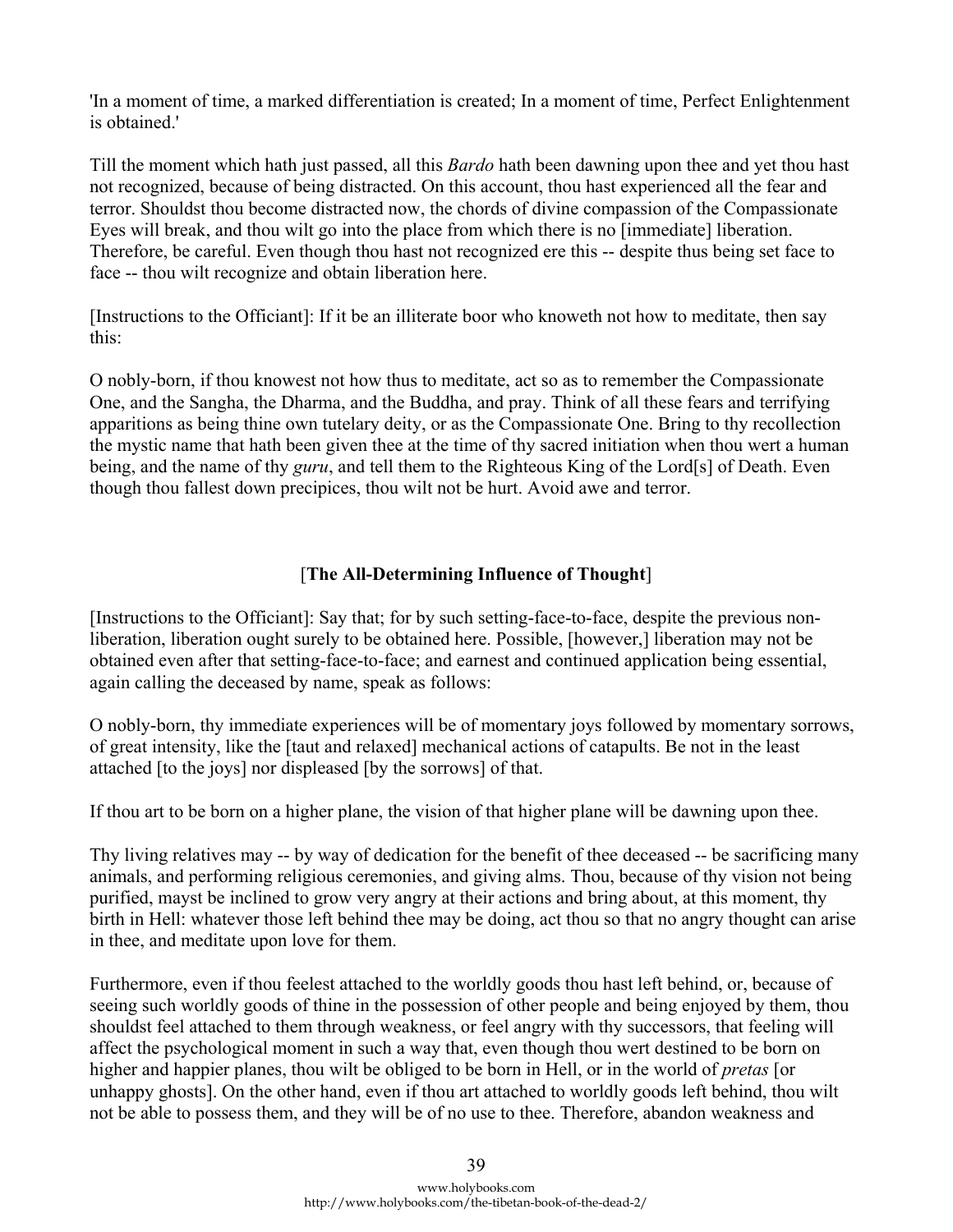attachment for them; cast them away wholly; renounce them from thy heart. No matter who may be enjoying thy worldly goods, have no feeling of miserliness, but be prepared to renounce them willingly. Think that thou art offering them to the Precious Trinity and to thy *guru*, and abide in the feeling of unattachment, devoid of weakness [of desire].

Again, when any recitation of the *Kamkanī Mantra* is being made on thy behalf as a funeral rite, or when any rite for the absolving of bad *karma* liable to bring about thy birth in lower regions is being performed for thee, the sight of their being conducted in an incorrect way, mixed up with sleep and distraction and non-observance of the vows and lack of purity [on the part of any officiant], and such things indicating levity -- all of which thou wilt be able to see because thou art endowed with limited *karmic* power of prescience -- thou mayst feel lack of faith and entire disbelief [in thy religion]. Thou wilt be able to apprehend any fear and fright, any black actions, irreligious conduct, and incorrectly recited rituals. In thy mind thou mayst think, 'Alas! Thy are, indeed, playing me false'. Thinking thus, thou wilt be extremely depressed, and, through great resentment, thou wilt acquire disbelief and loss of faith, instead of affection and humble trustfulness. This affecting the psychological moment, thou wilt be certain to be born in one of the miserable states.

Such [thought] will not only be of no use to thee, but will do thee great harm. However incorrect the ritual and improper the conduct of the priests performing thy funeral rites, [think], 'What! Mine own thoughts must be impure! How can it be possible that the words of the Buddha should be incorrect? It is like the reflection of the blemishes on mine own face which I see in a mirror; mine own thoughts must [indeed] be impure. As for these [i.e. the priests], the Sangha is their body, the Dharma their utterance, and in their mind they are the Buddha in reality: I will take refuge in them'.

Thus thinking, put thy trust in them and exercise sincere love towards them. Then whatever is done for thee [by those] left behind will truly tend to thy benefit. Therefore the exercise of that love is of much importance; do not forget this.

Again, even if thou wert to be born in one of the miserable states and the light of that miserable state shone upon thee, yet by thy successors and relatives performing white religious rites unmixed with evil actions, and the abbots and learned priests devoting themselves, body, speech, and mind, to the performance of the correct meritorious rituals, the delight from thy feeling greatly cheered at seeing them will, by its own virtue, so affect the psychological moment that, even though thou deservest a birth in the unhappy states, there will be brought about thy birth on a higher and happier plane. [Therefore] thou shouldst not create impious thoughts, but exercise pure affection and humble faith towards all impartially. This is highly important. Hence be extremely careful.

O nobly-born, to sum up: thy present intellect in the Intermediate State having no firm object whereon to depend, being of little weight and continuously in motion, whatever thought occur to thee now -- be it pious or impious -- will wield great power; therefore think not in thy mind of impious things, but recall any devotional exercises; or, if thou wert unaccustomed to any such exercises, [show forth] pure affection and humble faith; pray to the Compassionate One, or to thy tutelary deities; with full resolve, utter this prayer:

'Alas! While wandering alone, separated from loving friends, When the vacuous, reflected boy of mine own mental ideas dawneth upon me, May the Buddhas, vouchsafing their power of compassion, Grant that there shall be no fear, awe, or terror in the *Bardo*.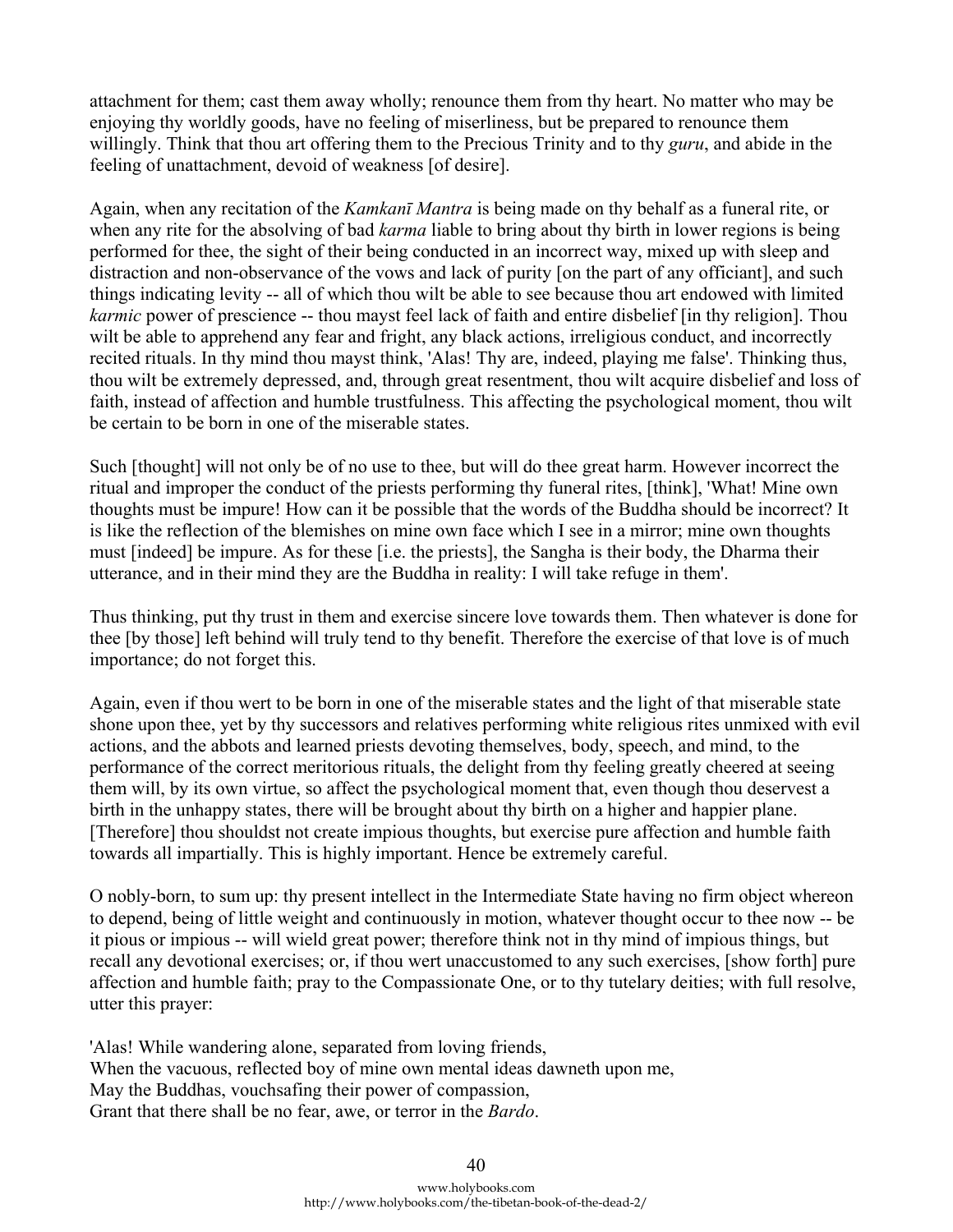When experiencing miseries, through the power of evil *karma*, May the tutelary deities dispel the miseries. When the thousand thunders of the Sound of Reality reverberate, May they all be sounds of the Six Syllables. When *Karma* follows, without there being any protector, May the Compassionate One protect me, I pray. When experiencing the sorrows of *karmic* propensities here, May the radiance of the happy clear light of *Samādhi* shine upon me.

Earnest prayer in this form will be sure to guide thee along; thou mayst rest assured that thou wilt not be deceived. Of great importance is this: through that being recited, again recollection cometh; and recognition and liberation will be achieved.

# [**The Dawning of the Lights of the Six** *Lokas*]

[Instructions to the Officiant]: Yet -- though this [instruction] be so oft repeated -- if recognition be difficult, because of the influence of evil *karma*, much benefit will come from repeating these settingsface-to-face many times over. Once more, [then,] call the deceased by name, and speak as follows:

O nobly-born, if thou hast been unable to apprehend the above, henceforth the body of the past life will become more and more dim and the body of the future life will become more and more clear. Saddened at this [thou wilt think], 'O what misery I am undergoing! Now, whatever body I am to get, I shall go and seek [it]'. So thinking, thou wilt be going hither and thither, ceaselessly and distractedly. Then there will shine upon thee the lights of the Six *Sangsaric Lokas*. The light of that place wherein thou art to be born, through power of *karma*, will shine most prominently.

O nobly-born, listen. If thou desirest to know what those six lights are; there will shine upon thee a dull white light from the *Deva*-world, a dull green light from the *Asura*-world, a dull yellow light from the Human-world, a dull blue light from the Brute-world, a dull red light from the *Preta*-world, and a smoke-coloured light from the Hell-world. At that time, by the power of *karma*, thine own body will partake of the colour of the light of the place wherein thou art to be born.

O nobly-born, the special art of these teachings is especially important at this moment: whichever light shineth upon thee now, meditate upon it as being the Compassionate One; from whatever place the light cometh, consider that [place] to be [or to exist in] the Compassionate One. This is an exceedingly profound art; it will prevent birth. Or whosoever thy tutelary deity may be, meditate upon the form for much time -- as being apparent yet non-existent in reality, like a form produced by a magician. That is called the pure illusory form. Then let the [visualization of the] tutelary deity melt away from the extremities, till nothing at all remaineth visible of it; and put thyself in the state of the Clearness and the Voidness -- which thou canst not conceive as something -- and abide in that state for a little while. Again meditate upon the tutelary deity; again meditate upon the Clear Light: do this alternately. Afterwards, allow thine own intellect also to melt away gradually, [beginning] from the extremities.

Wherever the ether pervadeth, consciousness pervadeth; wherever consciousness pervadeth, the *Dharma-Kāya* pervadeth. Abide tranquilly in the uncreated state of the *Dharma-Kāya*. In that state, birth will be obstructed and Perfect Enlightenment gained.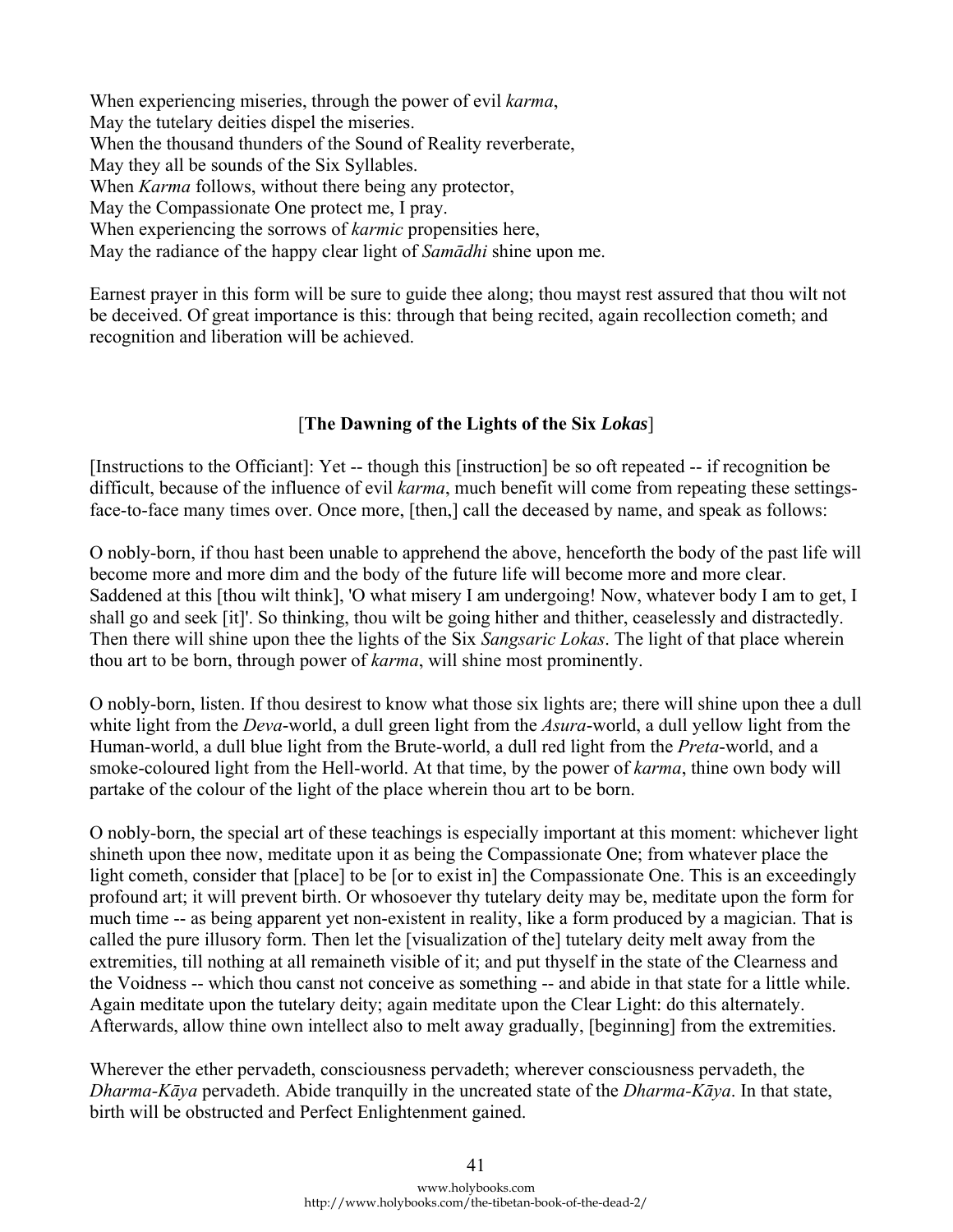

# [**The Process of Rebirth**]

# [**The Closing of the Door of the Womb**]

[Instructions to the Officiant]: Again, if through great weakness in devotions and lack of familiarity one be not able to understand, illusion may overcome one, and one will wander to the doors of wombs. The instruction for the closing of the womb-doors becometh very important; call the deceased by name and say this:

O nobly-born, if thou hast not understood the above at this moment, through the influence of *karma*, thou wilt have the impression that thou art either ascending, or moving along on a level, or going downwards. Thereupon, meditate upon the Compassionate One. Remember. Then, as said above, gusts of wind, and icy blasts, hail-storms, and darkness, and impression of being pursued by many people will come upon thee. On fleeing from these [hallucinations], those who are unendowed with meritorious *karma* will have the impression of fleeing into places of misery; those who are endowed with meritorious *karma* will have the impression of arriving in places of happiness. Thereupon, O nobly-born, in whatever continent or place thou art to be born, the signs of that birthplace will shine upon thee then.

For this moment there are several vital profound teachings. Listen undistractedly. Even though thou hast not apprehended by the above settings-face-to-face, here [thou wilt, because] even those who are very weak in devotions will recognize the signs. Therefore listen.

[Instructions to the Officiant]: Now it is very important to employ the methods of closing the wombdoor. Wherefore it is necessary to exercise the utmost care. There are two [chief] ways of closing: preventing the being who would enter from entering, and closing the womb-door which might be entered.

### [**Method of Preventing Entry into a Womb**]

The instructions for preventing the being from entering are thus:

O nobly-born, (so-and-so by name,) whosoever may have been thy tutelary deity, tranquilly meditate upon him-as upon the reflection of the moon in water, apparent yet non-existent [as a moon], like a magically-produced illusion. If thou hast no special tutelary, meditate either upon the Compassionate Lord or upon me; and, with this in mind, meditate tranquilly.

Then, causing the [visualized form of the] tutelary deity to melt away from the extremities, meditate, without any thought-forming, upon the vacuous Clear Light. This is a very profound art; in virtue of it, a womb is not entered.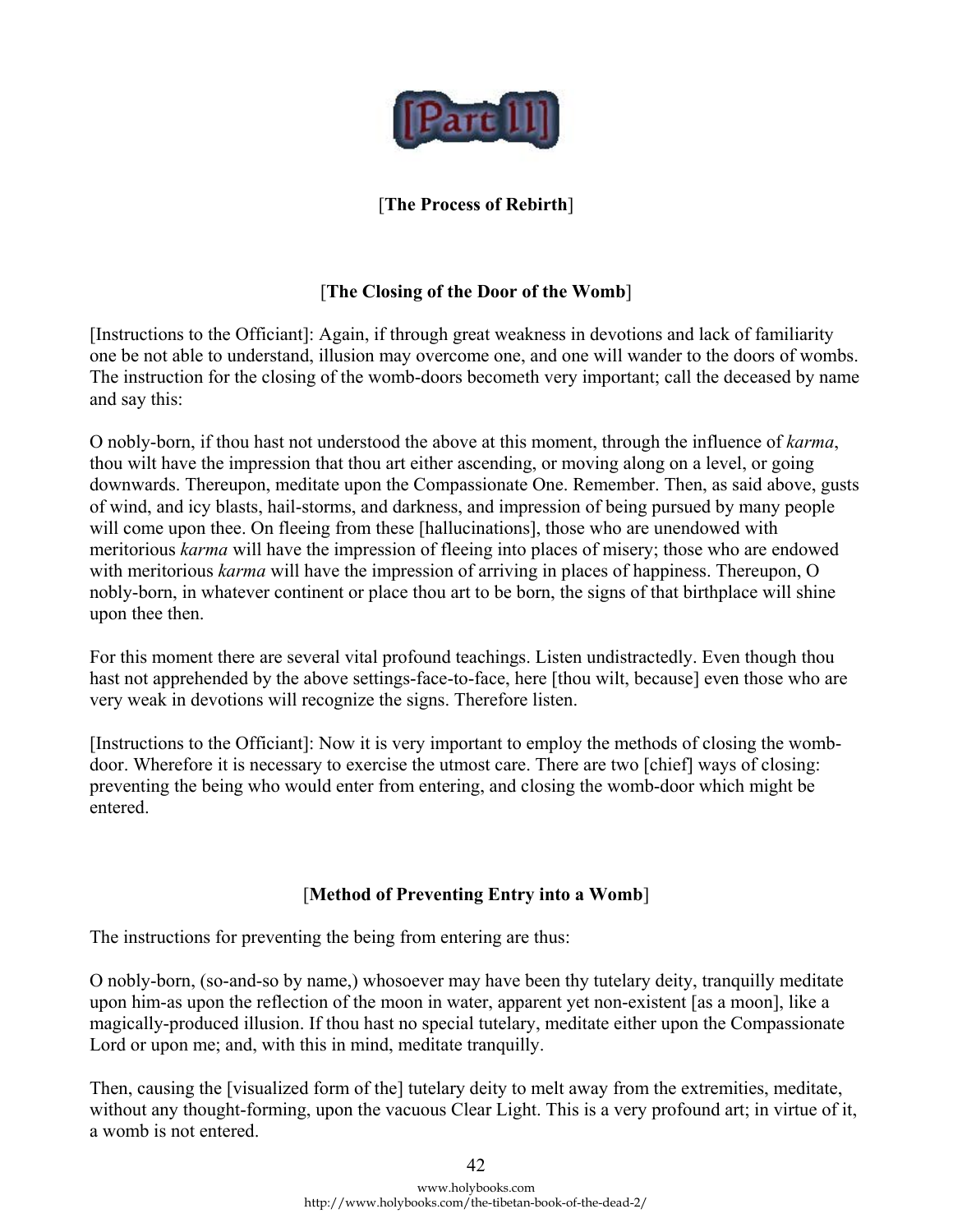## [**The First Method of Closing the Womb-Door**]

In that manner meditate; but even though this be found inadequate to prevent thee from entering into a womb, and if thou findest thyself ready to enter into one, then there is the profound teaching for closing the womb-door. Listen thou unto it:

'When, at this time, alas! the *Sidpa Bardo* is dawning upon oneself, Holding in mind one single resolution, Persist in joining up the chain of good *karma*; Close up the womb-door, and remember the opposition. This is a time when earnestness and pure love are necessary; Abandon jealousy, and meditate upon the *Guru* Father-Mother.'

Repeat this, from thine own mouth, distinctly; and remember its meaning vividly, and meditate upon it. The putting of this into practice is essential.

The significance of the above teaching, 'When, at this time, the *Sidpa Bardo* is dawning upon me [or upon oneself]', is that now thou art wandering in the *Sidpa Bardo*. As a sign of this, if thou lookest into water, or into mirrors, thou wilt see no reflection of thy face or body; nor doth thy body cast any shadow. Thou hast discarded now thy gross material body of flesh and blood. These are the indications that thou art wandering about in the *Sidpa Bardo*.

At this time, thou must form, without distraction, one single resolve in thy mind. The forming of one single resolve is very important now. It is like directing the course of a horse by the use of the reins.

Whatever thou desirest will come to pass. Think not upon evil actions which might turn the course [of thy mind]. Remember thy [spiritual] relationship with the Reader of this *Bardo Thödol*, or with any one from whom thou hast received teachings, initiation, or spiritual authorization for reading religious texts while in the human world; and persevere in going on with good acts: this is very essential. Be not distracted. The boundary line between going upwards or going downwards is here now. If thou givest way to indecision for even a second, thou wilt have to suffer misery for a long, long time. This is the moment. Hold fast to one single purpose. Persistently join up the chain of good acts.

Thou hast come now to the time of closing the womb-door. 'This is a time when earnestness and pure love are necessary', which implieth that now the time hath come when, first of all, the womb-door should be closed, there being five methods of closing. Bear this well at heart.

### [**The Second Method of Closing the Womb-Door**]

O nobly-born, at this time thou wilt see visions of males and females in union. When thou seest them, remember to withhold thyself from going between them. Regarding the father and mother as thy *Guru* and the Divine Mother, meditate upon them and bow down; humbly exercise thy faith; offer up mental worship with great fervency; and resolve that thou wilt request [of them] religious guidance.

By that resolution alone, the womb ought certainly to be closed; but if it is not closed even by that, and thou findest thyself ready to enter into it, meditate upon the Divine *Guru* Father-Mother, as upon any tutelary deity, or upon the Compassionate Tutelary and Shakti; and meditating upon them, worship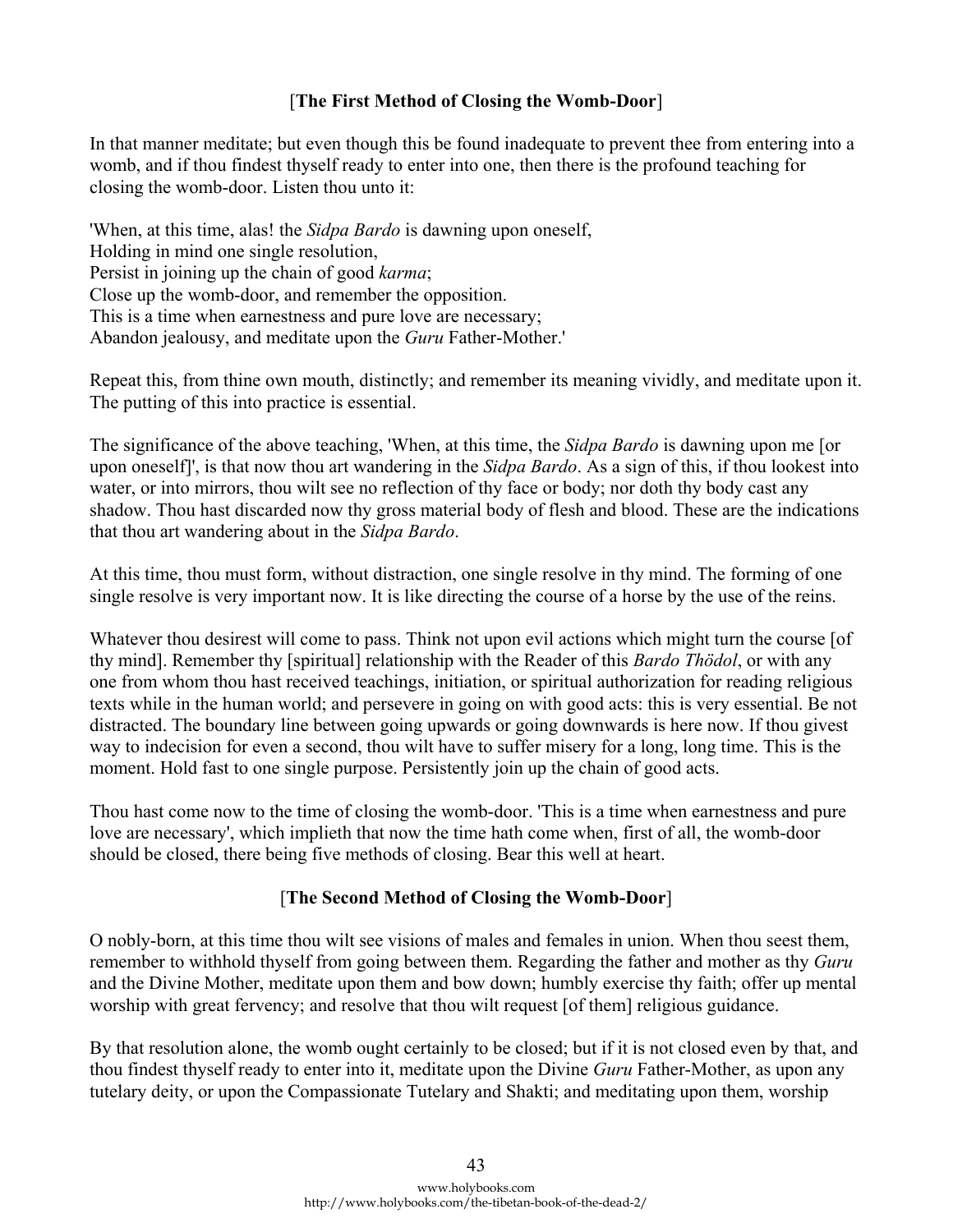them with mental offerings. Resolve earnestly that thou wilt request [of them] a boon. By this, the womb-door ought to be closed.

# [**The Third Method of Closing the Womb-Door**]

Still, if it be not closed even by that, and thou findest thyself ready to enter the womb, the third method of repelling attachment and repulsion is hereby shown unto thee:

There are four kinds of birth: birth by egg, birth by womb, supernormal birth, and birth by heat and moisture. Amongst these four, birth by egg and birth by womb agree in character.

As above said, the visions of males and females in union will appear. If, at that time, one entereth into the womb through the feelings of attachment and repulsion, one may be born either as a horse, a fowl, a dog, or a human being.

If [about] to be born as a male, the feeling of itself being a male dawneth upon the Knower, and a feeling of intense hatred towards the father and of jealousy and attraction towards the mother is begotten. If [about] to be born as a female, the feeling of itself being a female dawneth upon the Knower, and a feeling of intense hatred towards the mother and of intense attraction and fondness towards the father is begotten. Through this secondary cause -- [when] entering upon the path of ether, just at the moment when the sperm and the ovum are about to unite -- the Knower experienceth the bliss of the simultaneously-born state, during which state it fainteth away into unconsciousness. [Afterwards] it findeth itself encased in oval form, in the embryonic state, and upon emerging from the womb and opening its eyes it may find itself transformed into a young dog. Formerly it had been a human being, but now if it have become a dog it findeth itself undergoing sufferings in a dog's kennel; or [perhaps] as a young pig in a pigsty, or as an ant in an ant-hill, or as an insect, or a grub in a hole, or as a calf, or a kid, or a lamb, from which shape there is no [immediate] returning. Dumbness, stupidity, and miserable intellectual obscurity are suffered, and a variety of sufferings experienced. In like manner, one may wander into hell, or into the world of unhappy ghosts, or throughout the Six *Lokas*, and endure inconceivable miseries.

Those who are voraciously inclined towards this [i.e. *sangsaric* existence], or those who do not at heart fear it -- O dreadful! O dreadful! Alas! -- and those who have not received a *guru's* teachings, will fall down into the precipitous depths of the *Sangsāra* in this manner, and suffer interminably and unbearably. Rather than meet with a like fate, listen thou unto my words and bear these teachings of mine at heart.

Reject the feelings of attraction or repulsion, and remember one method of closing the womb-door which I am going to show to thee. Close the womb-door and remember the opposition. This is the time when earnestness and pure love are necessary. As hath been said, 'Abandon jealousy, and meditate upon the *Guru* Father-Mother.

As above explained, if to be born as a male, attraction towards the mother and repulsion towards the father, and if to be born as a female, attraction towards the father and repulsion towards the mother, together with a feeling of jealousy [for one or the other] which ariseth, will dawn upon thee.

For that time there is a profound teaching. O nobly-born, when the attraction and repulsion arise, meditate as follows: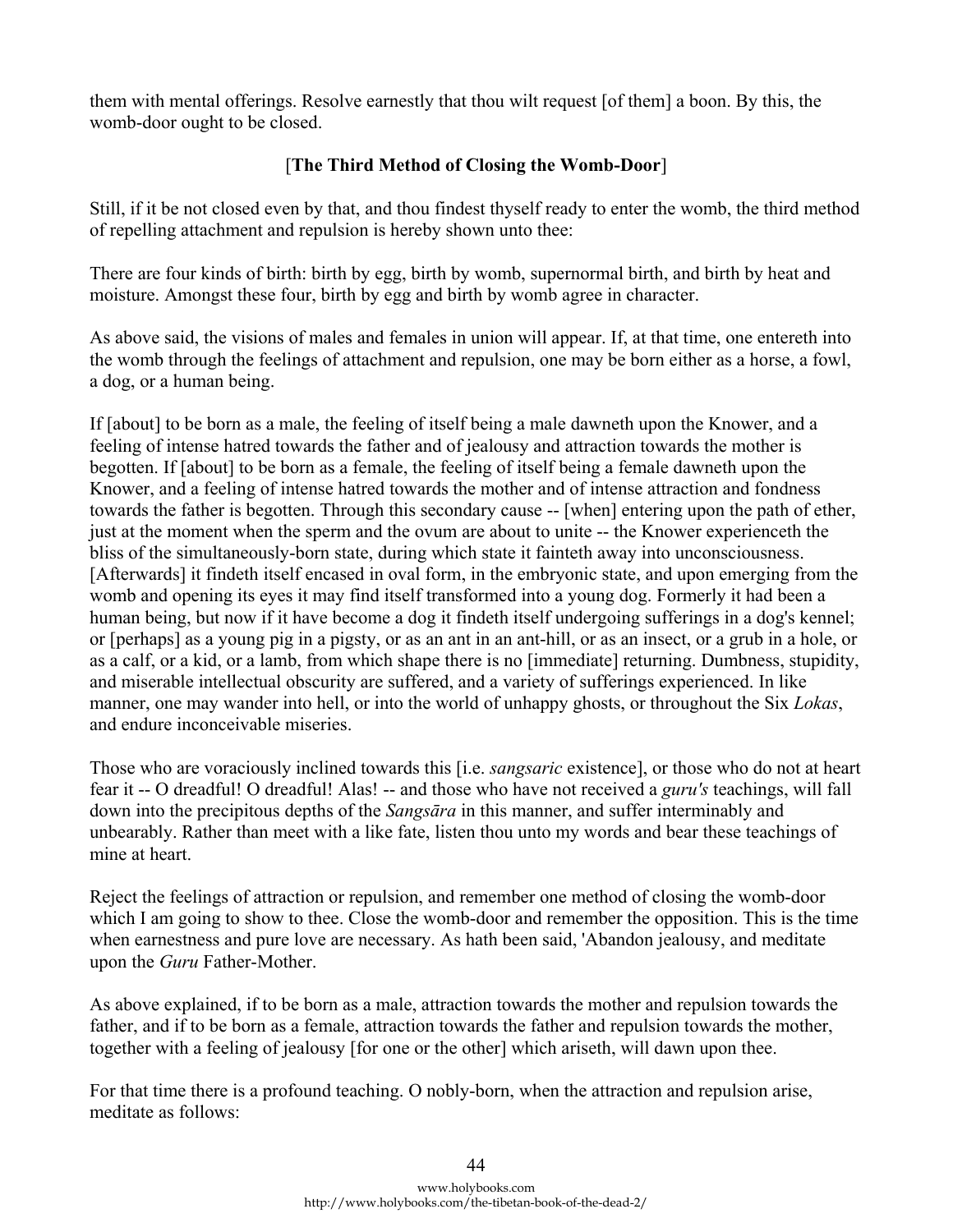'Alas! what a being of evil *karma* am I! That I have wandered in the *Sangsāra* hitherto, hath been owing to attraction and repulsion. If I still go on feeling attraction and repulsion, then I shall wander in endless *Sangsāra* and suffer in the Ocean of Misery for a long, long time, by sinking therein. Now I must not act through attraction and repulsion. Alas, for me! Henceforth I will never act through attraction and repulsion.'

Meditating thus, resolve firmly that thou wilt hold on to that [resolution]. It hath been said, in the *Tantras*, 'The door of the womb will be closed up by that alone.'

O nobly-born, be not distracted. Hold thy mind one-pointedly upon that resolution.

# [**The Fourth Method of Closing the Womb-Door**]

Again, even if that doth not close the womb, and one findenth [oneself] ready to enter the womb, then by means of the teaching [called] 'The Untrue and the Illusory' the womb should be closed. That is to be meditated as follows:

'O, the pair, the father and the mother, the black rain, the storm-blasts, the clashing sounds, the terrifying apparitions, and all the phenomena, are, in their true nature, illusions. Howsoever they may appear, no truth is there [in them]; all substances are unreal and false. Like dreams and like apparitions are they; they are non-permanent; they have no fixity. What advantage is there in being attached [to them]! What advantage is there in having fear and terror of them! It is the seeing of the non-existent as the existent. All these are hallucinations of one's own mind. The illusory mind itself doth not exist from eternity; therefore where should these external [phenomena] exist?

'I, by not having understood these [things] in that way hitherto, have held the non-existent to be the existent, the unreal to be the real, the illusory to be the actual, and have wandered in the *Sangsāra* so long. And even now if I do not recognize them to be illusions, then, wandering in the *Sangsāra* for long ages, [I shall be] certain to fall into the morass of various miseries.

'Indeed, all these are like dreams, like hallucinations, like echoes, like the cities of the Odour-eaters, like mirage, like mirrored forms, like phantasmagoria, like the moon seen in water -- not real even for a moment. In truth, they are unreal; they are false.'

By holding one-pointedly to that train of thought, the belief that they are real is dissipated; and, that being impressed upon the inner continuity [of consciousness], one turneth backwards: if the knowledge of the unreality be impressed deeply in that way, the womb-door will be closed.

# [**The Fifth Method of Closing the Womb-Door**]

Still, even when this is done, if the holding [phenomena] as real remaineth undissolved, the wombdoor is not closed; and, if one be ready to enter into the womb, thereupon one should close the wombdoor by meditating upon the Clear Light, this being the fifth [method]. The meditation is performed as follows:

'Lo! All substances are mine own mind; and this mind is vacuousness, is unborn, and unceasing.'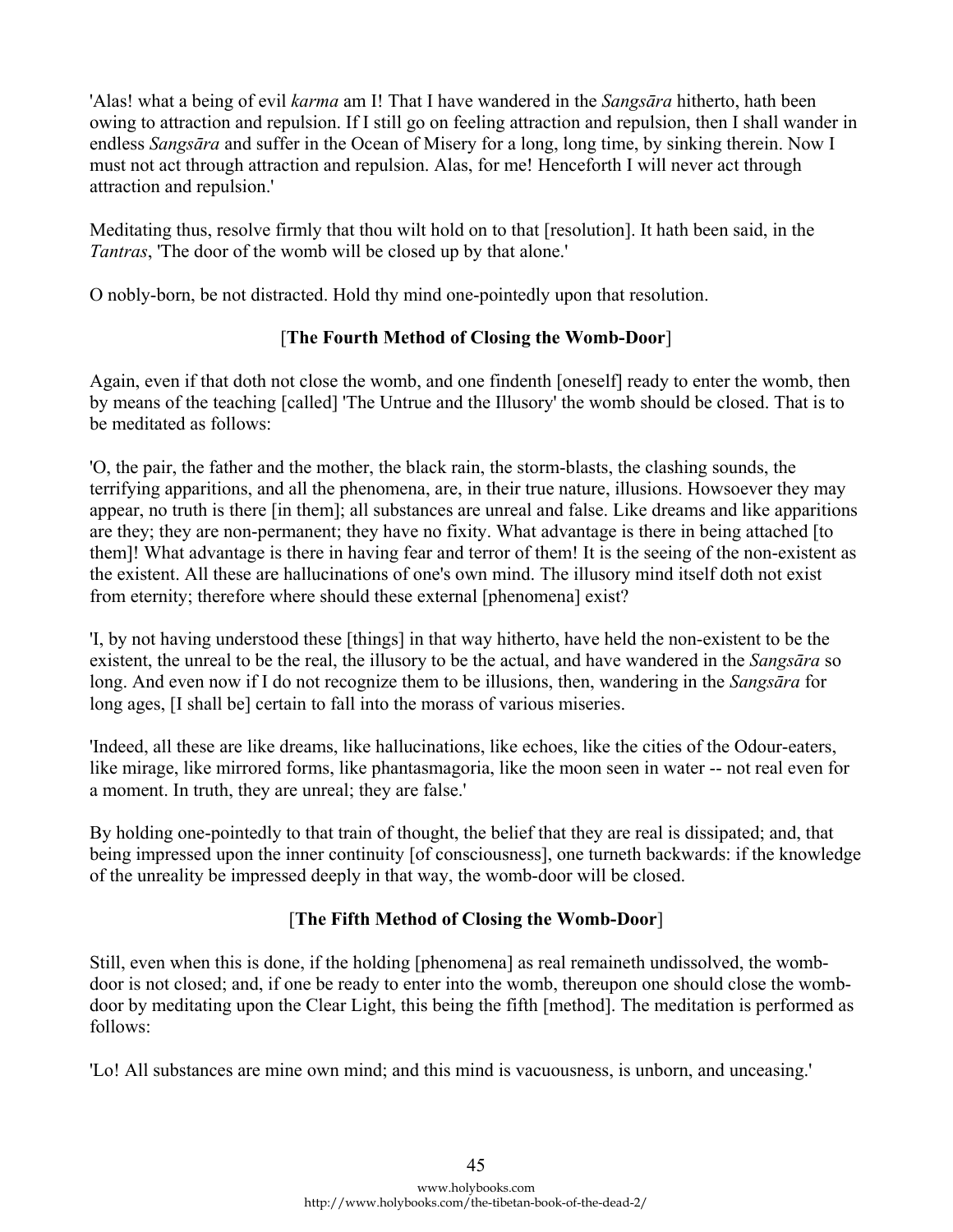Thus meditating, allow the mind to rest in the uncreated [state] -- like, for example, the pouring of water into water. The mind should be allowed its own easy mental posture, in its natural [or unmodified] condition, clear and vibrant. By maintaining this relaxed, uncreated [state of mind], the womb-doors of the four kinds of birth are sure to be closed. Meditate thus until the closing is successfully accomplished.

[Instructions to the Officiant]: Many very profound teachings for closing the womb-door have been given above. It is impossible that they should not liberate people of the highest, the average, and the lowest intellectual capacity. If it be asked why this should be so, it is because, firstly, the consciousness in the *Bardo* possessing supernormal power of perception of a limited kind, whatever is spoken to one then is apprehended. Secondly, because -- although [formerly] deaf or blind -- here, at this time, all one's faculties are perfect, and one can hear whatever is addressed to one. Thirdly, being continually pursued by awe and terror, one thinketh, 'What is best?' and, being alertly conscious, one is always coming to hear whatever may be told to one. Since the consciousness is without a prop, it immediately goeth to whatever place the mind directeth. Fourthly, it is easy to direct it. The memory is ninefold more lucid than before. Even though stupid [before], at this time, by the workings of *karma*, the intellect becometh exceedingly clear and capable of meditating whatever is taught to it. [Hence the answer is], it is because it [i.e. the Knower] possesseth these virtues.

That the performance of funeral rites should be efficacious, is, likewise, because of that reason. Therefore, the perseverance in the reading of the Great *Bardo Thödol* for forty-nine days is of the utmost importance. Even if not liberated at one setting-face-to-face, one ought to be liberated at another; this is why so many different settings-face-to-face are necessary.

# [**The Choosing of the Womb-Door**]

[Instructions to the Officiant]: There are, nevertheless, many classes of those who -- though reminded, and instructed to direct their thoughts one-pointedly -- are not liberated, owing to the great force of evil *karmic* obscurations, and because of being unaccustomed to pious deeds, and of being much accustomed to impious deeds throughout the aeons. Therefore, if the womb-door hath not been closed ere this, a teaching also for the selection of a womb-door is going to be given hereinafter. Now, invoking the aid of all the Buddhas and Bodhisattvas, repeat the Refuge; and, once more calling the deceased by name thrice, speak as follows:

'O nobly-born, (so-and-so) listen. Although the above setting-face-to-face teachings have been given one-pointedly, yet thou hast not understood them. Therefore, if the womb-door hath not been closed, it is almost time to assume a body. Make thy selection of the womb [according to] this best teaching. Listen attentively, and hold it in mind.

### [**The Premonitory Visions of the Place of Rebirth**]

O nobly-born, now the signs and characteristics of the place of birth will come. Recognize them. In observing the place of birth, choose the continent too.

If to be born in the Eastern Continent of Lüpah, a lake adorned with swans, male and female, [floating thereon], will be seen. Go not there. Recollect the revulsion [against going there]. If one goeth there, [that] Continent -- though endowed with bliss and ease -- is one wherein religion doth not predominate. Therefore, enter not therein.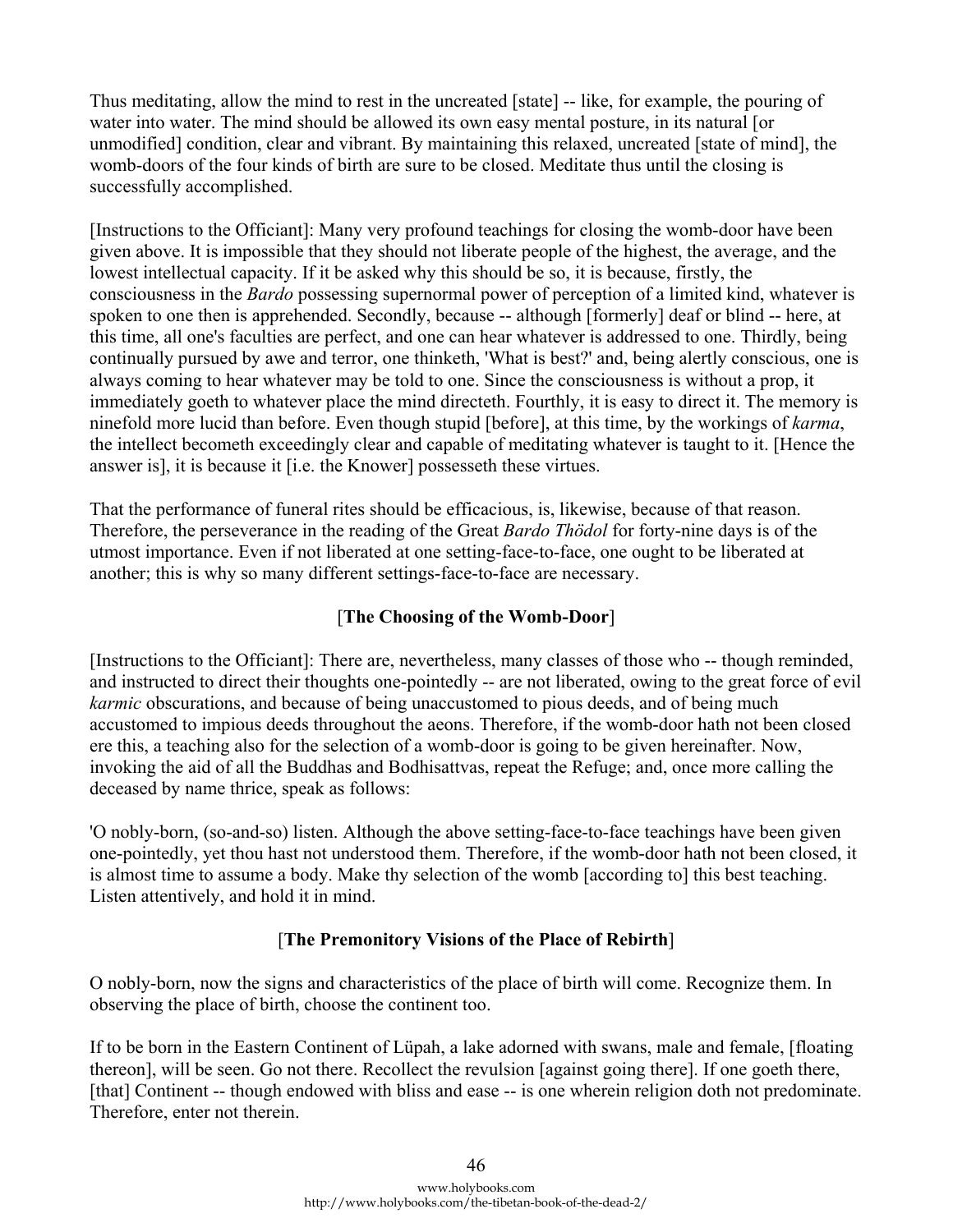If to be born in the Southern Continent of Jambu, grand delightful mansions will be seen. Enter therein, if one is to enter.

If to be born in the Western Continent of Balang-Chöd, a lake adorned with horses, male and female, [grazing on its shores], will be seen. Go not even there, but return here. Although wealth and abundance are there, that being a land wherein religion doth not prevail, enter not there.

If to be born in the Northern Continent of Daminyan, a lake adorned with male and female cattle, [grazing on its shores], or trees, [round about it], will be seen. Although duration of life, and merits are there, yet that Continent, too, is one wherein religion doth not predominate. Therefore enter not.

These are the premonitory signs [or visions] of the taking rebirth in those [Continents]. Recognize them. Enter not.

If one is to be born as a *deva*, delightful temples [or mansions] built of various precious metals also will be seen. One may enter therein; so enter therein.

If to be born as an *asura*, either a charming forest will be seen or else circles of fire revolving in opposite directions. Recollect the revulsion; and do not enter therein by any means.

If to be born amongst beasts, rock-caverns and deep holes in the earth and mists will appear. Enter not therein.

If to be born amongst *pretas*, desolate treeless plains and shallow caverns, jungle glades and forest wastes will be seen. If one goeth there, taking birth as a *preta*, one will suffer various pangs of hunger and thirst. Recollect the revulsion; and do not go there by any means. Exert great energy [not to enter therein].

If to be born in Hell, songs [like wailings], due to evil *karma*, will be heard. [One will be] compelled to enter therein unresistingly. Lands of gloom, black houses, and white houses, and black holes in the earth, and black roads along which one hath to go, will appear. If one goeth there, one will enter into Hell; and, suffering unbearable pains of heat and cold, one will be very long in getting out of it. Go not there into the midst of that. It hath been said, 'Exert thine energy to the utmost': this is needed now.

# [**The Protection Against the Tormenting Furies**]

O nobly-born, although one liketh it not, nevertheless, being pursued from behind by *karmic* tormenting furies, one feeleth compelled involuntarily to go on; [and with] tormenting furies in the front, and life-cutters as a vanguard leading one, and darkness and *karmic* tornadoes, and noises and snow and rain and terrifying hail-storms and whirlwinds of icy blasts occurring, there will arise the thought of fleeing from them.

Thereupon, by going to seek refuge because of fear, [one beholdeth] the aforesaid visions of great mansions, rock-caverns, earth-caverns, jungles, and lotus blossoms which close [on entering them]; and one escapeth by hiding inside [one of such places] and fearing to come out therefrom, and thinking, 'To go out is not good now'. And fearing to depart therefrom, one will feel greatly attracted to one's place of refuge [which is the womb]. Fearful lest, by going out, the awe and terror of the *Bardo*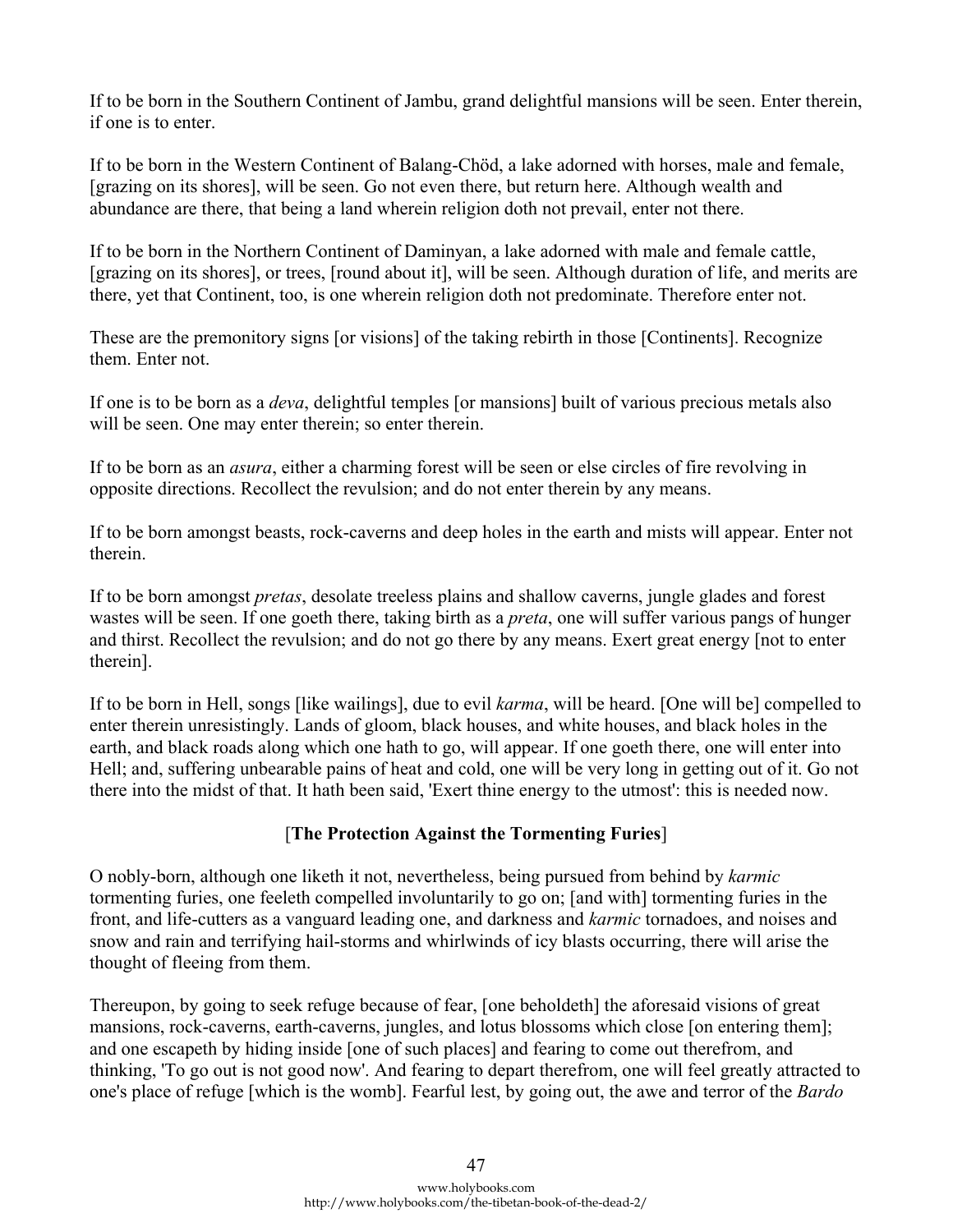will meet one, and afraid to encounter them, if one hid oneself within [the place or womb chosen], one will thereby assume a very undesirable body and suffer various sufferings.

That [condition] is an indication that evil spirits and *rākshasas* [or demons] are interfering with one. For this time there is a profound teaching. Listen; and heed it:

At that time -- when the tormenting furies will be in pursuit of thee, and when awe and terror will be occurring -- instantaneously [visualize] either the Supreme Heruka, or Haya-grïva, or Vajra-Pani, or [any other] tutelary deity if thou hast such, perfect of form, huge of body, of massive limbs, wrathful and terrifying in appearance, capable of reducing to dust all mischievous spirits. Visualize it instantaneously. The gift-waves and the power of its grace will separate thee from the tormenting furies and thou wilt obtain the power to select the womb-door. This is the vital art of the very profound teaching; therefore bear it thoroughly well in mind.

O nobly-born, the *dhyani* and other deities are born of the power of *Samādhi* [or meditation]. *Pretas* [or unhappy spirits or shades] and malignant spirits of certain orders are those who by changing their feeling [or mental attitude] while in the Intermediate State assumed that very shape which they thereafter retained, and became *pretas*, evil spirits, and *rākshasas*, possessed of the power of shapeshifting. All *pretas*, who exist in space, who traverse the sky, and the eighty thousand species of mischievous sprites, have become so by changing their feelings [while] in the mental-body [on the *Bardo*-plane].

At this time, if one can recollect the Great Symbol [teachings] concerning the Voidness, that will be best. If one be not trained in that, train the [mental] powers into [regarding] all things as illusion [or *maya*]. Even if this be impossible, be not attracted by anything. By meditating upon the Tutelary Deity, the Great Compassionate [One], Buddhahood will be obtained in the *Sambhoga-Kāya*.

# [**The Alternative Choosing: Supernormal Birth; or Womb-Birth**]

If, however, O nobly-born, thou hast, because of the influence of *karma*, to enter into a womb, the teaching for the selection of the womb-door will be explained now. Listen.

Do not enter into any sort of womb which may be come by. If compelled by tormenting furies to enter, meditate upon Hayagriva.

Since thou now possesseth a slender supernormal power of foreknowledge, all the places [of birth] will be known to thee, one after another. Choose accordingly.

There are two alternatives; the transference [of the consciousness-principle] to a pure Buddha realm, and the selection of the impure *sangsaric* womb-door, to be accomplished as follows:

# [**Supernormal Birth by Transference to a Paradise Realm**]

In the first-the transference to a pure paradise-the projection is directed [by thinking or meditating] thus: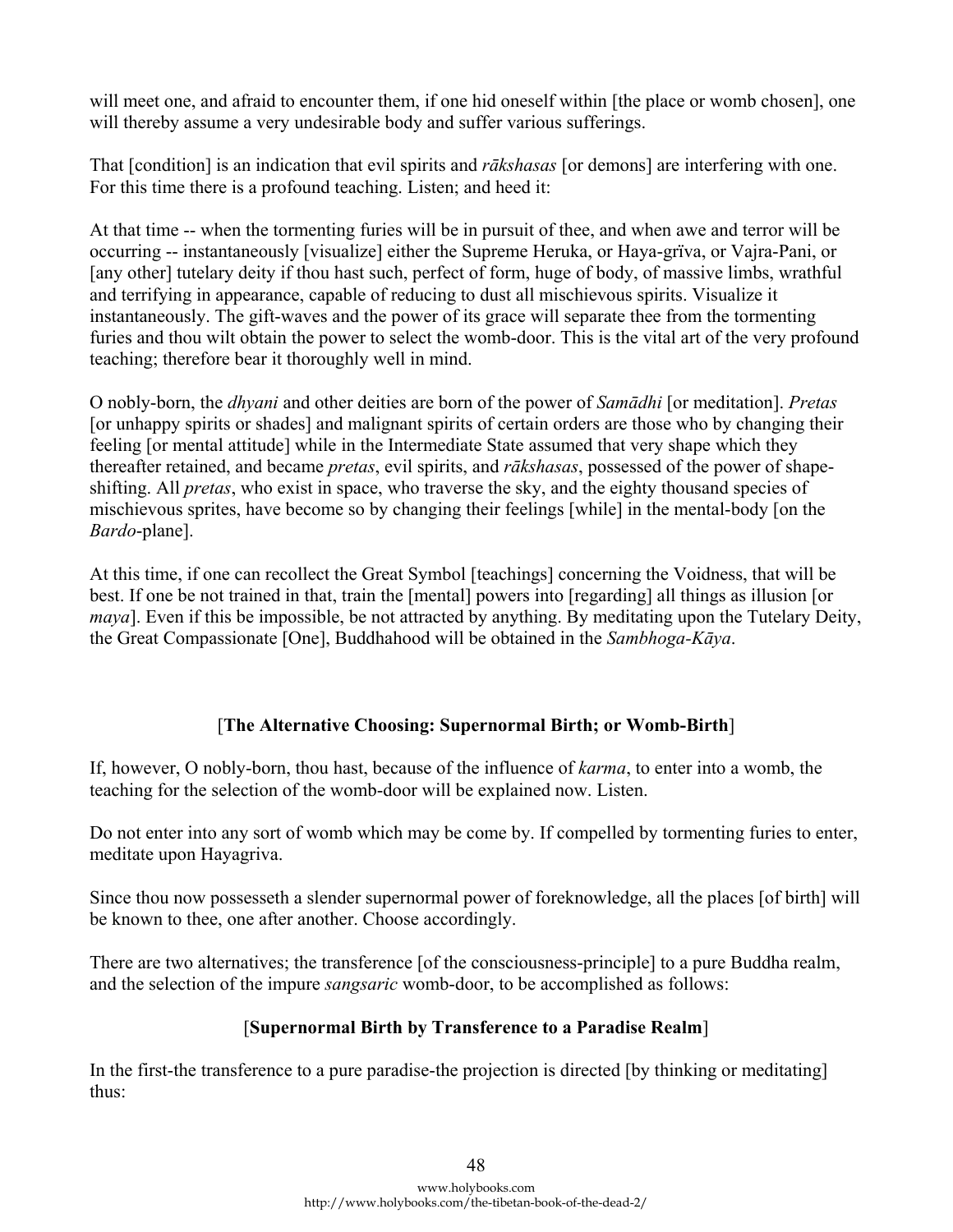'Alas! how sorrowful it is that I, during all the innumerable *kalpas* since illimitable, beginningless time, until now, have been wandering in the Quagmire of *Sangsāra*! O how painful that I have not been liberated into Buddhahood by knowing the consciousness to be the self hitherto ere this! Now doth this *Sangsāra* disgust me, horrify me, sicken me; no hath the hour come to prepare to flee from it. I myself will so act as to be born in The Happy Western Realm, at the feet of the Buddha Amitābha, miraculously from amidst a lotus blossom.

Thinking thus, direct the resolution [or wish] earnestly [to that Realm]; or, likewise, to any Realm thou mayst desire -- The Pre-eminently Happy Realm, or The Thickly-Formed Realm, or The Realm [of Those} of Long Hair, or the Illimitable Vihāra of the Lotus Radiance, in Urgyan's presence; or direct thy wish to any Realm which thou desirest most, in undistracted one-pointedness [of mind]. By doing so, birth will take place in that Realm instantaneously.

Or, if thou desirest to go to the presense of Maitreya, in the Tushita Heavens, by directing an earnest wish in like manner and thinking, 'I will go to the presence of Maitreya in the Tushita Heavens, for the hour hath struck for me here in the Intermediate State', birth will be obtained miraculously inside a lotus blossom in the presence of Maitreya.

# [**Womb-Birth: The Return to the Human World**]

If, however, such [a supernormal birth] be not possible, and one delighteth in entering a womb or hath to enter, there is a teaching for the selection of the womb-door of impure *Sangsāra*. Listen:

Looking with thy supernormal power of foresight over the Continents, as above, choose that in which religion prevaileth and enter therein.

If birth is to be obtained over a heap of impurities, a sensation that it is sweet-smelling will attract one towards that impure mass, and birth will be obtained thereby.

Whatsoever they [the wombs or visions] may appear to be, do not regard them as they are [or seem]; and by not being attracted or repelled a good womb should be chosen. In this, too, since it is important to direct the wish, direct it thus:

'Ah! I ought to take birth as a Universal Emperor; or as a Brāhmin, like a great sal-tree; or as the son of an adept in *siddhic* powers; or in a spotless hierarchical line; or in the caste of a man who is filled with [religious] faith; and, being born so, be endowed with great merit so as to be able to serve all sentient beings.'

Thinking thus, direct thy wish, and enter into the womb. At the same time, emit thy gift-waves [of grace, or good-will] upon the womb which thou art entering, [transforming it thereby] into a celestial mansion. And believing that the Conquerors and their Sons [or Bodhisattvas] of the Ten Directions, and the tutelary deities, especially the Great Compassionate [One}, are conferring power thereon, pray unto Them, and enter the womb.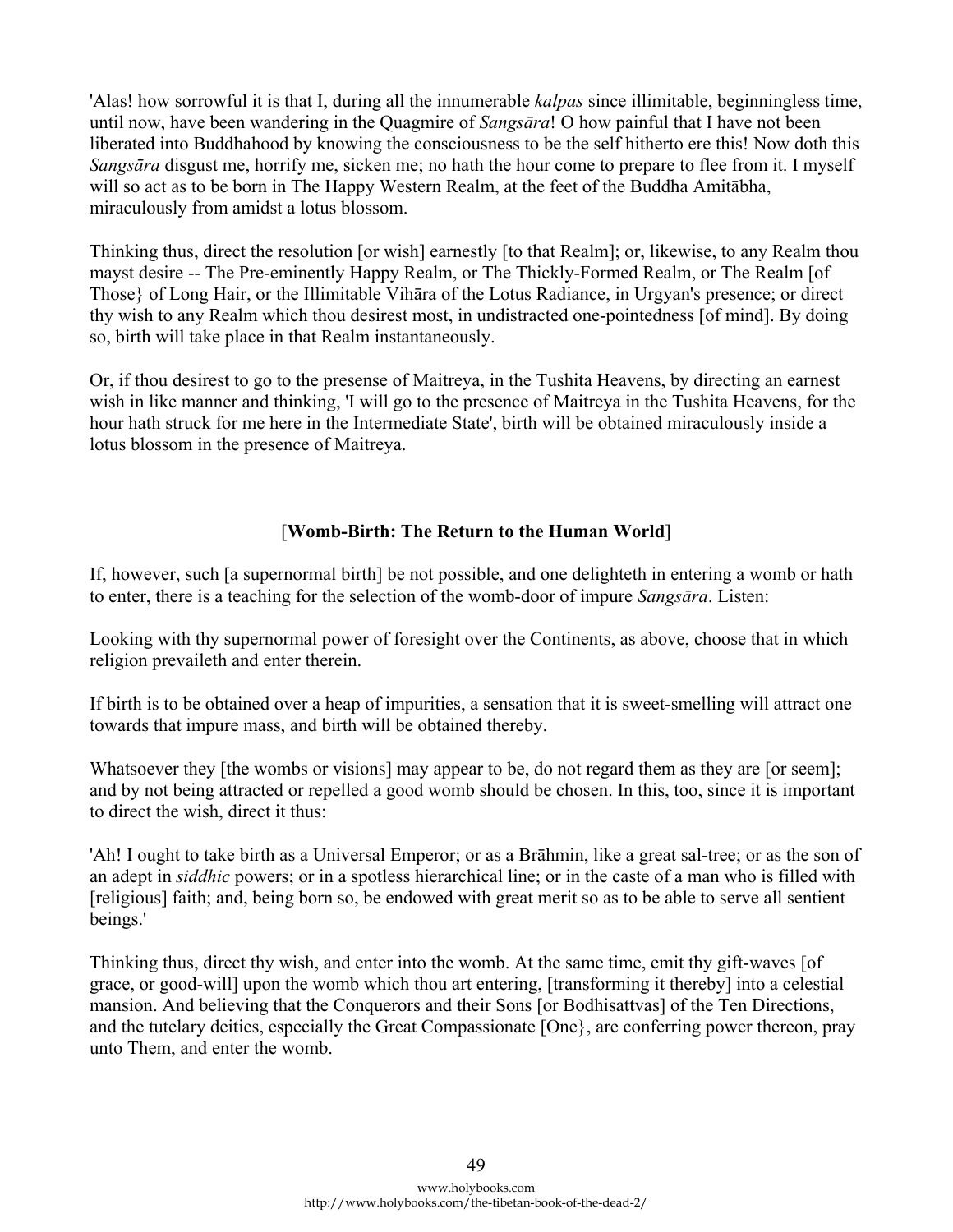In selecting the womb-door thus, there is a possibility of error: through the influence of *karma*, good wombs may appear bad and bad wombs may appear good; such error is possible. At that time, too, the art of the teaching being important, thereupon do as follows:

Even though a womb may appear good, do not be attracted; if it appear bad, have no repulsion towards it. To be free from repulsion and attraction, or from the wish to take or to avoid -- to enter in the mood of complete impartiality -- is the most profound of arts. Excepting only for the few who have had some practical experience [in psychical development], it is difficult to get rid of the remnants of the disease of evil propensities.

[Instructions to the Officiant]: Therefore, if unable to part with the attraction and repulsion, those of the least mentality and of evil *karma* will be liable to take refuge amongst brutes. The way to repel therefrom is to call the deceased by name again, thus:

O nobly-born, if thou art not able to rid thyself of attraction and repulsion, and know not the [art of] selecting the womb-door, whichever of the above visions may appear, call up on the Precious Trinity and take refuge [therein]. Pray unto the Great Compassionate One. Walk with thy head erect. Know thyself in the Bardo. Cast away all weakness and attraction towards thy sons and daughters or any relations left behind thee; they can be of no use to thee. Enter upon the White Light-[Path] of the *devas*, or upon the Yellow Light-[Path] of human beings; enter into the great mansions of precious metals and into the delightful gardens.

[Instructions to the Officiant]: Repeat that [address to the deceased] seven times over. Then there should be offered 'The Invocation of the Buddhas and Bodhisattvas'; 'The Path of Good Wishes Giving Protection from Fears in the *Bardo*'; 'The Root Words [or Verses] of the *Bardo*'; and 'The Rescuer [or Path of Good Wishes for Saving] from the Ambuscades [or Dangerous Narrow Passage-Way] of the *Bardo*'. These are to be read over thrice. 'The *Tahdol*', which liberateth the body-aggregate, should also be read out. Then 'The Rite which Conferreth of Itself Liberation in [Virtue of] Propensity' should be read too.

# [**The General Conclusion**]

By the reading of these properly, those devotees [or *yogis*] who are advanced in understanding can make the best use of the Transference at the moment of death. They need not traverse the Intermediate State, but will depart by the Great Straight-Upward [Path]. Others who are a little less practiced [in things spiritual], recognizing the Clear Light in the *Chönyid Bardo*, at the moment of death, will go by the upward [course]. Those lower than these will be liberated -- in accordance with their particular abilities and *karmic* connexions -- when one or other of the Peaceful and Wrathful Deities dawneth upon them, during the succeeding [two] weeks, while in the *Chönyid Bardo*.

There being several turning-points, liberation should be obtained at one or other of them through recognizing. But those of very weak *karmic* connexions, whose mass of obscuration is great [because of] evil actions, have to wander downwards and downwards to the *Sidpa Bardo*. Yet since there are, like the rungs of a ladder, many kinds of settings-face-to-face [or remindings], liberation should have been obtained at one or at another by recognizing. But those of the weakest *karmic* connexions, by not recognizing, fall under the influence of awe and terror. [For them] there are various graded teachings for closing the womb-door and for selecting the womb-door; and, at one or other of these, they should have apprehended the method of visualization and [applied] the illimitable virtues [thereof] for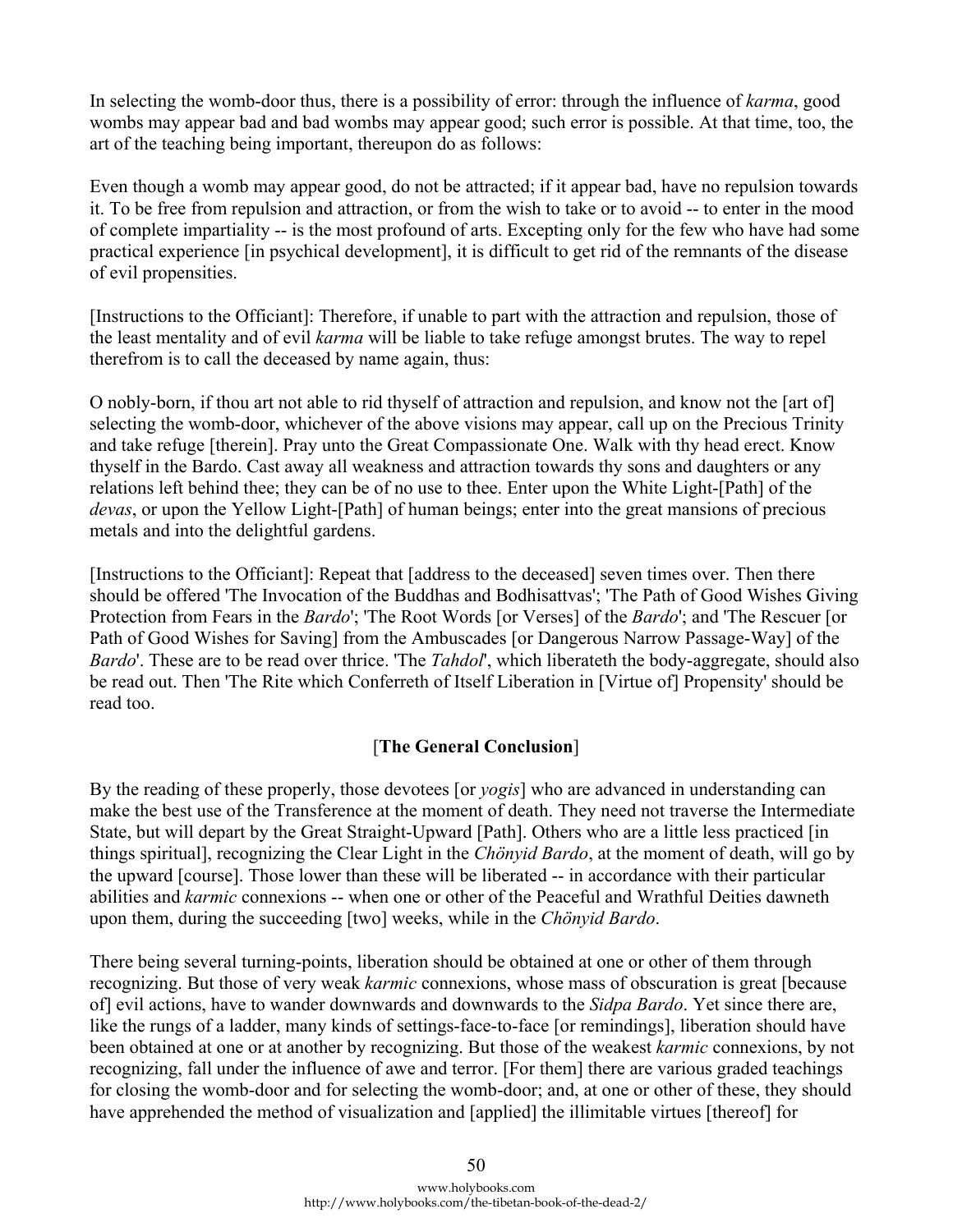exalting one's own condition. Even the lowest of them, resembling the brute order, will have been able -- in virtue of the application of the Refuge -- to turn from entering into misery; and, [obtaining] the great [boon] of a perfectly endowed and freed human body, will, in the next birth, meeting with a *guru* who is a virtuous friend, obtain the [saving] vows.

If this Doctrine arrive [while one is] in the *Sidpa Bardo*, it will be like the connecting up of good actions, resembling [thus] the placing of a trough in [the break of] a broken drain; such is this Teaching.

Those of heavy evil *karma* cannot possibly fail to be liberated by hearing this Doctrine [and recognizing]. If it be asked, why? It is because, at that time, all the Peaceful and Wrathful Deities being present to receive [one], and the *Māras* and the Interrupters likewise coming to receive [one] along with them, the mere hearing of this Doctrine then turneth one's views, and liberation is obtained; for there is not flesh and blood body to depend upon, but a mental body, which is [easily] affected. At whatever distance one may be wandering in the *Bardo*, one heareth and cometh, for one possesseth the slender sense of supernormal perception and foreknowledge; and, recollecting and apprehending instantaneously, the mind is capable of being changed [or influenced]. Therefore is it [i.e. the Teaching] of great use here. It is like the mechanism of a catapult. It is like the moving of a big wooden beam [or log] which a hundred men cannot carry, but which by being floated upon water can be towed wherever desired in a moment. It is like the controlling of a horse's mouth by means of a bridle.

Therefore, going near [the body of] one who hath passed out of this life -- if the body be there - impress this [upon the spirit of the deceased] vividly, again and again, until blood and the yellowish water-secretion begin to issue from the nostrils. At that time the corpse should not be disturbed. The rules to be observed for this [impressing to be efficacious] are: no animal should be slain on account of the deceased; nor should relatives weep or make mournful wailings near the dead body; [let the family] perform virtuous deeds as far as possible.

In other ways, too, this Great Doctrine of the *Bardo Thödol*, as well as any other religious texts, may be expounded [to the dead or dying]. If this [Doctrine] be joined to the end of *The Guide* and recited [along with *The Guide*] it becometh very efficacious. In yet other ways it should be recited as often as possible. The words and meanings should be committed to memory [by every one]; and, when death is inevitable and the death-symptoms are recognized -- strength permitting -- one should recite it oneself, and reflect upon the meanings. If strength doth not permit, then a friend should read the Book and impress it vividly. There is no doubt as to its liberating.

The Doctrine is one which liberateth by being seen, without need of meditation or of *sadhana*; this Profound Teaching liberateth by being heard or by being seen. This Profound Teaching liberateth those of great evil *karma* through the Secret Pathway. One should not forget its meaning and the words, even though pursued by seven mastiffs.

By this Select Teaching, one obtaineth Buddhahood at the moment of death. Were the Buddhas of the Three Times [the Past, the Present, and the Future] to seek, They could not find any doctrine transcending this.

Thus is completed the Profound Heart-Drops of the Bardo Doctrine, called The Bardo Thödol, which liberateth embodied beings.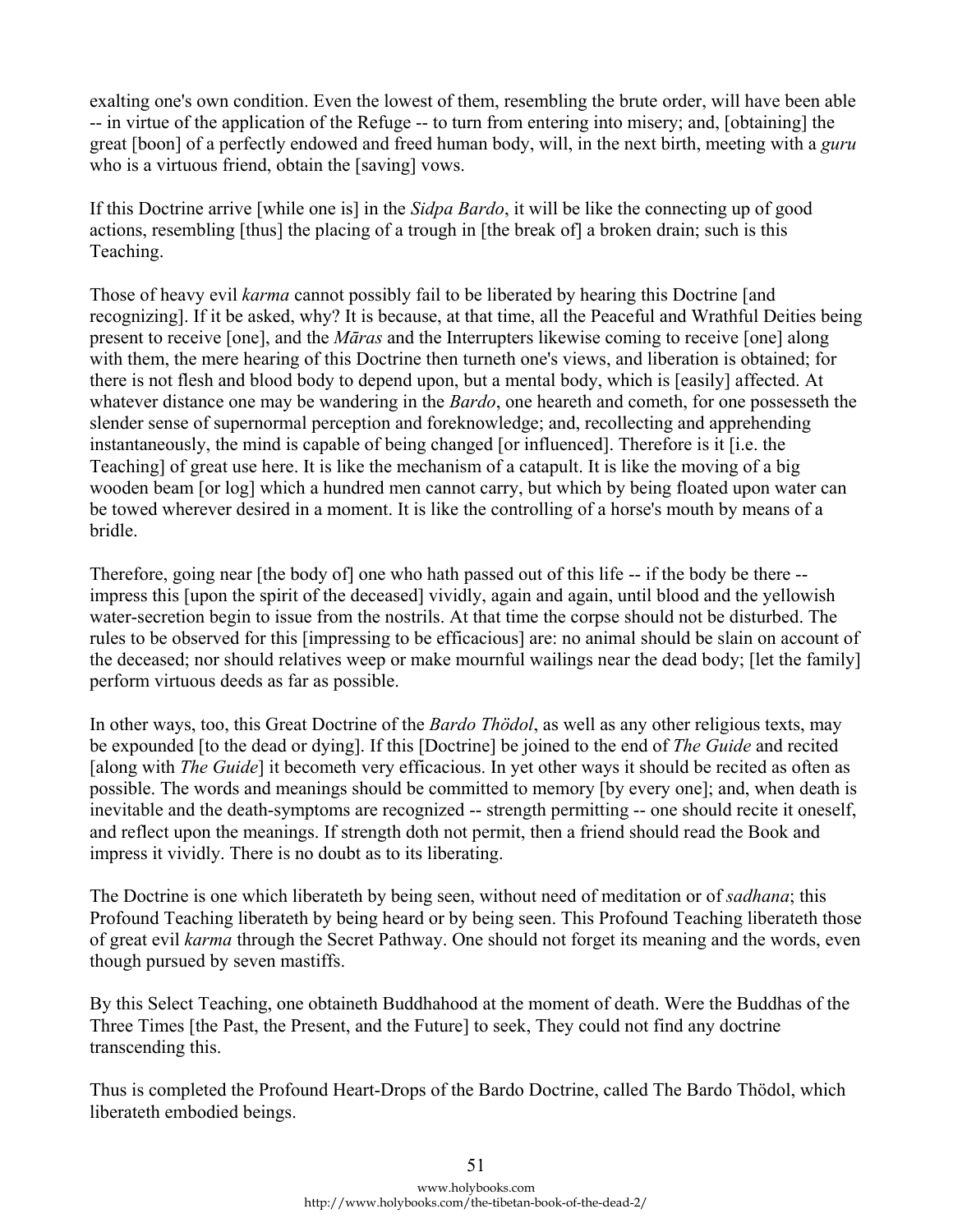### **[Here endeth the Tibetan book of the Dead]**

# **The Appendix**

[In our Manuscript (but not in the Block-Print), directly following the text of the *Bardo Thödol*, there are thirteen folios of rituals and prayers (lit., 'paths of good wishes'), which all professional readers of the *Bardo Thödol* must know, usually from memory, and apply as needed; and they are here rendered into English as follows:]

### [**I: The Invocation of the Buddhas and Bodhisattvas**]

[Instructions to the Officiant]: The invoking of the Buddhas and Bodhisattvas for assistance, when [any one is] dying, is [thus]:

Offer up to the Trinity whatever actual offerings can be offered [by the dying person, or by his family], together with mentally-created offerings: and, holding in the hand sweet-smelling incense, repeat, with great fervency, the following:

O ye Buddhas and Bodhisattvas, abiding in the Ten Directions, endowed with great compassion, endowed with foreknowledge, endowed with the divine eye, endowed with love, affording protection to sentient beings, condescend through the power of your great compassion to come hither; condescend to accept these offerings actually laid out and mentally created.

O ye Compassionate Ones, ye possess the wisdom of understanding, the love of compassion, the power of [doing] divine deeds and of protecting, in incomprehensible measure. Ye Compassionate Ones, (such-and-such a person) is passing from this world to the world beyond. He is leaving this world. He is taking a great leap. No friends [hath he]. Misery is great. [He is without] defenders, without protectors, without forces and kinsmen. The light of this world hath set. He goeth to another place. He entereth thick darkness. He falleth down a steep precipice. He entereth into a jungle solitude. He is pursued by *Karmic* Forces. He goeth into the Vast Silence. He is borne away by the Great Ocean. He is wafted on the Wind of *Karma*. He goeth in the direction where stability existeth not. He is caught by the Great Conflict. He is obsessed by the Great Afflicting Spirit. He is awed and terrified by the Messengers of the Lord of Death. Existing *Karma* putteth him into repeated existence. No strength hath he. He hath come upon a time when he hath to go alone.

O ye Compassionate Ones, defend (so-and-so) who is defenseless. Protect him who is unprotected. Be his forces and his kinsmen. Protect [him] from the great gloom of the *Bardo*. Turn him from the red [or storm] wind of *Karma*. Turn him from the great awe and terror of the Lords of Death. Save him from the long narrow passage-way of the *Bardo*.

O ye Compassionate Ones, let not the force of your compassion be weak; but aid him. Let him not go into misery [or the miserable states of existence]. Forget not your ancient vows; and let not the force of your compassion be weak.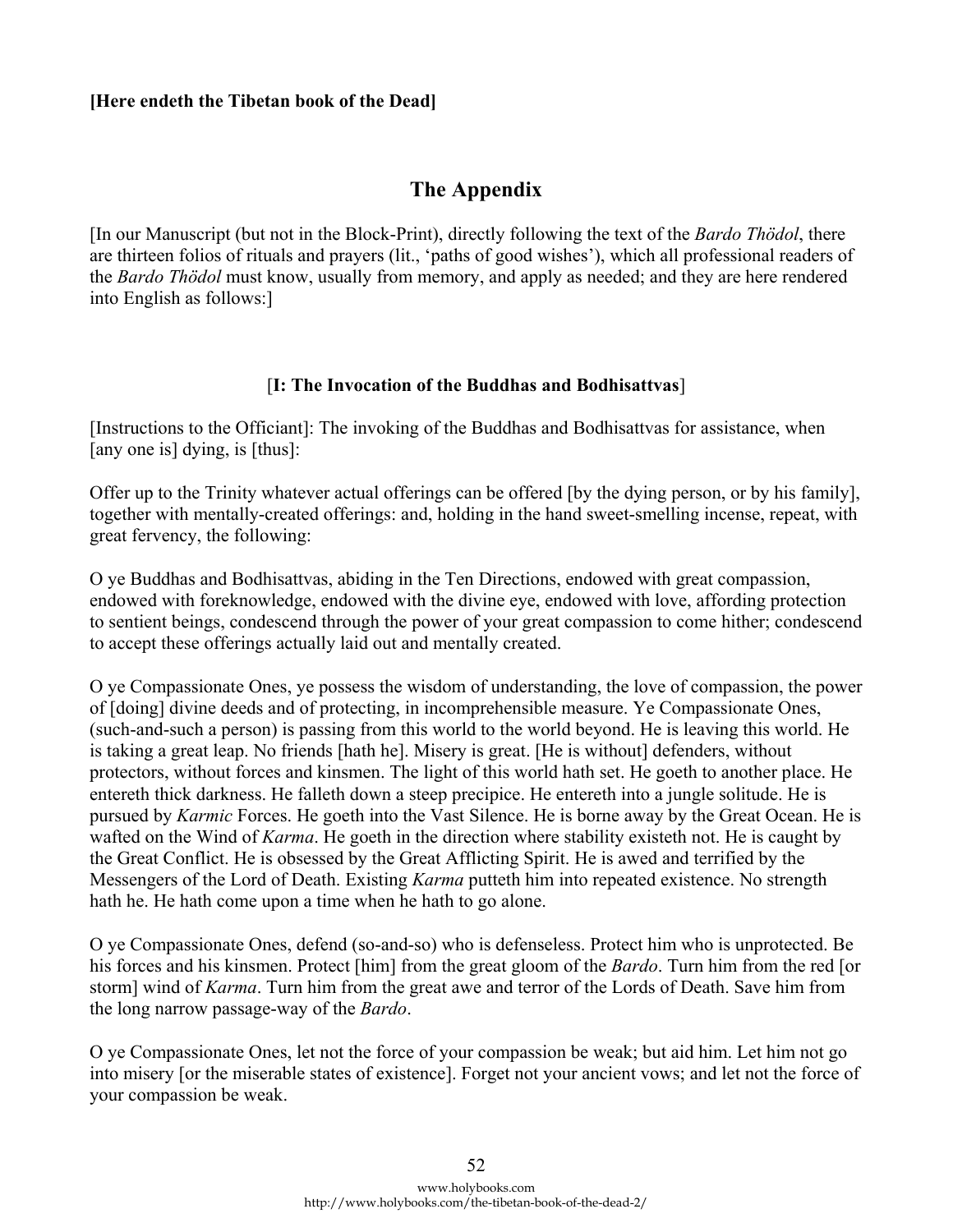O ye Buddhas and Bodhisattvas, let not the might of the method of your compassion be weak towards this one. Catch hold of him with [the hook of] your grace. Let not the sentient being fall under the power of evil *karma*.

O ye Trinity, protect him from the miseries of the *Bardo*.

Saying this with great humility and faith, let thyself and [all] others [present] repeat it thrice.

### [**II:**] **'The Path of Good Wishes for Saving from the Dangerous Narrow Passageway of the** *Bardo***'**

is [as follows]:

#### [**1**]

O ye Conquerors and your Sons, abiding in the Ten Directions, O ye ocean-like Congregation of the All-Good Conquerors, the Peaceful and the Wrathful, O ye *Gurus* and *Devas*, and ye *Dākinīs*, the Faithful Ones, Hearken now out of [your] great love and compassions: Obeisance, O ye assemblage of *Gurus* and *Dākinīs*; Out of your great love, lead us along the Path.

# [**2**]

When, through illusion, I and others are wandering in the *Sangsāra*, Along the bright light-path of undistracted listening, reflection, and meditation, May the *Gurus* of the Inspired Line lead us, May the bands of Mothers be our rear-guard, May we be saved from the fearful narrow passage-way of the *Bardo*, May we be placed in the state of the perfect Buddhahood.

### [**3**]

When, through violent anger, [we are] wandering in the *Sangsāra*, Along the bright light-path of the Mirror-like Wisdom, May the Bhagavān Vajra-Sattva lead us, May the Mother Māmakī be our rear-guard, May we be saved from the fearful narrow passage-way of the *Bardo*, May we be placed in the state of the perfect Buddhahood.

### [**4**]

When, through intense pride, [we are] wandering in the *Sangsāra*, Along the bright light-path of the Wisdom of Equality, May the Bhagavān Ratna-Sambhava lead us, May the Mother, She-of-the-Buddha-Eye, be our rear-guard,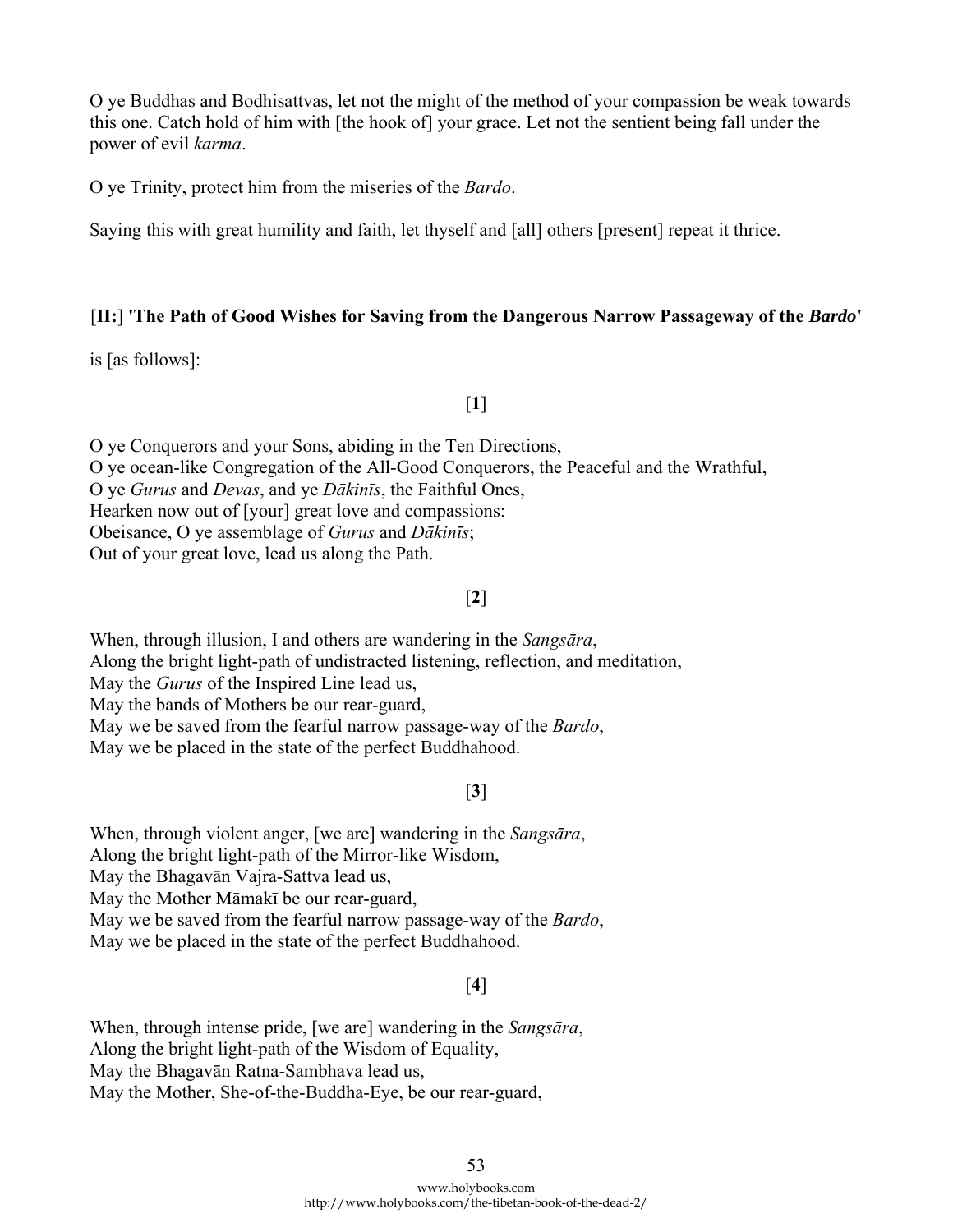May we be saved from the fearful narrow passage-way of the *Bardo*, May we be placed in the state of the perfect Buddhahood.

[**5**]

When, through great attachment, [we are] wandering in the *Sangsāra*, Along the bright light-path of the Discriminating Wisdom, May the Bhagavān Amitābha lead us, May the Mother, [She]-of-White-Raiment, be our rear-guard, May we be saved from the fearful narrow passage-way of the *Bardo*, May we be placed in the state of the perfect Buddhahood.

#### [**6**]

When, through intense jealousy, [we are] wandering in the *Sangsāra*, Along the bright light-path of the All-Performing Wisdom, May the Bhagavān Amogha-Siddhi lead us, May the Mother, the Faithful Tārā, be our rear-guard May we be saved from the fearful narrow passage-way of the *Bardo*, May we be placed in the state of the perfect Buddhahood.

#### [**7**]

When, through intense stupidity, [we are] wandering in the *Sangsāra*, Along the bright light-path of the Wisdom of Reality, May the Bhagavān Vairochana lead us, May the Mother of Great Space be our rear-guard, May we be saved from the fearful narrow passage-way of the *Bardo*, May we be placed in the state of the perfect Buddhahood.

#### [**8**]

When, through intense illusion, [we are] wandering in the *Sangsāra*, Along the bright light-path of the abandonment of hallucinatory fear, awe, and terror, May the Bhagavāns of the Wrathful Ones lead us, May the bands of the Wrathful Goddesses Rich-in-Space be our rear-guard, May we be saved from the fearful narrow passage-way of the *Bardo*, May we be placed in the state of the perfect Buddhahood.

#### [**9**]

When, through intense propensities, [we are] wandering in the *Sangsāra*, Along the bright light-path of the Simultaneously-born Wisdom, May the Knowledge-Holders lead us, May the bands of the Mothers, the *Dākinīs*, be our rear-guard, May we be saved from the fearful narrow passage-way of the *Bardo*, May we be placed in the state of the perfect Buddhahood.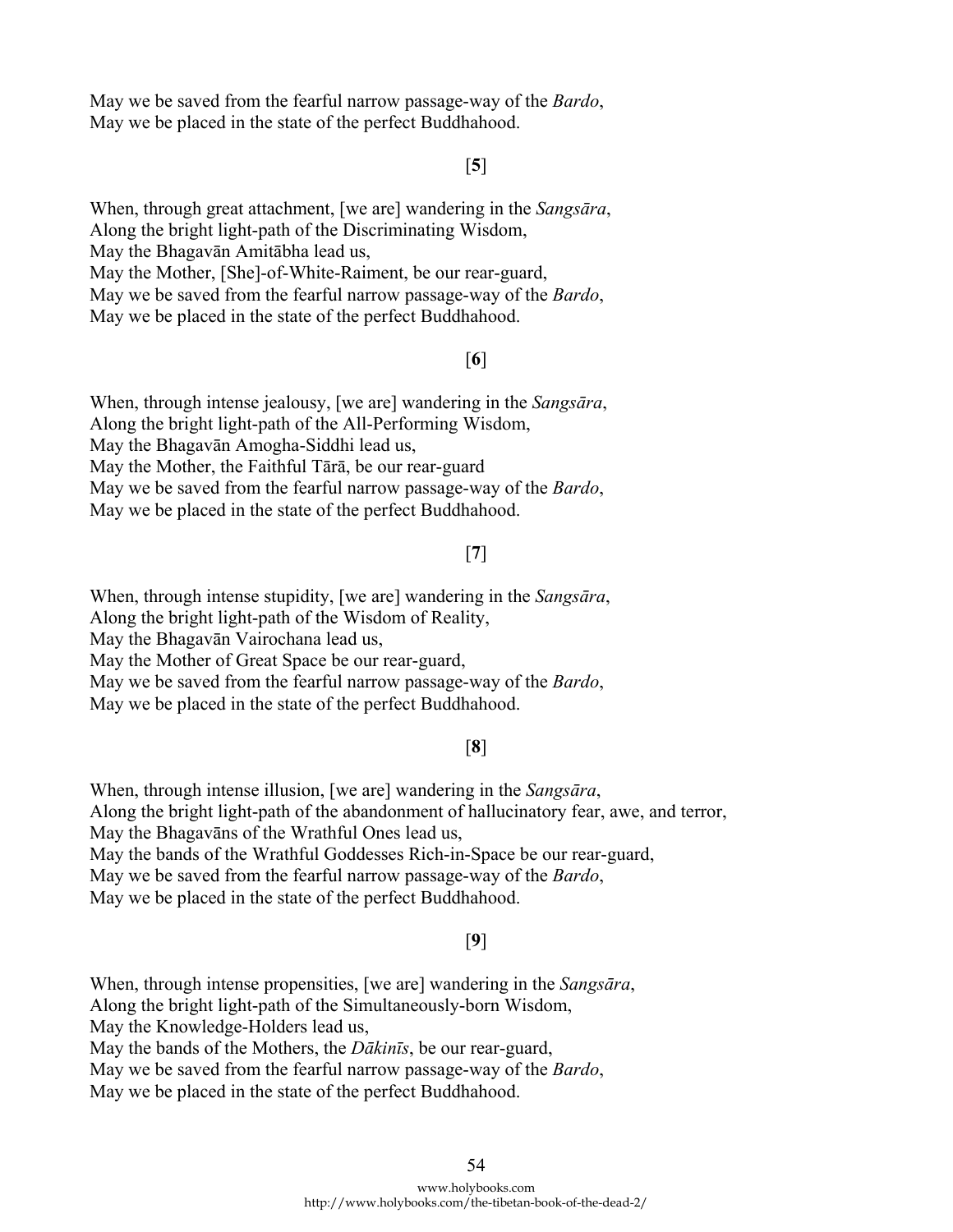May the ethereal elements not rise up as enemies; May it come that we shall see the Realm of the Blue Buddha. May the watery elements not rise up as enemies; May it come that we shall see the Realm of the White Buddha. May the earthy elements not rise up as enemies; May it come that we shall see the Realm of the Yellow Buddha. May the fiery elements not rise up as enemies; May is come that we shall see the Realm of the Red Buddha. May the airy elements not rise up as enemies; May it come that we shall see the Realm of the Green Buddha. May the elements of the rainbow colours not rise up as enemies; May it come that all the Realms of the Buddhas will be seen. May it come that all the Sounds [in the *Bardo*] will be known as one's own sounds; May it come that all the Radiances will be known as one's own radiances; May it come that the *Tri-Kāya* will be realized in the *Bardo*.

#### [**III:**] **Here beginneth**

#### **'The Root Verses of the Six** *Bardos***':**

### [**1**]

O now, when the Birthplace *Bardo* upon me is dawning!

Abandoning idleness -- there being no idleness in [a devotee's] life --

Entering into the Reality undistractedly, listening, reflecting, and meditating,

Carrying on to the Path [knowledge of the true nature of] appearances and of mind, may the *Tri-Kāya* be realized:

Once that the human form hath been attained,

May there be no time [or opportunity] in which to idle it [or human life] away.

#### [**2**]

O now, when the Dream *Bardo* upon me is dawning!

Abandoning the inordinate corpse-like sleeping of the sleep of stupidity,

May the consciousness undistractedly be kept in its natural state;

Grasping the [true nature of] dreams, [may I] train [myself] in the Clear Light of Miraculous Transformation:

Acting not like the brutes in slothfulness,

May the blending of the practicing of the sleep [state] and actual [or waking] experience be highly valued [by me].

#### [**3**]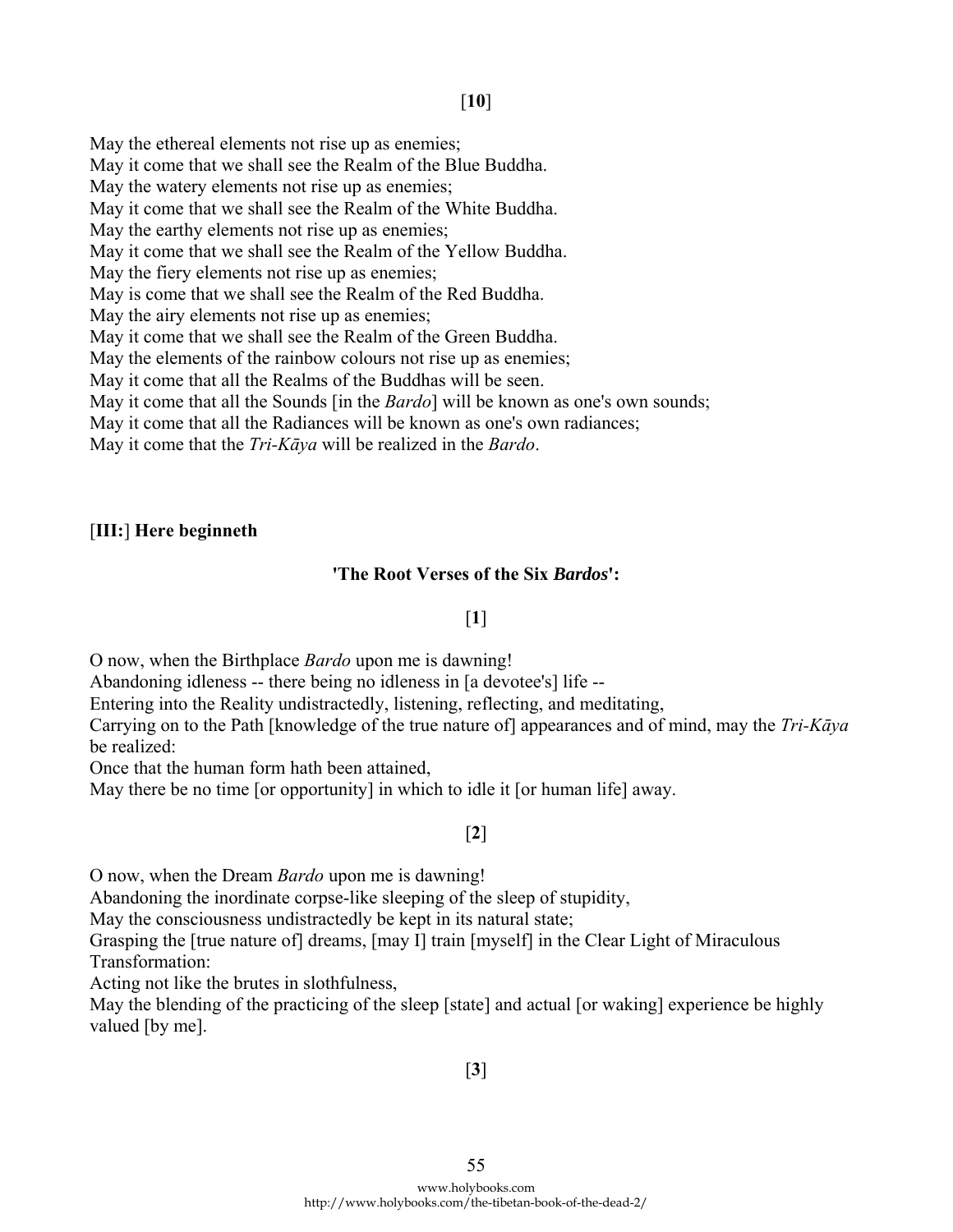O now, when the *Dhyāna Bardo* upon me is dawning! Abandoning the whole mass of distractions and illusions, May [the mind] be kept in the mood of endless undistracted *Samādhi*, May firmness both in the visualizing and in the perfected [stages] be obtained: At this time, when meditating one-pointedly, with [all other] actions put aside, May I not fall under the power of misleading, stupefying passions.

### [**4**]

O now, when the *Bardo* of the Moment of Death upon me is dawning! Abandoning attraction and craving, and weakness for all [worldly things], May I be undistracted in the space of the bright [enlightening] teachings, May I [be able to] transfuse myself into the heavenly space of the Unborn: The hour hath come to part with this body composed of flesh and blood; May I know the body to be impermanent and illusory.

#### [**5**]

O now, when the *Bardo* of the Reality upon me is dawning, Abandoning all awe, fear, and terror of all [phenomena], May I recognize whatever appeareth as being mine own thought-forms, May I know them to be apparitions in the Intermediate State; [It hath been said], 'There arriveth a time when the chief turning-point is reached; Fear not the bands of the Peaceful and Wrathful, Who are thine own thought-forms'.

#### [**6**]

O now, when the *Bardo* of [taking] Rebirth upon me is dawning! One-pointedly holding fast to a single wish, [May I be able to] continue the course of good deeds through repeated efforts; May the womb-door be closed and the revulsion recollected: The hour hath come when energy and pure love are needed; [May I] cast off jealousy and meditate upon the *Guru*, the Father-Mother.

#### [**7**]

['O] procrastinating one, who thinketh not of the coming of death, Devoting thyself to the useless doings of this life, Improvident art thou in dissipating thy great opportunity; Mistaken, indeed, will thy purpose be now if thou returnest empty-handed [from this life]: Since the Holy Dharma is known to be thy true need, Wilt thou not devote [thyself] to the Holy Dharma even now?'

### [**Epilogue**]

Thus say the Great Adepts in devotion. If the chosen teaching of the *guru* be not borne in mind,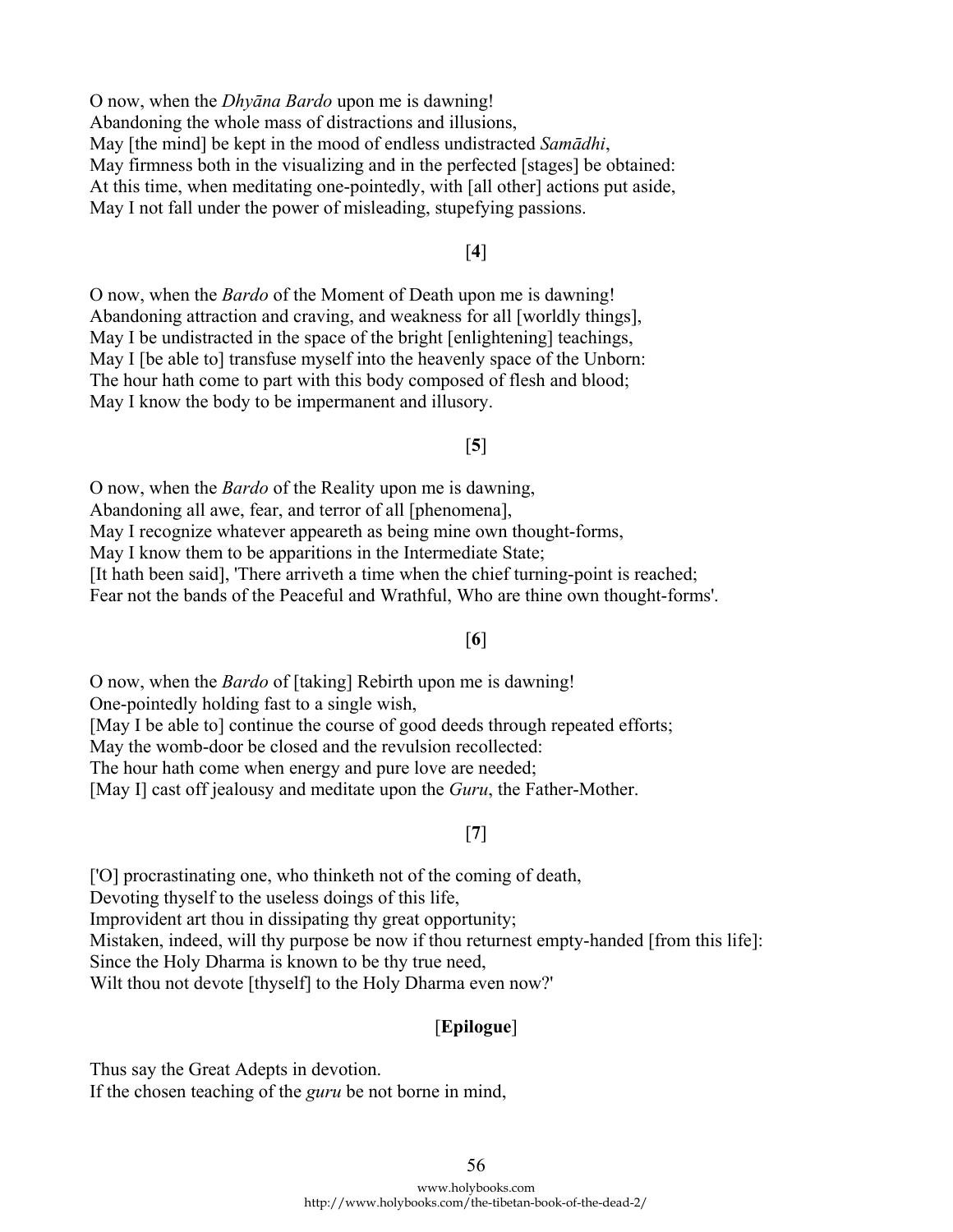Wilt thou not [O *shishya*] be acting even as a traitor to thyself? It is of great importance that these Root Words be known.

 $\langle a \rangle$ 

#### [**IV:**] **Here beginneth**

#### **'The Path of Good Wishes which Protecteth from Fear in the** *Bardo***':**

#### [**1**]

When the cast [of the dice] of my life hath become exhausted, The relatives in this world avail me not; When I wander alone by myself in the *Bardo*, [O] ye Conquerors, Peaceful and Wrathful, exercising the power of your compassion, Let it come that the Gloom of Ignorance be dispelled.

#### [**2**]

When wandering alone, parted from loving friends, When the shapes of mine empty though-forms dawn upon me here, [May the] Buddhas, exerting the power of their divine compassion, Cause it to come that there be neither awe nor terror in the *Bardo*.

#### [**3**]

When the bright radiances of the Five Wisdoms shine upon me now, Let it come that I, neither awed nor terrified, may recognize them to be of myself; When the apparitions of the Peaceful and Wrathful forms are dawning upon me here, Let it come that I, obtaining the assurance of fearlessness, may recognize the *Bardo*.

#### [**4**]

When experiencing miseries, because of the force of evil karma, Let it come that the Conquerors, the Peaceful and Wrathful, may dispel the miseries; When the self-existing Sound of Reality reverberates [like] a thousand thunders, Let it come that they be transmuted into the sounds of the *Mahayana* Doctrines.

#### [**5**]

When [I am] unprotected, [and] karmic influences have to be followed here, I beseech the Conquerors, the Peaceful and the Wrathful, to protect me; When suffering miseries, because of the karmic influence of propensities, Let it come that the blissful *Samādhi* of the Clear Light may dawn [upon me].

#### [**6**]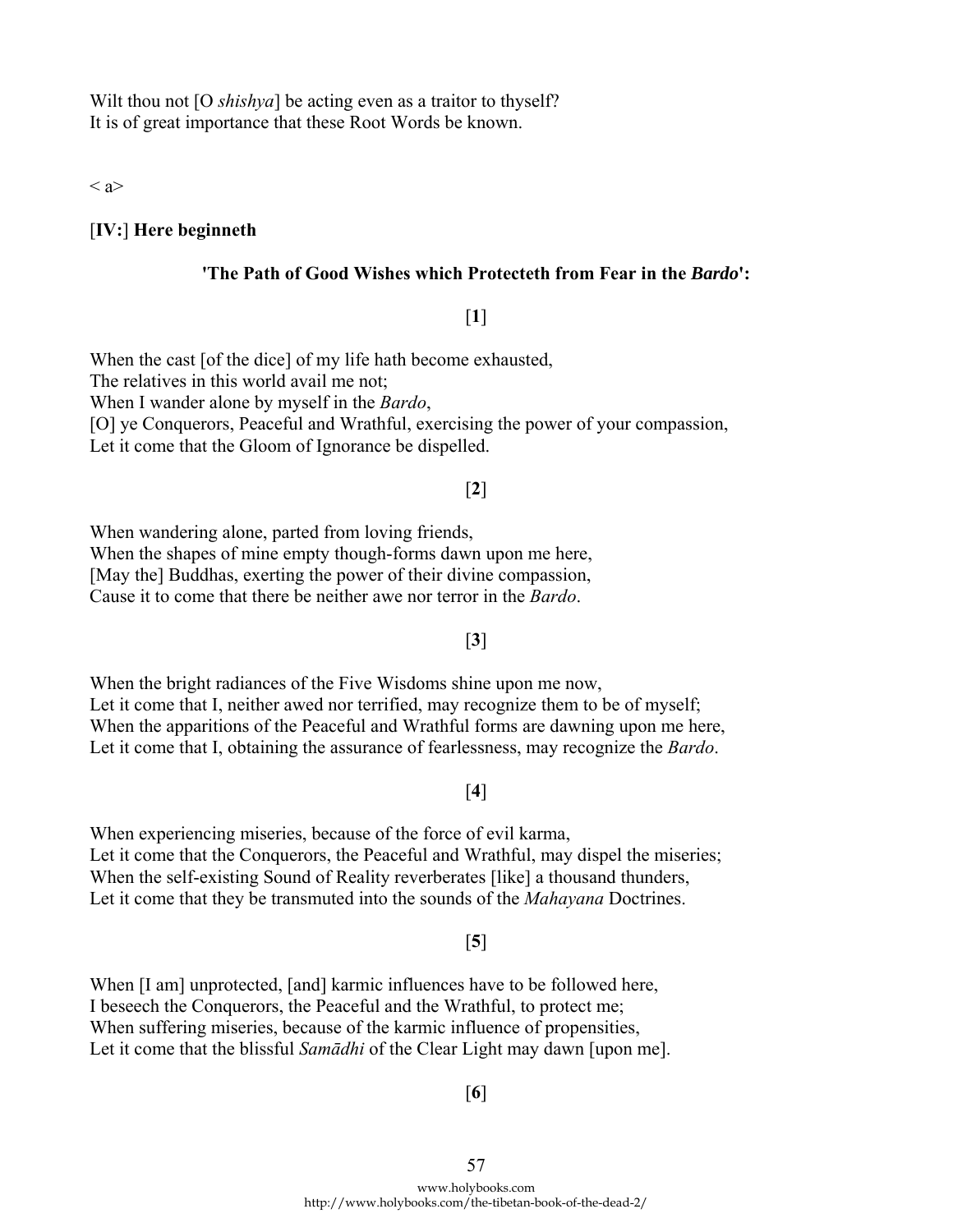When assuming supernormal rebirth in the *Sidpa Bardo*, Let it come that the perverting revelations of *Māra* occur not therein; When I arrive wheresoever I wish to, Let it come that I experience not the illusory fright and awe from evil karma.

#### [**7**]

When the roarings of savage beasts are uttered, Let it come that they be changed into the sacred sounds of the Six Syllables; When pursued by snow, rain, wind, and darkness, Let it come that I see with the celestial eyes of bright Wisdom.

### [**8**]

Let it come that all sentient beings of the same harmonious order in the *Bardo*, Without jealousy [towards one another], obtain birth on the higher planes; When [destined to] suffering from intense miseries of hunger and thirst, Let it come that I experience not the pangs of hunger and thirst, heat and cold.

#### [**9**]

When I behold the future parents in union,

Let it come that I behold them as the [Divine] Pair, the Conquerors, the Peaceful and the Wrathful Father and Mother;

Obtaining the power of being born anywhere, for the good of others,

Let it come that I obtain the perfect body, adorned with the signs and the graces.

#### [**10**]

Obtaining for myself the body of a male [which is] the better, Let it come that I liberate all who see or hear me;

Allowing not the evil karma to follow me,

Let it come that whatever merits [be mine] follow me and be multiplied.

#### [**11**]

Wherever I be born, there and then,

Let it come that I meet the Conquerors, the Peaceful and the Wrathful Deities;

Being able to walk and to talk as soon as [I am] born,

Let it come that I obtain the non-forgetting intellect and remember my past life [or lives].

#### [**12**]

In all the various lores, great, small, and intermediate, Let it come that I be able to obtain mastery merely upon hearing, reflecting, and seeing; In whatever place I be born, let it be auspicious; Let it come that all sentient beings be endowed with happiness.